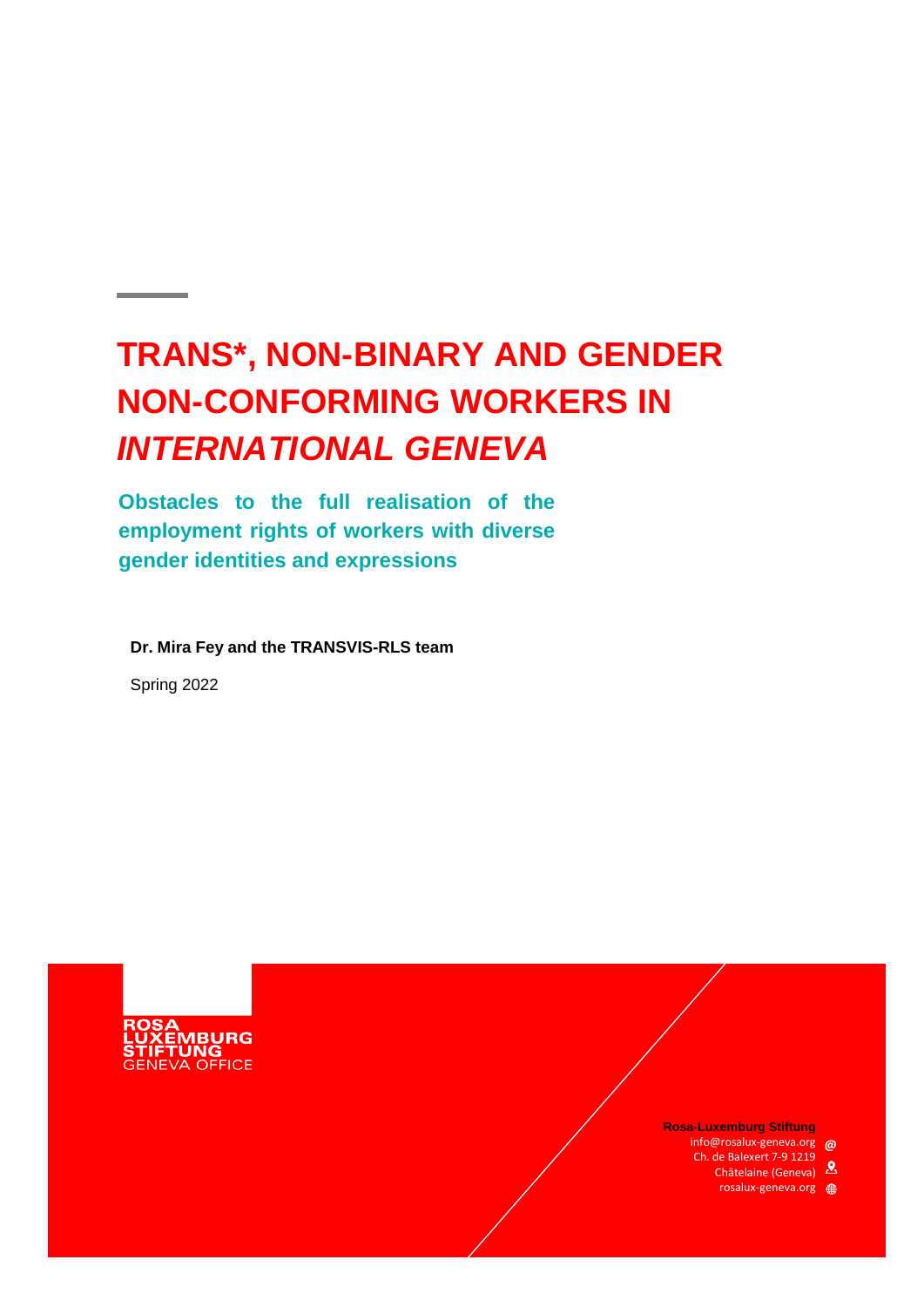#### TRANS\*, NON-BINARY AND GENDER NON-CONFORMING WORKERS IN *INTERNATIONAL GENEVA – OBSTACLES TO THE FULL REALISATION OF THE EMPLOYMENT RIGHTS OF WORKERS WITH DIVERSE GENDER IDENTITIES AND EXPRESSIONS* (TRANSVIS-RLS)

Report, Geneva, June 2022

#### Author

Dr. Mira Fey, researcher and lecturer at Haute école de travail social Geneva, research lead of the TRANSVIS research project. [www.transvis.net](http://www.transvis.net/)

#### Editorial Coordinators:

Vsevolod Kritskiy, PhD, Project Manager Trade Unions at Rosa Luxemburg Stiftung Geneva Yann Hakam, Communication Manager at Rosa Luxemburg Stiftung Geneva

#### Design & Illustration:

Marcos Castro, Designer

Sponsored by the Rosa-Luxemburg-Stiftung and carried out within the broader TRANSVIS research project situated at Haute école de travail social Genève within HES-SO Genève.



hets



Haute école de travail social Genève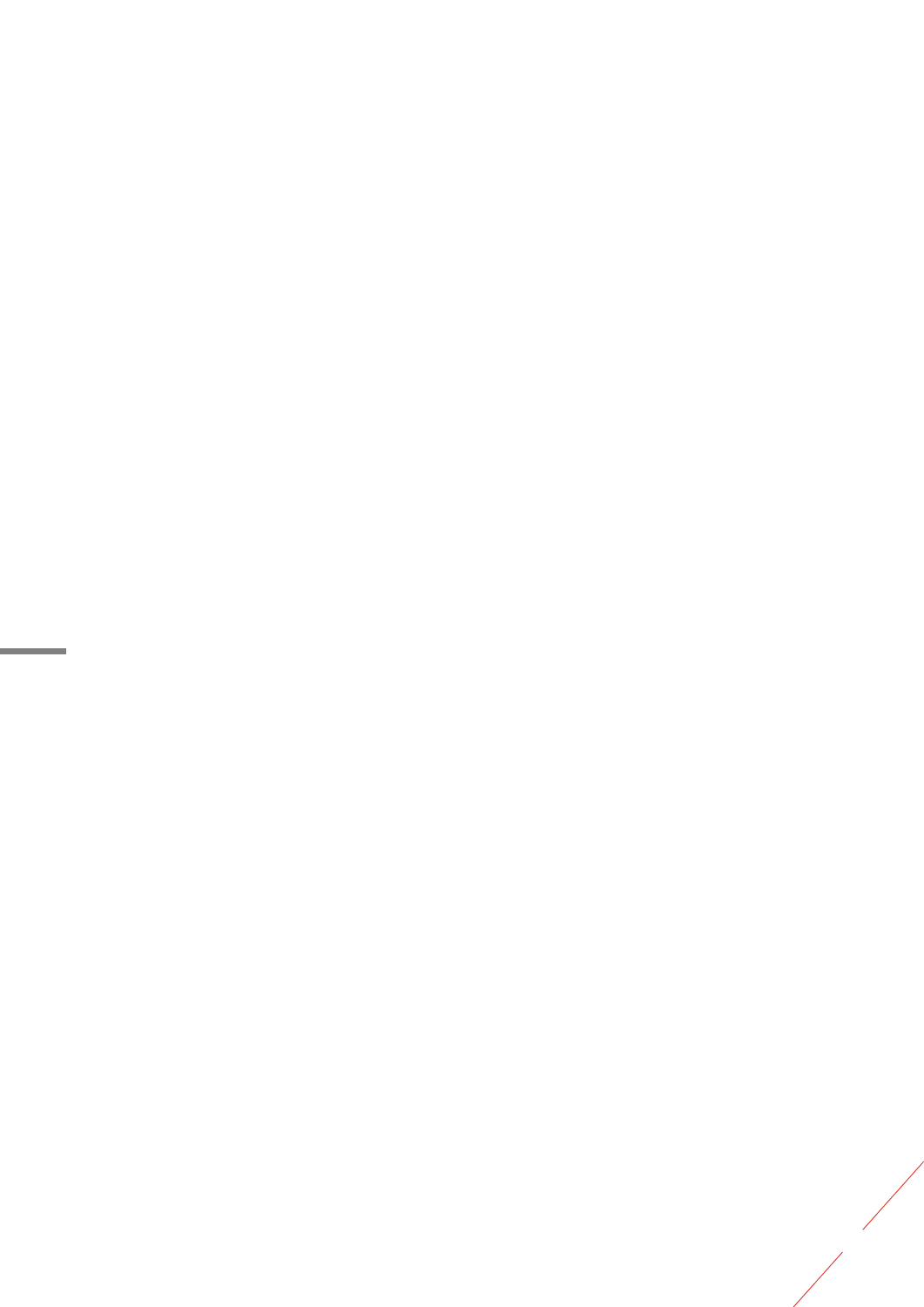## <span id="page-3-0"></span>**Acknowledgements**

We express deep gratitude to the trans\*, nonbinary, and gender non-conforming participants who trusted us to share their workplace experience within *International Geneva*. Hopefully the report represents your words, thoughts, and sentiments as intended. We are also very grateful to the LGBT focal points, UN-GLOBE representatives, DEI specialists, and HR representatives who participated in this study. Thank you for sharing your experiences on the current state of the employment situation faced by trans\*, nonbinary, and gender nonconforming workers within the UN, CERN, and other international organisations and on the main institutional obstacles that hinder change. Finally, a big *thank you* goes to UN-GLOBE for advising us in designing this study and for distributing the call for participants.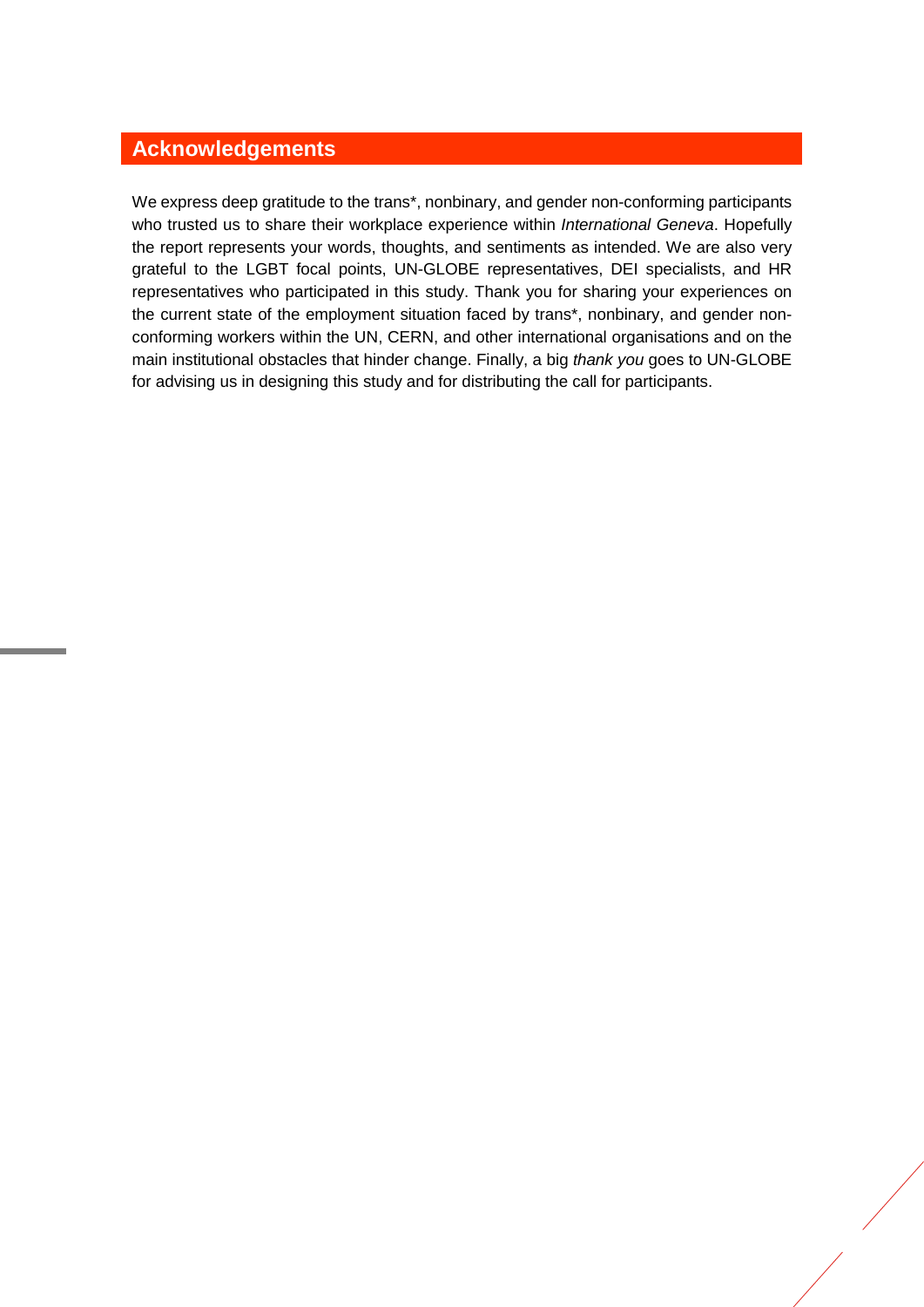## **Contents**

۰

| 1. Research questions and methodological approach 1                                                                                                                                                                                                                                                                                                                                                                                                                       |  |
|---------------------------------------------------------------------------------------------------------------------------------------------------------------------------------------------------------------------------------------------------------------------------------------------------------------------------------------------------------------------------------------------------------------------------------------------------------------------------|--|
| 2. Review of external and internal progress towards SOGIESC inclusion 7                                                                                                                                                                                                                                                                                                                                                                                                   |  |
| 2.1. The path to including discrimination based on SOGIESC into UN strategies<br>Towards the inclusion of sexual orientation as grounds of discrimination 7<br>An afterthought? Including gender identity under non-discrimination 8<br>The recent shift towards gender identity and expression within UN activities  10<br>2.2. Striking gaps in the internal inclusion of SOGIESC workers 12<br>Previous suggestions for a trans-/gender-diverse-inclusive workplace 13 |  |
| 3. Obstacles to the full realisation of the rights of trans*, nonbinary, and<br>gender non-conforming workers within International Geneva 14                                                                                                                                                                                                                                                                                                                              |  |
| 3.1. Substantive knowledge gaps regarding gender identity and expression 14<br>Missing awareness leading to microaggressions and invisibilisation 14                                                                                                                                                                                                                                                                                                                      |  |
| Increased misgendering and deadnaming due to binary IT entries 19                                                                                                                                                                                                                                                                                                                                                                                                         |  |
|                                                                                                                                                                                                                                                                                                                                                                                                                                                                           |  |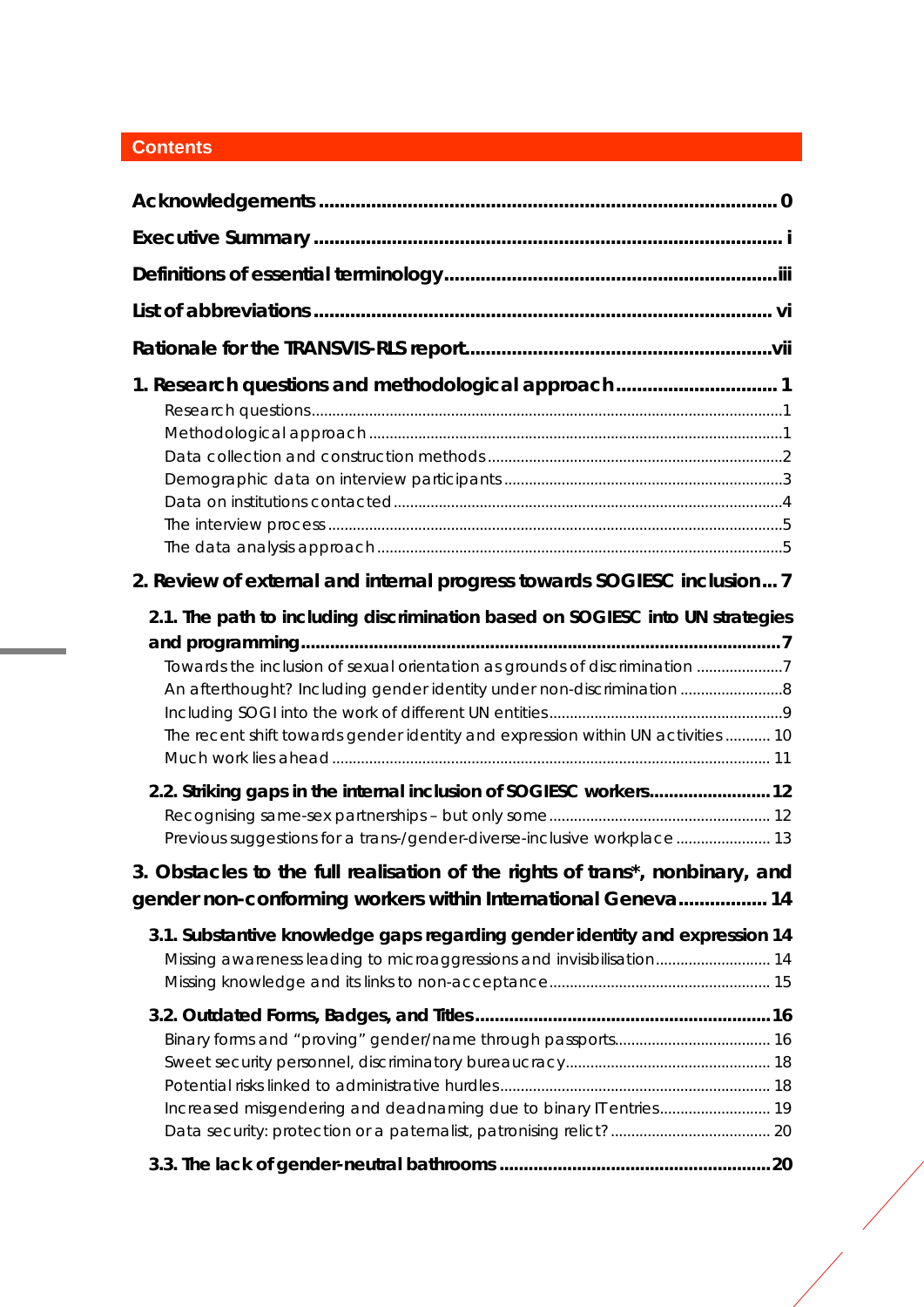| Increased discomfort and harassment due to the absence of all-gender toilets 20             |  |
|---------------------------------------------------------------------------------------------|--|
|                                                                                             |  |
|                                                                                             |  |
|                                                                                             |  |
|                                                                                             |  |
|                                                                                             |  |
|                                                                                             |  |
|                                                                                             |  |
| 4.1. Enforcing non-discrimination through supportive leadership? 28                         |  |
|                                                                                             |  |
|                                                                                             |  |
|                                                                                             |  |
|                                                                                             |  |
| 4.2. Increasing knowledge and awareness through specialised trainings30                     |  |
|                                                                                             |  |
|                                                                                             |  |
|                                                                                             |  |
| 5. Explaining the slow progress on the rights of SOGIESC workers 34                         |  |
|                                                                                             |  |
|                                                                                             |  |
|                                                                                             |  |
|                                                                                             |  |
|                                                                                             |  |
|                                                                                             |  |
|                                                                                             |  |
| 6.2. Fifteen recommendations for the full realisation of the rights of trans <sup>*</sup> , |  |
|                                                                                             |  |
|                                                                                             |  |
|                                                                                             |  |
| Name, gender marker, and pronoun-related recommendations 42                                 |  |
|                                                                                             |  |
|                                                                                             |  |
|                                                                                             |  |
|                                                                                             |  |
|                                                                                             |  |
|                                                                                             |  |
|                                                                                             |  |
|                                                                                             |  |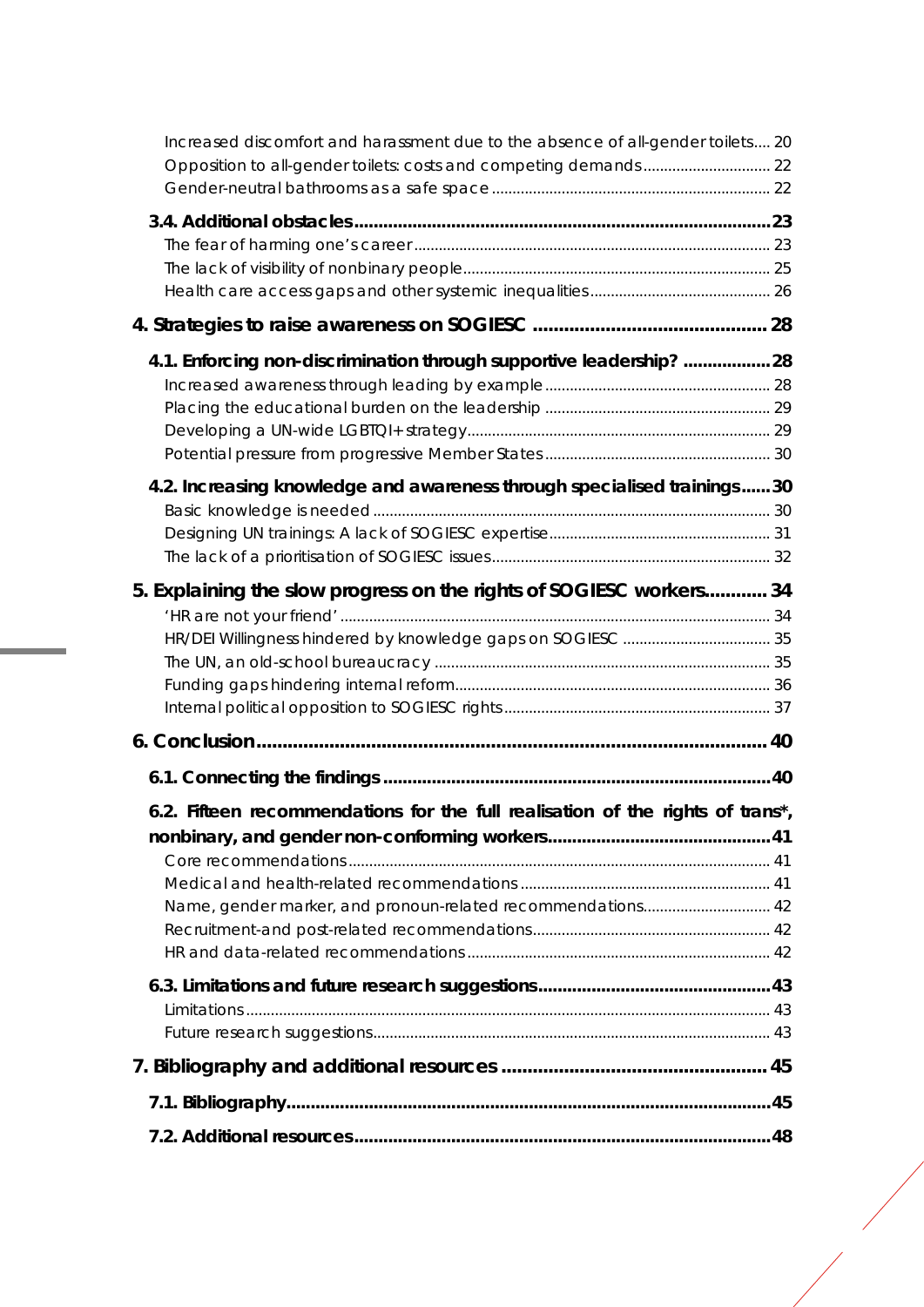| Support for SOGIESC rights among Member States and UN entities 55 |  |
|-------------------------------------------------------------------|--|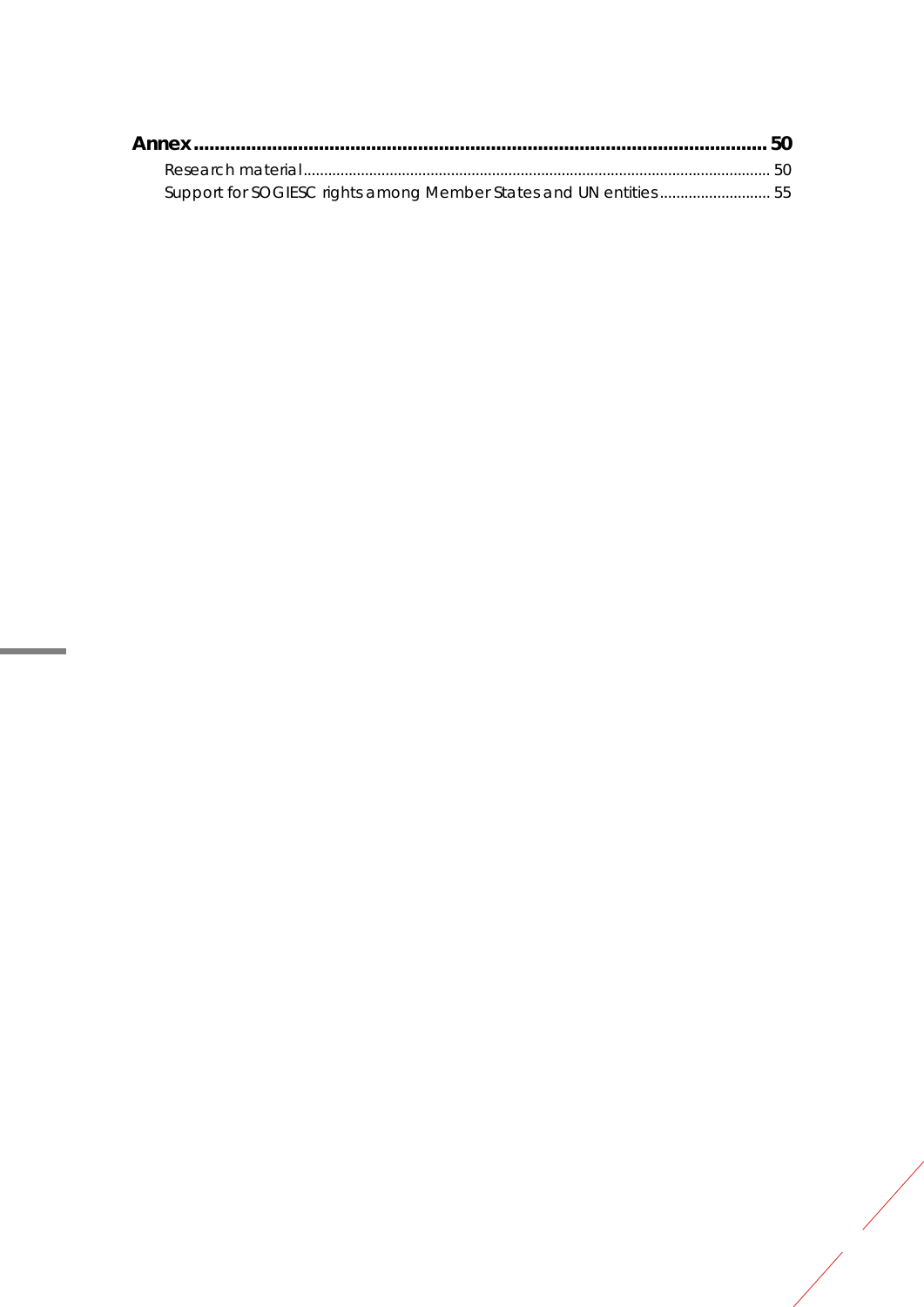## <span id="page-7-0"></span>**Executive Summary**

The employment situation of trans\*, nonbinary, and gender non-conforming people working at different UN agencies, CERN, and other international organisations within *International Geneva* leaves much to be desired. Compared to private companies and other employers, these international organisations are lagging and do not ensure the full realisation of the employment rights of genderdiverse people. The main obstacles negatively affecting their everyday workplace experiences are substantive knowledge gaps on gender identity and expression, outdated forms, badges, and titles, and the lack of gender-neutral bathrooms. Key recommendations include targeted internal trainings on SOGIESC issues, an overhaul of data entry and storage systems, and adequate all-gender facilities.

The study at hand applies an intersectional anti-oppression lens to identify key obstacles that hinder the full realisation of the employment rights of gender-diverse people. As described in [chapter 1,](#page-14-0) the key data used in the analysis was collected between late February and late April 2022. Mira Fey conducted 19 interviews with 23 individuals in total, ten interviews with 14 LGBT focal points, UN-GLOBE representatives, and DEI and HR personnel, and nine interviews with nine trans\*, nonbinary, and gender non-conforming workers within *International Geneva*. The transcribed interviews were analysed in MAXQDA using qualitative content analysis which allowed the identification of common themes and categories.

Before delving into the findings from the interviews, the TRANSVIS-RLS study starts off with a summary of the progress towards SOGIESC inclusion within the UN. [Chapter 2](#page-20-3) reviews recent programmatic and strategic changes within International Geneva which show progress towards incorporating activities that highlight the most serious forms of discrimination and violence faced by trans\*, nonbinary, and gender non-conforming people worldwide. However, as highlighted i[n chapter 3,](#page-27-0) when it comes to the internal situation within UN agencies and entities, international and non-governmental organisations, and research centres and think tanks in Geneva, the participating trans\*, nonbinary, and gender nonconforming workers face specific obstacles: substantive knowledge gaps regarding gender identity and expression among their co-workers, leading to microaggressions, invisibilisation, and non-acceptance; outdated binary forms, and badges and titles that potentially result in daily deadnaming and misgendering; the lack of gender-neutral bathrooms which increase discomfort and harassment among gender-diverse people. Additionally, trans\*, non-binary, and gender non-conforming professionals fear that they might harm their career when living according to their gender identity and expression and by vocally demanding equal rights. Health care access gaps remain and other systemic inequalities hinder the majority of trans\*, nonbinary, and gender non-conforming people from accessing positions within *International Geneva* in the first place.

[Chapter 4](#page-41-0) discusses the two most common strategies mentioned to address the general inequalities faced by gender-diverse employees within *International Geneva* (and the UN system more broadly). First, the participants highlight that organisation leadership support

i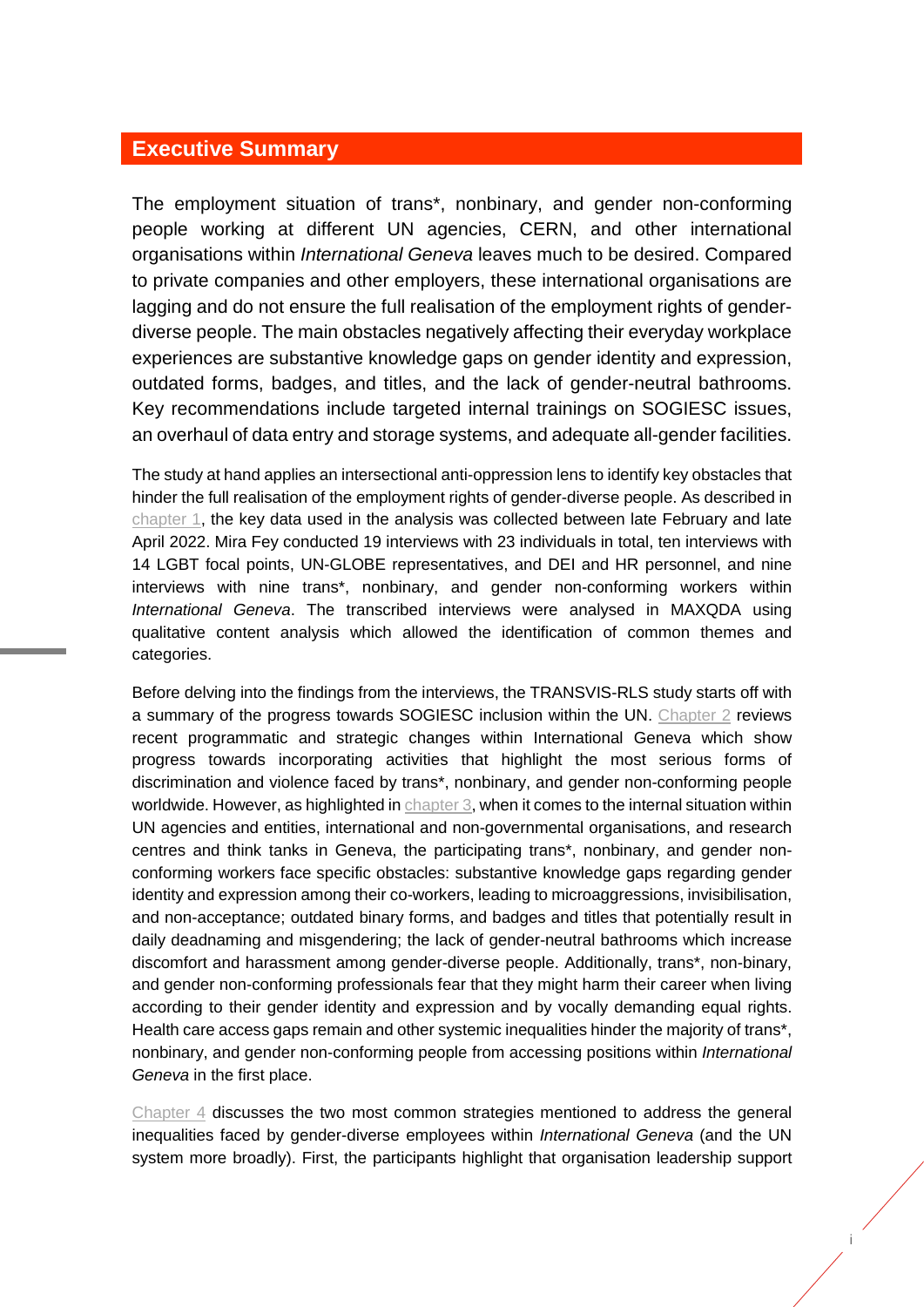for SOGIESC rights is crucial to feel safer and to raise awareness within and outside of the organisation. Second, adequate, organisation-wide trainings on SOGIESC issues need to be developed to ensure that all employees have the same baseline knowledge about the correct use of terminologies and pronouns and about the everyday lived experiences of SOGIESC people, with the aim of avoiding related discrimination and work-place harassment. Unfortunately, similar trainings do not currently exist, very few specialists with relevant expertise able to develop such trainings work within the participating international organisations, and DEI as well as HR personnel often are unable to prioritise the needs of trans\*, nonbinary, and gender non-conforming employees as they face competing demands of various minoritised, disadvantaged groups.

[Chapter 5](#page-47-0) gives the study participants the opportunity to explain the slow progress on SOGIESC employment rights within the UN. Accordingly, HR departments are not tasked with changing rules and regulations, but with implementing and safeguarding them; additionally, UN-GLOBE representatives lack the administrative expertise on suggesting implementable changes. Overall, the main reason is that internal reform aimed at improving the situation of SOGIESC workers often fails due to funding gaps and political opposition from member states.

The concluding [chapter 6](#page-53-2) ties the findings together and makes 15 practical, actionable, and implementable recommendations to assist organisations advocating for the full realisation of the rights of their trans\*, nonbinary, and gender non-conforming employees. Additionally, future research suggestions are included.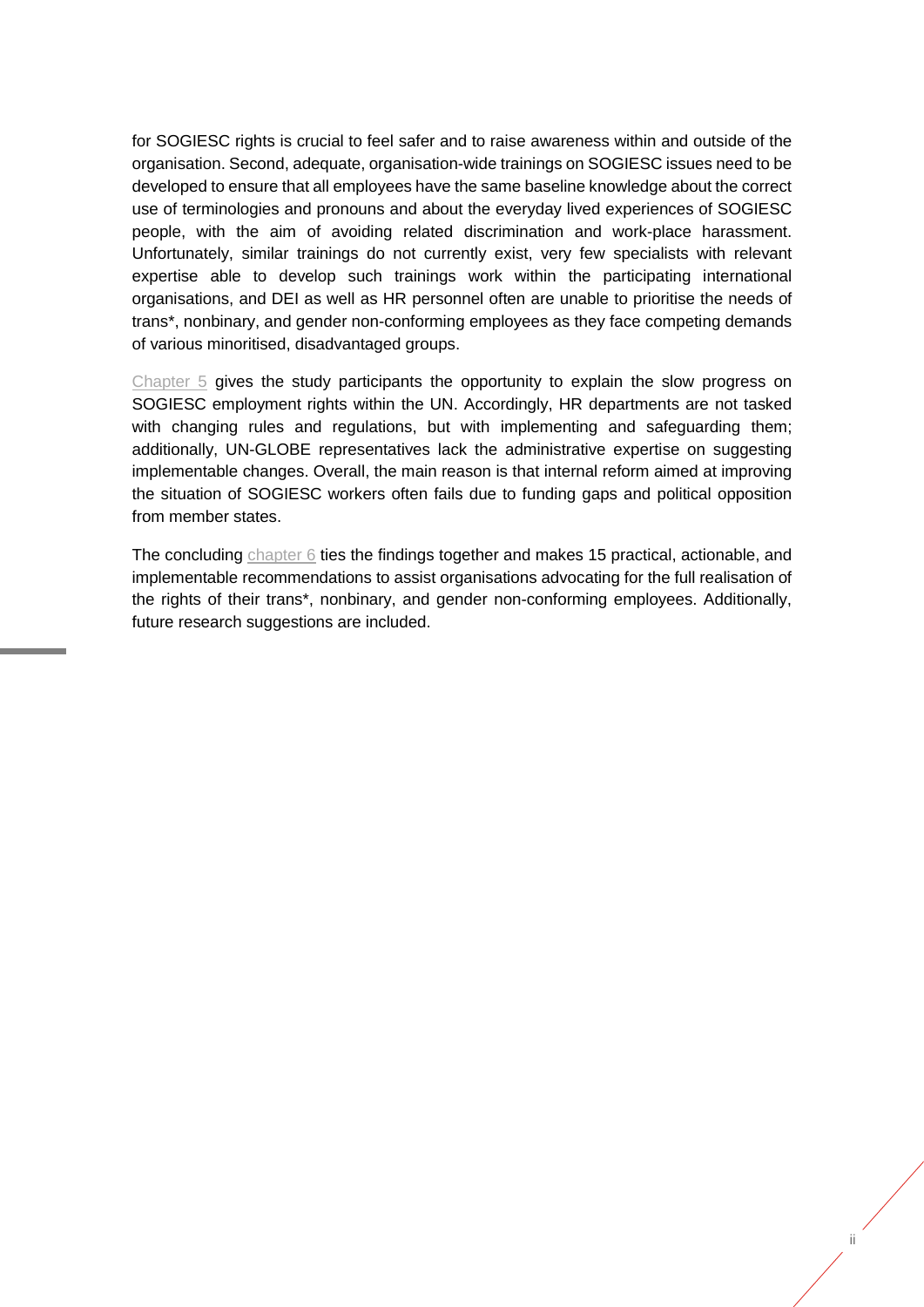## <span id="page-9-0"></span>**Definitions of essential terminology**

#### **Clocked**

*Being clocked* indicates the moment when a (usually cis) person realizes the gender identity of a trans\* person. This might lead to a change in body language or tone, non-verbal resentment, or even overt harassment and violence. Due to the potential threat this situation might involve for trans\* people, they might try to avoid this and instead attempt to be *stealth*.

#### **Cis**

A *cis* person is someone whose gender identity and expression as well as sexual characteristics are in line with the ones assigned at birth. This person is not trans\*. In this report, we consider it essential to use the adjective "cis" to indicate people who are not trans\* to move away from normative understandings that being trans\*/nonbinary/gender non-conforming is a non-standard or deviant gender identity and expression. Instead, by using "cis person", we can specify that this person benefitted from a certain privilege linked to growing up and being raised in their gender identity and expression. This does not mean that they did not suffer from structural forms of oppression that are inherently linked to the patriarchal system such as sexism, misogyny, or hegemonic masculinity.

#### **Deadname**

A *deadname* refers to the name a trans\* or nonbinary person was assigned at birth by their family that they no longer use after coming out as a gender differently to the one they were assigned at birth. Being referred to by one's deadname can be painful and bring back traumatic memories for trans\* and nonbinary people. This counts as a *microaggression* – if done intentionally, misgendering and deadnaming someone should be seen as trans/nonbinary-phobic harassment.

#### **Gender-diverse**

*Gender-diverse* is used as an umbrella term in this publication to refer to people whose gender identity and/or expression does not correspond to what is perceived as the gender norm – this includes trans\*, nonbinary, and gender non-conforming people.

#### **Gender non-conforming**

*Gender non-conforming* people might be trans\*, nonbinary, or cis – they do not conform to societal gender expectations and stereotypes and thus fall out of the norm.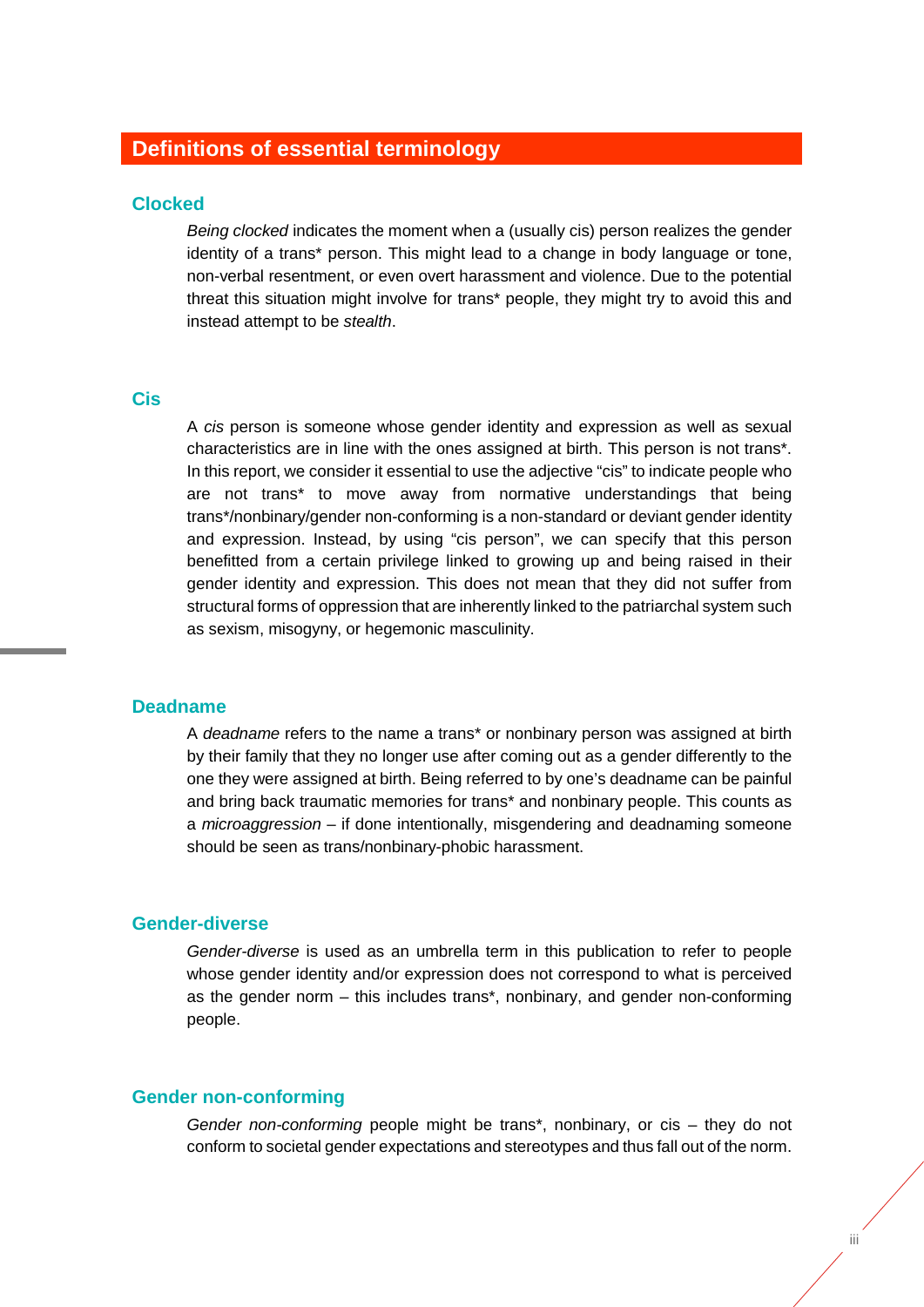#### **Microaggression**

*Microaggression* refers to verbal and non-verbal negative actions and reactions, largely directed towards groups that are marginalised, subordinated, and vulnerabilised compared to the dominant groups within society. This includes, among others, racist, sexist, misogynist, transphobic, homophobic, classist, and fatphobic comments. Microaggressions can be perpetrated intentionally and unintentionally. Sometimes, they might be phrased as a joke and the person uttering them might not be aware that a person targeted by the comment is present. Moreover, also nonverbal actions such as a negative facial expression, scoffs, and dismissive looks fall under the umbrella of microaggressions. Refuting and fighting against microaggressions at work is difficult, as they are not normally covered under harassment policies. Moreover, the person committing the microaggression might not be aware of the effects their behaviour can have, as they might perceive it as both a short and unique instance. However, the person targeted by the microaggression might suffer similar behaviour on a daily basis.

#### **Nonbinary**

A *nonbinary* person does not fall into the binary categories of "men" and "women" but expands this understanding and is situated somewhere along the spectrum of gendered identities and expressions.

#### **Passing**

*Passing* indicates whether a trans\* person is perceived by others as their respective gender. If a trans\* woman *passes well*, this means that other people likely do not realise that she is trans\* and regard her as a cis woman. This is perceived as a privilege by many trans\*, nonbinary, and gender non-conforming people because it reduces the risk of trans\*/nonbinary-phobic harassment and violence. Additionally, some trans\* people might aim to integrate into the gender binary to overcome gender dysphoria – at the same time, other trans\* people might not desire to assimilate and adjust to stereotypical societal gender roles and expectations.

#### **Stealth**

Being *stealth* refers to a trans\* person who is perceived and presents as cis. One of the reasons for this is to avoid transphobic harassment and violence, but also a desire to just get on with life and avoid potentially harmful discussions with cis people that might include unintentional microaggressions.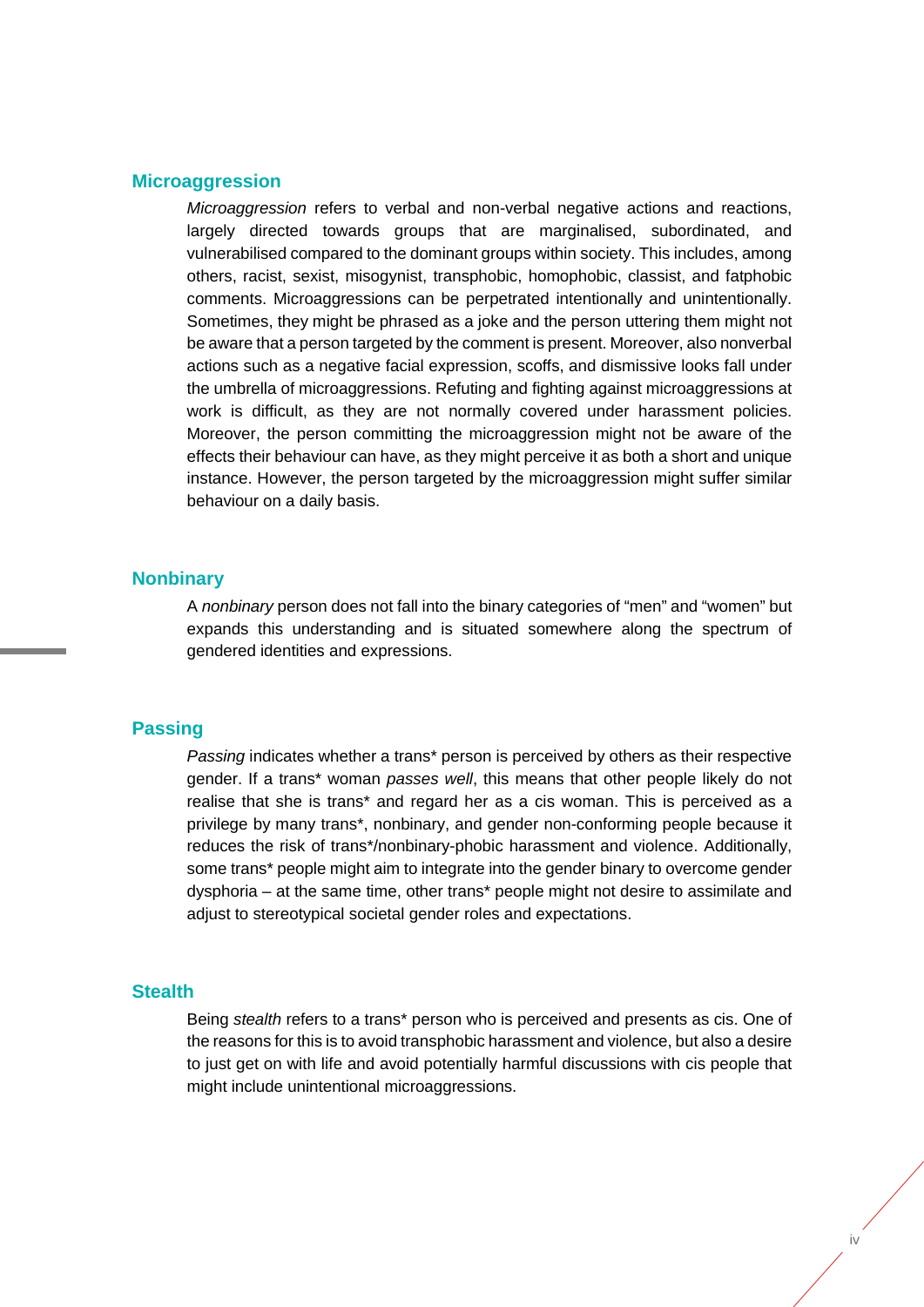#### **Trans\***

A *trans\** person is someone whose gender identity and expression are different to those the person was assigned at birth – this could be a trans woman, a trans man, a nonbinary person, and other people who identify differently. Here, we use the \* to encompass the spectrum of trans experiences, including those trans people whose gender expression is in line with societal expectations as well as those who are not conforming to these expectations and whose gender expression might be considered outside of societal norms and standards. It is important to use trans\*/nonbinary as adjectives, not as nouns – someone is a trans\* person, not just simply "a trans" or "transgender" – this is commonly perceived as derogatory.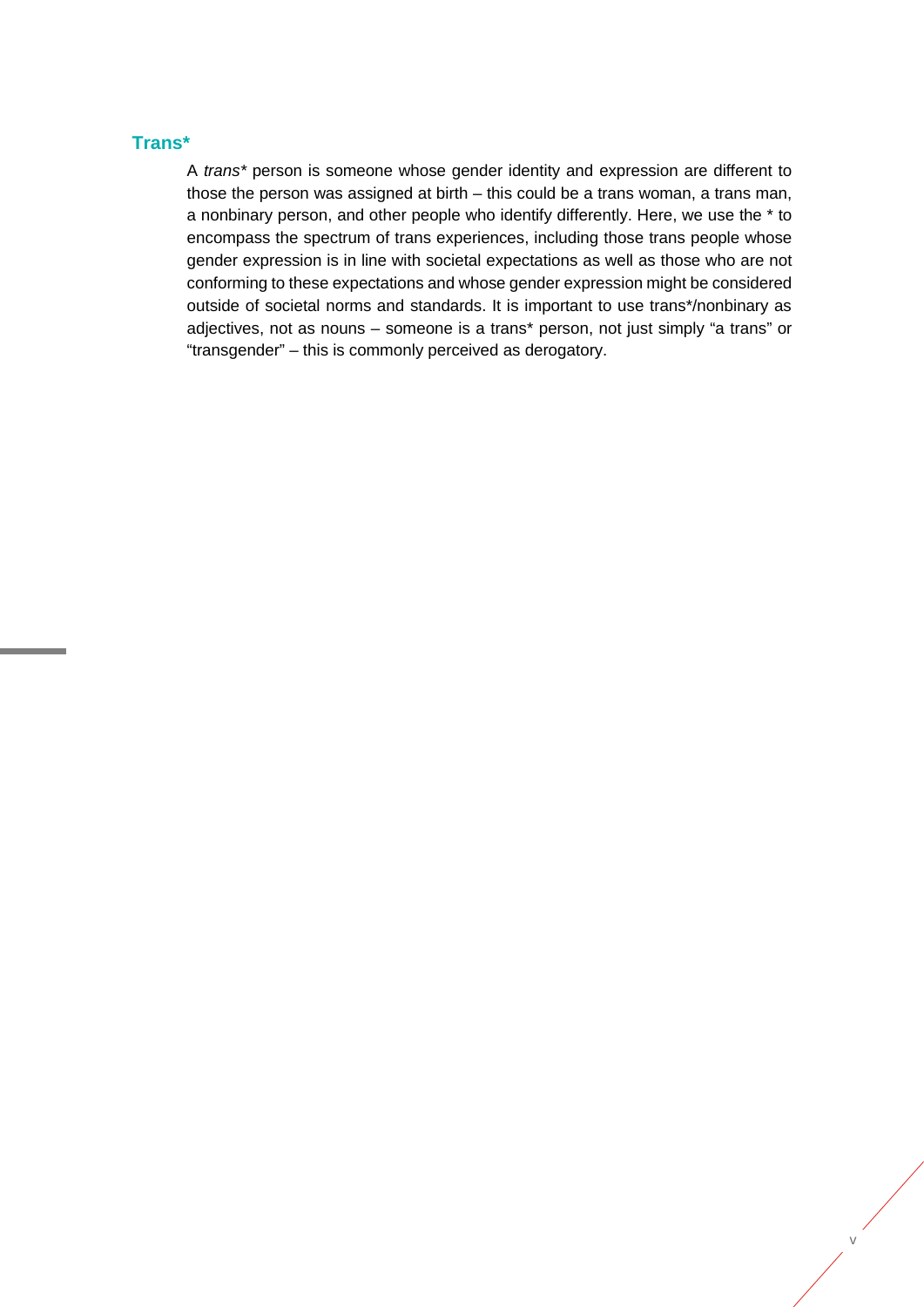## <span id="page-12-0"></span>**List of abbreviations**

| <b>CERN</b>        | European Organisation for Nuclear Research, the name is derived<br>from Conseil européen pour la recherche nucléaire |  |  |
|--------------------|----------------------------------------------------------------------------------------------------------------------|--|--|
| <b>DEI</b>         | Diversity, equity & inclusion                                                                                        |  |  |
| <b>ED</b>          | <b>Executive Director</b>                                                                                            |  |  |
| <b>GoF IE SOGI</b> | Group of Friends of the SOGI Mandate                                                                                 |  |  |
| <b>HRC</b>         | Human Rights Council                                                                                                 |  |  |
| <b>HRW</b>         | Human Rights Watch                                                                                                   |  |  |
| LGBTQIA+           | Lesbian, gay, bisexual, trans, queer, intersex, asexual, and other                                                   |  |  |
| <b>ICCPR</b>       | International Covenant for Civil and Political Rights                                                                |  |  |
| <b>IDAHOBIT</b>    | International Day Against Homophobia, Biphobia, Intersexism and<br>Transphobia                                       |  |  |
| <b>IE SOGI</b>     | Independent Expert on Sexual Orientation and Gender Identity                                                         |  |  |
| <b>ILGA World</b>  | The International Gay, Lesbian, Bisexual, Trans, and Intersex<br>Association                                         |  |  |
| <b>ILO</b>         | International Labour Organization                                                                                    |  |  |
| <b>IO</b>          | International Organisation                                                                                           |  |  |
| <b>IPI</b>         | <b>International Peace Institute</b>                                                                                 |  |  |
| <b>NGO</b>         | Nongovernmental Organisation                                                                                         |  |  |
| <b>OHCHR</b>       | United Nations Office of the High Commissioner of Human Rights                                                       |  |  |
| <b>SOGIESC</b>     | Sexual orientation, gender identity and expression, and sexual<br>characteristics                                    |  |  |
| <b>UDHR</b>        | Universal Declaration of Human Rights                                                                                |  |  |
| <b>UN</b>          | <b>United Nations</b>                                                                                                |  |  |
| <b>UNDP</b>        | United Nations Development Programme                                                                                 |  |  |
| <b>UNGA</b>        | <b>UN General Assembly</b>                                                                                           |  |  |
| <b>UNHRC</b>       | <b>UN Human Rights Committee</b>                                                                                     |  |  |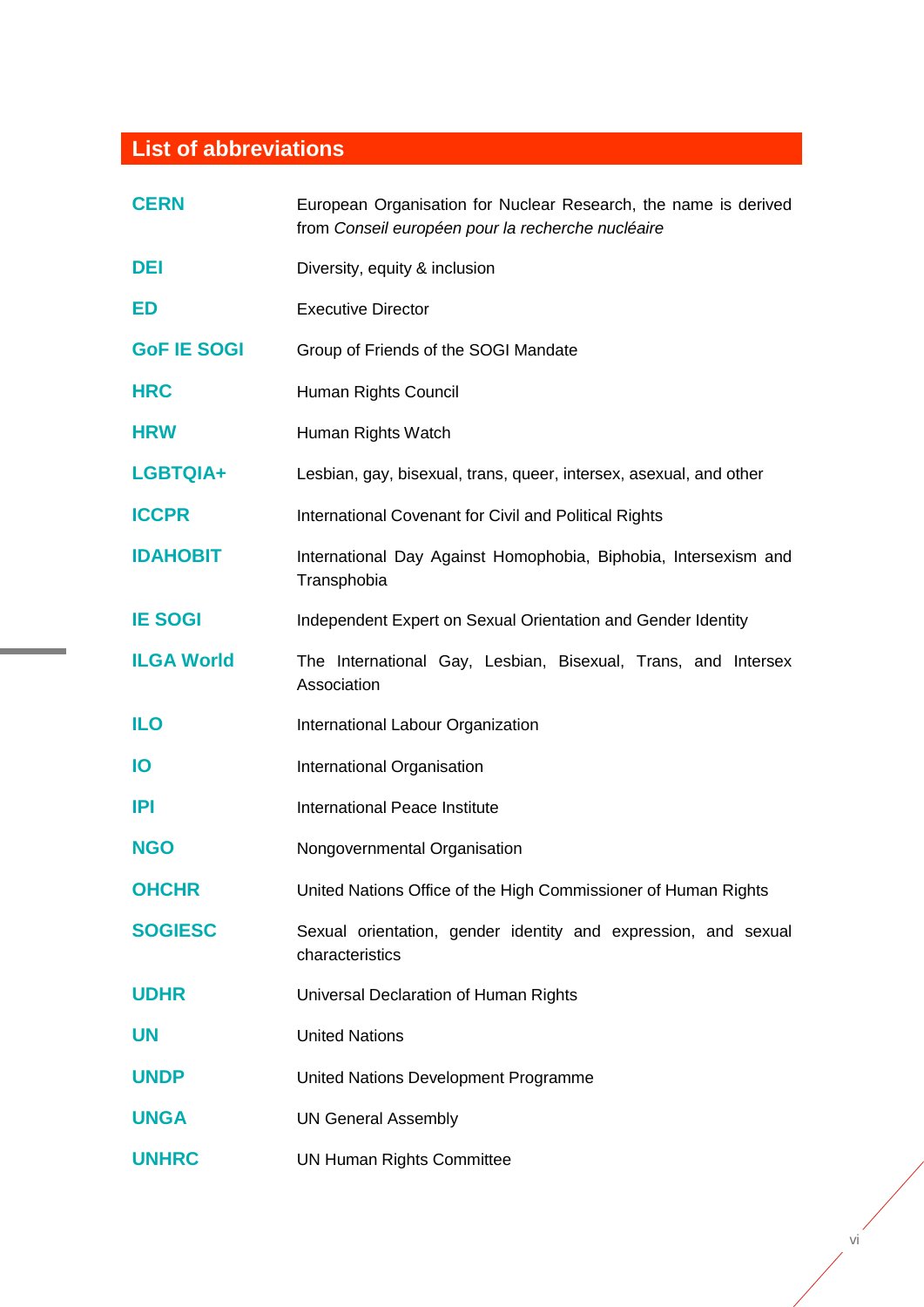## <span id="page-13-0"></span>**Rationale for the TRANSVIS-RLS report**

Since the early 2000s, the United Nations (UN) and other international organisations (IOs) and non-governmental organisations (NGOs) situated in Geneva have progressively paid more attention to various the forms of discrimination and violence faced by people based on their sexual orientation, gender identity and expression and sexual characteristics (SOGIESC). Several joint statements made by UN Member States as well as Human Rights Council resolutions have started highlighting *violence and discrimination against LGBTI[1](#page-13-1) people*. In 2016, the UN Office of the High Commissioner of Human Rights (OHCHR) created the mandate of the Independent Expert on sexual orientation and gender identity (IE SOGI). However, as pointed out repeatedly by UN-GLOBE, the internal employment situation still leaves much to be desired for LGBTQIA+ people. Trans\*, nonbinary, and gender nonconforming employees are especially disadvantaged compared to cis workers and continue to struggle with administrative, protocol- and human resource-related issues, safety and security-related challenges, health-related matters, and concerns linked to the absence of gender-neutral bathrooms. Here, we further explore the divergence between, on the one hand, official statements demanding an end to discrimination based on SOGIESC and related programming, and one the other hand, the internal everyday employment situation faced by trans\*, nonbinary, and gender non-conforming workers. The focus of this report is to interrogate how visible trans\* employees within the UN in Geneva are – for instance, do they feel comfortable transitioning publicly in their workplace, what labour protections are offered to them, and is specialised health care provided for them?

A central goal is to close the gap between what we know about external commitments and programming for human rights protection based on SOGIESC by UN entities and other international organisations globally and how they behave internally – as employers themselves, are they able to provide these protections to their employees? How can it claim to protect workers around the world, if it fails to protect minoritized groups working within its own institutions? These are the questions that this research asks.

<span id="page-13-1"></span><sup>1</sup> LGBTI is short for lesbian, gay, bisexual, trans, and intersex. It is the commonly used acronym within UN statements and report. NGOs and activists more frequently use the broader acronym LGBTQIA+ which also includes queer and asexual people as well as others, indicated by the +.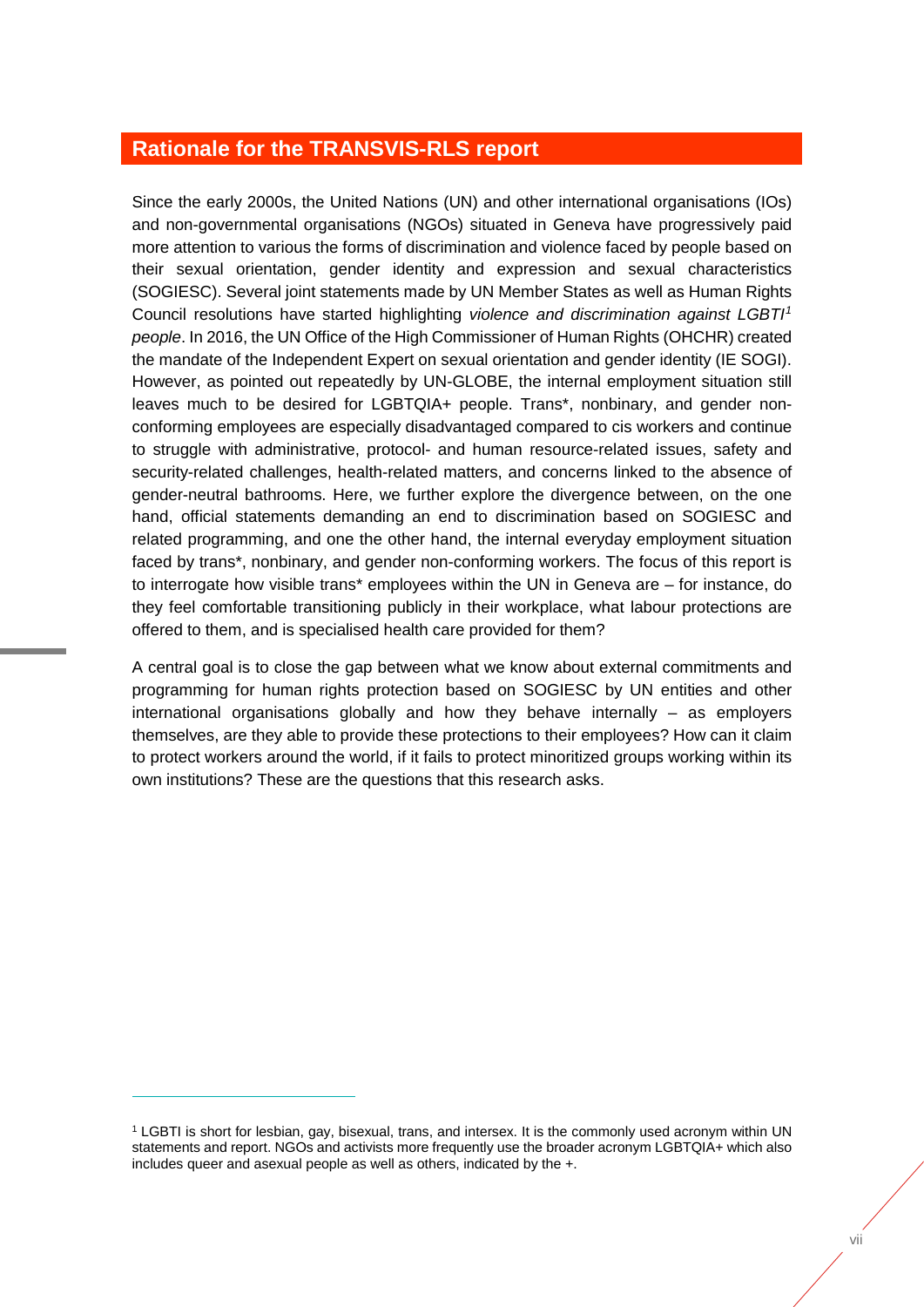## <span id="page-14-0"></span>**1. Research questions and methodological approach**

## <span id="page-14-1"></span>**RESEARCH QUESTIONS**

The TRANSVIS-RLS study was developed through a participatory process, initiated in dialogue between Rosalux Geneva and the TRANSVIS research project at HETS Genève involving consultation of UN-GLOBE. The following research questions represent the focus of the study:

- Which institutional rules, regulations, and processes hinder, or, alternatively, further the full realisation of gender equality and access equity for trans\*, nonbinary, and gender non-conforming workers in International Geneva?
- To what extend do trans\*, nonbinary, and gender non-conforming workers in International Geneva feel seen and included at their workplace?
- Which changes are essential to improve the everyday employment situation for trans\*, nonbinary, and gender non-conforming workers in International Geneva?

## <span id="page-14-2"></span>**METHODOLOGICAL APPROACH**

 $\overline{a}$ 

The study at hand applies a constructivist grounded theory approach rooted in a social justice framework. Social justice inquiry addresses "inequities and equality, barriers and access, poverty and privilege, individual rights and collective good, and their implications for suffering" – while also critically examining social structures and processes.<sup>[2](#page-14-3)</sup> To address the different forms of inequity, inequality, access barriers, and gaps in the provision and protection of rights that trans\*, nonbinary, and gender non-conforming workers at the UN and related IOs and NGOs in Geneva face, we make use of an intersectional anti-oppression lens.[3](#page-14-4) This specific terminology is applied to move away from the formulation *diversity & inclusion* (often also diversity, equity & inclusion (DEI)) that is widely used in UN agencies and related IOs. DEI generally signals progress, for instance regarding the representation of cis women in cis male-dominated thematic areas, of racialised minorities (for instance, Black, Asian, Latin American, or indigenous people), and of people with disability. However, such progress remains slow and is often more nominal than rooted in practice – for instance, while more low-paid employees of colour, with disabilities, or with diverse sexual orientation and gender identities might be hired, these changes do not affect the higher-paying positions with

<span id="page-14-3"></span><sup>2</sup> Kathy Charmaz, 'Grounded Theory Methods in Social Justice Research', in *Strategies of Qualitative Inquiry*, ed. Norman K. Denzin and Yvonna S. Lincoln, 4th ed. (Sage Publications, 2012), 291–336.

<span id="page-14-4"></span><sup>3</sup> Lisa Barnoff, 'MOVING BEYOND WORDS: Integrating Anti-Oppression Practice into Feminist Social Service Organizations', 2001, 21; Nisha Nath, Ethel Tungohan, and Megan Gaucher, 'The Future of Canadian Political Science: Boundary Transgressions, Gender and Anti-Oppression Frameworks', Canadian Journal of Political Science 51, no. 3 (September 2018): 619–42, *Caience* 51, no. 3 (September https://doi.org/10.1017/S0008423918000197.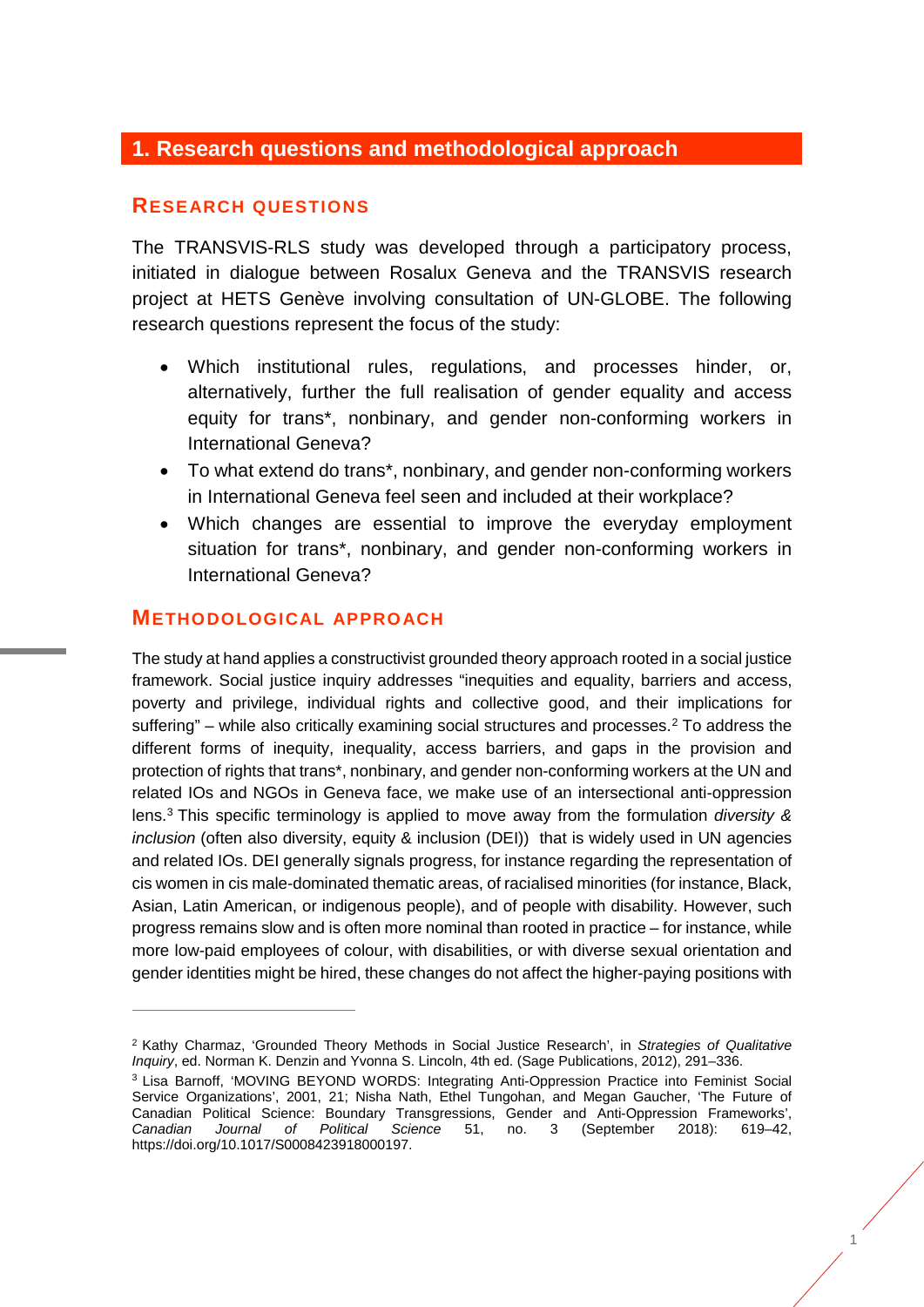managerial responsibilities that continue to be predominantly occupied by white, able-bodied, cis men from a privileged background. Especially people with historically marginalised and excluded identities that represent intersecting forms of discrimination and oppression such as racialised trans\*, nonbinary, and gender non-conforming people from low-income backgrounds are rarely the beneficiaries of DEI initiatives[.4](#page-15-1) Therefore, this study does not subscribe to the DEI framework and instead applies an intersectional anti-oppression lens that takes intersecting forms of structural discrimination and oppression into consideration. As will be discussed in detail when analysing the findings of this study, the categories of discrimination and oppression at play in Geneva include commonly used ones such as race, class, gender - including diverse gender identities, sexual orientation, and the person's religious, social, cultural, and socio-economic background, but also the country of origin, contract type, and visa/permit type.

### <span id="page-15-0"></span>**DATA COLLECTION AND CONSTRUCTION METHODS**

The research was carried out between January and April 2022. Mira Fey was responsible for research design, data collection, and analysis as well as for the conceptualisation, structure and writing of the report. The research was conducted through:

- A literature review of academic publications, policy documents, organisational output, and online media on LGBT programming, strategic work, and internal changes within the UN as well as of selected IOs and NGOs in *International Geneva*. The specific focus was on all external and internal programmatic, strategic, and administrative issues linked to trans\*, nonbinary, and gender nonconforming people.
- Online consultation with UN-GLOBE in which the concept note was shared and the research focus discussed.
- Semi-structured interviews, conducted in two rounds. The first round focused on the official rules, regulations, and procedures that trans\*, nonbinary, and gender non-conforming workers face within *International Geneva* as well as on programmatic and strategic efforts in place to support trans\*, nonbinary and gender non-conforming people. This round included participants such as LGBT focal points, UN-GLOBE agency coordinators, and HR personnel of different UN agencies and related IOs and NGOs. The second round focused on the workplace experiences of trans\*, nonbinary, and gender non-conforming people themselves and was solely comprised of trans\*, nonbinary, and gender nonconforming workers within *International Geneva*. Overall, the study largely comprised respondents from Geneva, but some of the LGBT focal points are situated in the respective headquarters of the entities they work for or in duty

<span id="page-15-1"></span><sup>4</sup> Sheryl Nance-Nash, 'How Corporate Diversity Initiatives Trap Workers of Colour', *BBC*, 14 September 2020, https://www.bbc.com/worklife/article/20200826-how-corporate-diversity-initiatives-trap-workers-ofcolour; Carmen Morris, 'Anti-Racism: Why Your DEI Agenda Will Never Be A Success Without It', *Forbes*, 15 December 2020, https://www.forbes.com/sites/carmenmorris/2020/12/15/anti-racism-why-your-deiagenda-will-never-be-a-success-without-it/; Krystal Jagoo, 'Diversity, Equity, and Inclusion: Are DEI Initiatives Working?', *Verywellmind*, 15 February 2022, https://www.verywellmind.com/are-corporate-deiinitiatives-working-5215838.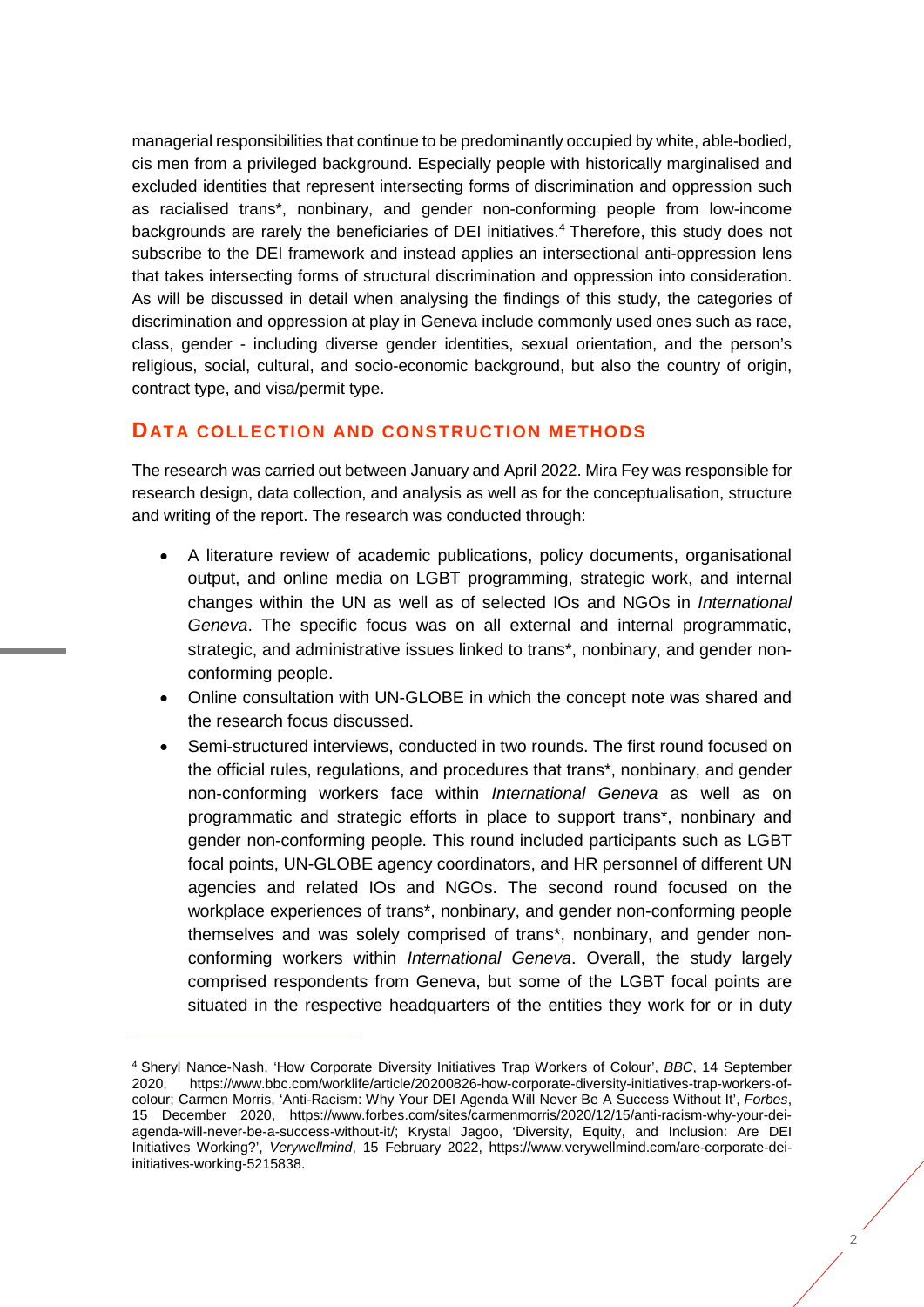stations. All trans\*, nonbinary, and gender non-conforming participants were situated in Geneva.

#### <span id="page-16-0"></span>**DEMOGRAPHIC DATA ON INTERVIEW PARTICIPANTS**

For the first round of the interviews, we contacted the LGBT focal points and some of the UN-GLOBE agency coordinators who work within 15 different UN entities present in Geneva. The first contact was established in early February. Some of the focal points referred us to the people responsible for DEI in their respective UN entity, who might be HR managers or part of a dedicated DEI team. Not all UN entities have those teams. Additionally, people working at related IOs and NGOs in Geneva were contacted. The focal points, agency coordinators, DEI policy managers and HR managers who did not respond to the initial email were recontacted several additional times, but most did not respond. Some indicated that they are not aware of any trans\*/nonbinary/gender non-conforming workers in their agency, that there are no specific rules, regulations, and processes for such workers that could be discussed in an interview, or that they do not have any availabilities for an interview. In total, we sent more than 80 emails to more than 60 people at 21 entities. Ten interviews with 14 participants with work experiences within at least eleven different entities including seven UN agencies, three international organisations, and UN-GLOBE were conducted between late February and late April. They held the following roles in their respective organisations:

| Role (more than one possible)                        | <b>Number</b> |
|------------------------------------------------------|---------------|
| Programmatic focus solely on LGBT issues             | 2             |
| UN-GLOBE agency coordinator with different main role | 3             |
| LGBT focal point with different main role            | 4             |
| DEI policy role                                      | 4             |
| HR manager                                           | າ             |

The LGBT focal points/UN-GLOBE agency coordinators and the people working on LGBT issues and DEI policy were largely cis lesbian, gay, or bisexual people. The HR managers described themselves as allies rather than members of the LGBTQIA+ community.

For the second round of the interviews, we created a call for participants in collaboration with UN-GLOBE (see annex) that was also translated into French and Spanish. The call for participants was shared multiple times between mid-March and early April via the Rosalux Geneva and the UN-GLOBE communication channels, as well as on social media pages for LGBT development workers. It was also sent to several individuals working within *International Geneva* who shared it with their network. Nine participants contacted us to take part in the study. In terms of their gender identity and expression, we asked for selfidentification based on the understanding of gender as a spectrum. Four participants identified as binary trans\* women, among which one person prioritised her lesbian identity over her trans\* identity. Four people identified as non-binary. Among these four, one of the participants labelled themselves as both nonbinary and a trans\* woman, one as nonbinary and gender non-conforming, and two as nonbinary in an ongoing process of exploration of their gender identity. One participant specified that they are questioning their gender identity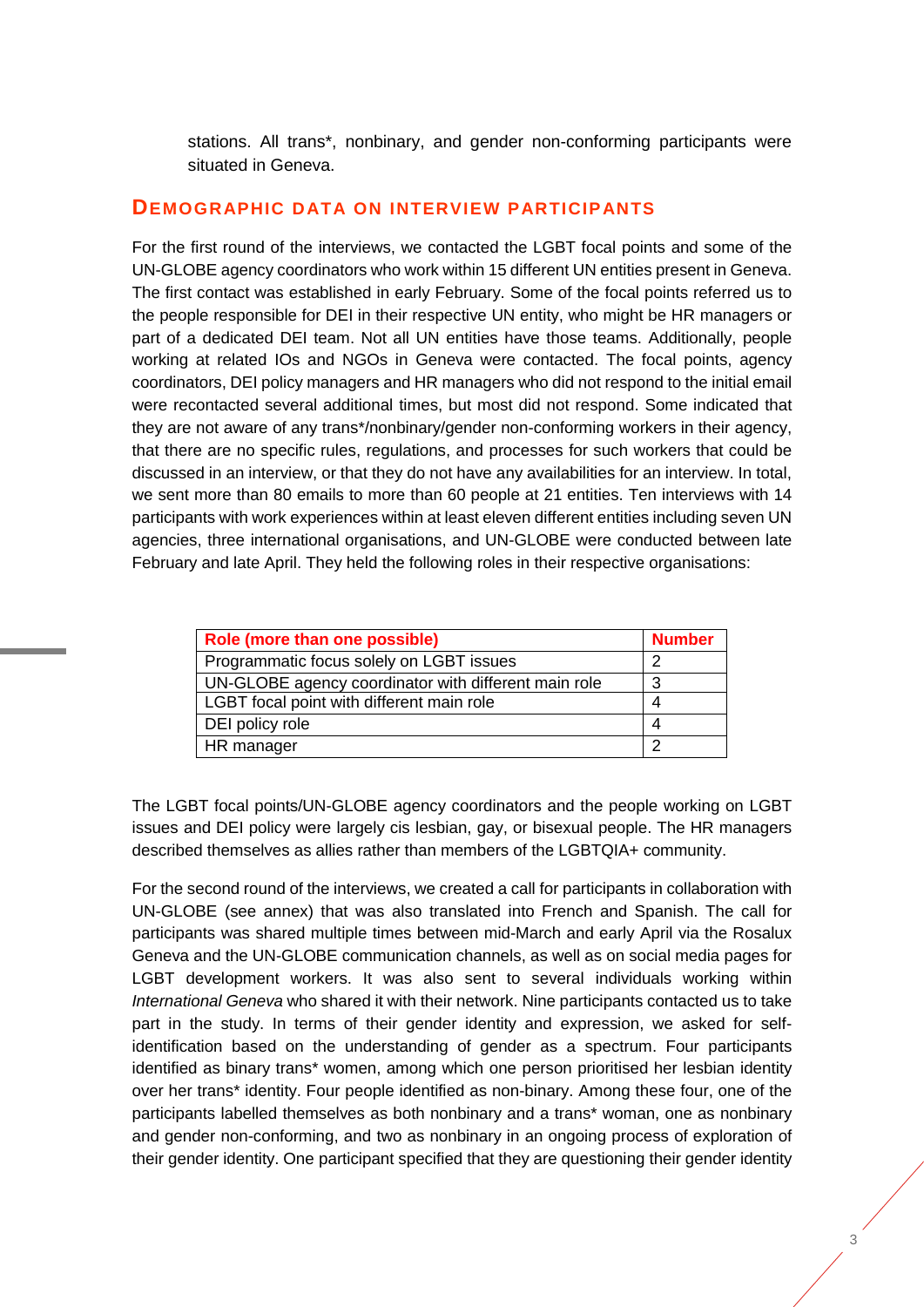but does not call themselves nonbinary or trans\*. No trans\* man responded to the call. The youngest participant was in their twenties, the oldest one in their 60s, and the majority between thirty and fifty.

| Gender identity (more than one possible) | <b>Number</b> |
|------------------------------------------|---------------|
| Trans* woman                             | 5             |
| Nonbinary person                         |               |
| Gender non-conforming                    |               |
| Questioning their gender identity        |               |

To avoid identification of the trans\*, nonbinary, and gender non-conforming participants, their countries of origin will not be disclosed; however, we give an overview of their regions of origin. For one participant, this also includes the region of origin of their parents, as the participant discussed their migration background and associated challenges in detail in the interview. Most of the participants were White native English speakers from Western Europe and Northern America, with a few exceptions. It is important to note that their regions of origin are linked to a degree of privilege regarding the possibility of updating one's name and gender marker in official documents and accessing gender affirmative medical treatments.<sup>5</sup> As will be discussed below, the participants did not grow up or hold citizenship of a country in the Global North or whose parents migrated from another region also experienced additional forms of discrimination.

| Region of origin (more than one possible) | <b>Number</b> |
|-------------------------------------------|---------------|
| <b>Western Europe</b>                     | ີ             |
| Northern America (anglophone)             |               |
| Central-Northern America (Hispanic)       | ◠             |
| East Asia                                 |               |

When it comes to their professional responsibilities, out of the nine participants, only one had worked directly on issues thematically linked to SOGIESC rights. The others worked in different thematic areas, including technical areas such as physics or engineering, or provided services to UN agencies and other organisations, including in finance and through communication- and public relations-related tasks. None of the gender-diverse participants was a UN staff member, and none of them worked on programmatic issues within a specific UN agency. This will be further discussed in the limitations at the end of this study.

#### <span id="page-17-0"></span>**DATA ON INSTITUTIONS CONTACTED**

<span id="page-17-1"></span><sup>5</sup> To date, at least 16 countries recognize third gender options on passports (Katherine Fung, 'Which Countries Recognize Third Gender Option on Passports?', *Newsweek*, 27 October 2021, https://www.newsweek.com/which-countries-recognize-third-gender-option-passports-1643167.). changed most recently in the US where the third option X is possible since April 2022 (Antony J. Blinken, 'X Gender Marker Available on U.S. Passports Starting April 11', Press Statement (Secretary of State, U.S. Department of State, 31 March 2022), https://www.state.gov/x-gender-marker-available-on-u-s-passportsstarting-april-11/.).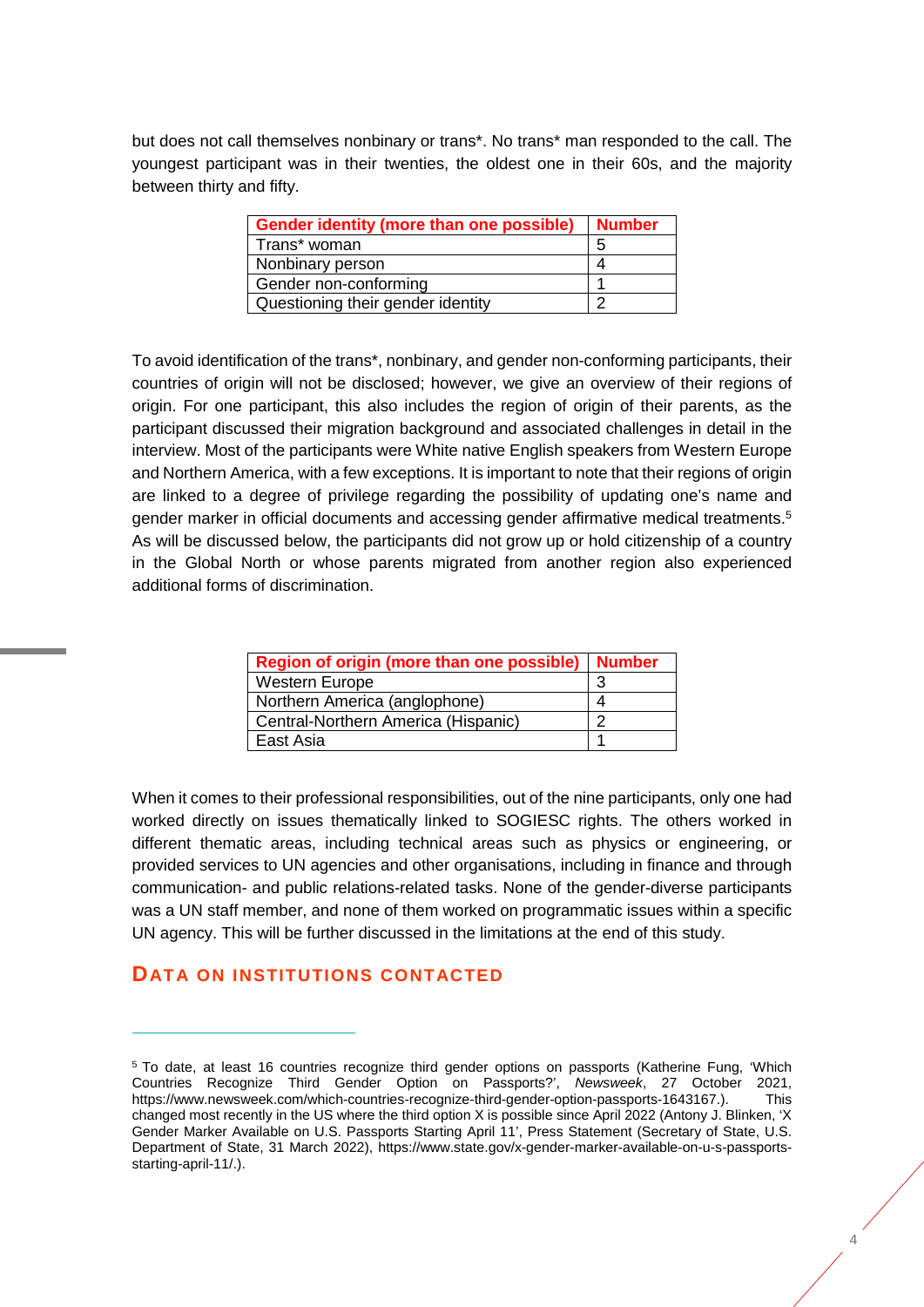Due to the relatively low number of interviews overall, no list of participating entities will be shared to prevent the potential identification of the respondents by co-workers. Given the sensitivity of the topic at hand and the potential repercussions for the participants' employment security, we prioritise protecting our participants' privacy and safety. However, to give the readers an idea of the scope of what is included in *International Geneva*, we include a list of UN entities as well as other IOs and NGOs that were contacted initially and that reached out after receiving the call for participants. Initially, only UN entities/agencies and IOs that were listed as having a LGBT focal point or a UN-GLOBE agency coordinator were contacted due to the limited resources available for this study. Subsequently, some other structures with links to LGBT rights were contacted, and some people from other institutions reached out to us to participate in the second round of the interviews, having received the call for participants. Through this channel, one additional interview with a DEI team and an HR manager was conducted with an entity that was not originally contacted for the first round of interviews.

| <b>Category</b>       | <b>Structure</b>                                                              |  |
|-----------------------|-------------------------------------------------------------------------------|--|
|                       | UN entities and specialised   IE SOGI; IOM; ITC; OHCHR; UNAIDS; UNDP; UNESCO; |  |
| agencies              | UNFPA; UNHCR; UNICEF; UNOG; UNRISD; UN                                        |  |
|                       | Women; WHO; WIPO                                                              |  |
| UN inter-agency group | <b>UN-GLOBE</b>                                                               |  |
| <b>IOs</b>            | ICRC; World Bank                                                              |  |
| NGOs, research        | centres, CERN; ILGA World; Sexual Rights Initiative; another                  |  |
| think tanks           | research centre                                                               |  |

### <span id="page-18-0"></span>**THE INTERVIEW PROCESS**

For both interview rounds, the interviews were conducted following a semi-structured interview guide addressing different issues linked to the three research questions (see annex for both topic guides). The interviews lasted between 45 and 90 minutes. Data was collected both online using Teams or Zoom and through in-person interviews, depending on the participant's location, preferences, and availability. The participants confirmed their informed consent and were guaranteed anonymity (see the consent form in the annex). Data collection, storage and transcription were ensured in a secure manner.

## <span id="page-18-1"></span>**THE DATA ANALYSIS APPROACH**

-

The study findings were coded in MAXQDA following a qualitative content analysis framework $6$  and categorised according to the main themes identified. The first round of interviews was used to triangulate the findings from the literature review and to assess the awareness the dedicated LGBT focal points as well as DEI and HR managers have of issues affecting trans\*/nonbinary/gender non-conforming workers. Moreover, these interviews also gave some insights into the internal dynamics between specific agencies, funding structures, donors, and Member States. The second round of interviews yielded new insights into which specific barriers exist to access, inclusion, and acceptance, and which forms of discrimination and oppression were deemed most essential for the participating trans\*, nonbinary, and

<span id="page-18-2"></span><sup>6</sup> Philipp Mayring, 'Qualitative Content Analysis: Theoretical Foundation, Basic Procedures and Software Solution', no. free download pdf-version (2014), https://nbn-resolving.org/urn:nbn:de:0168-ssoar-395173.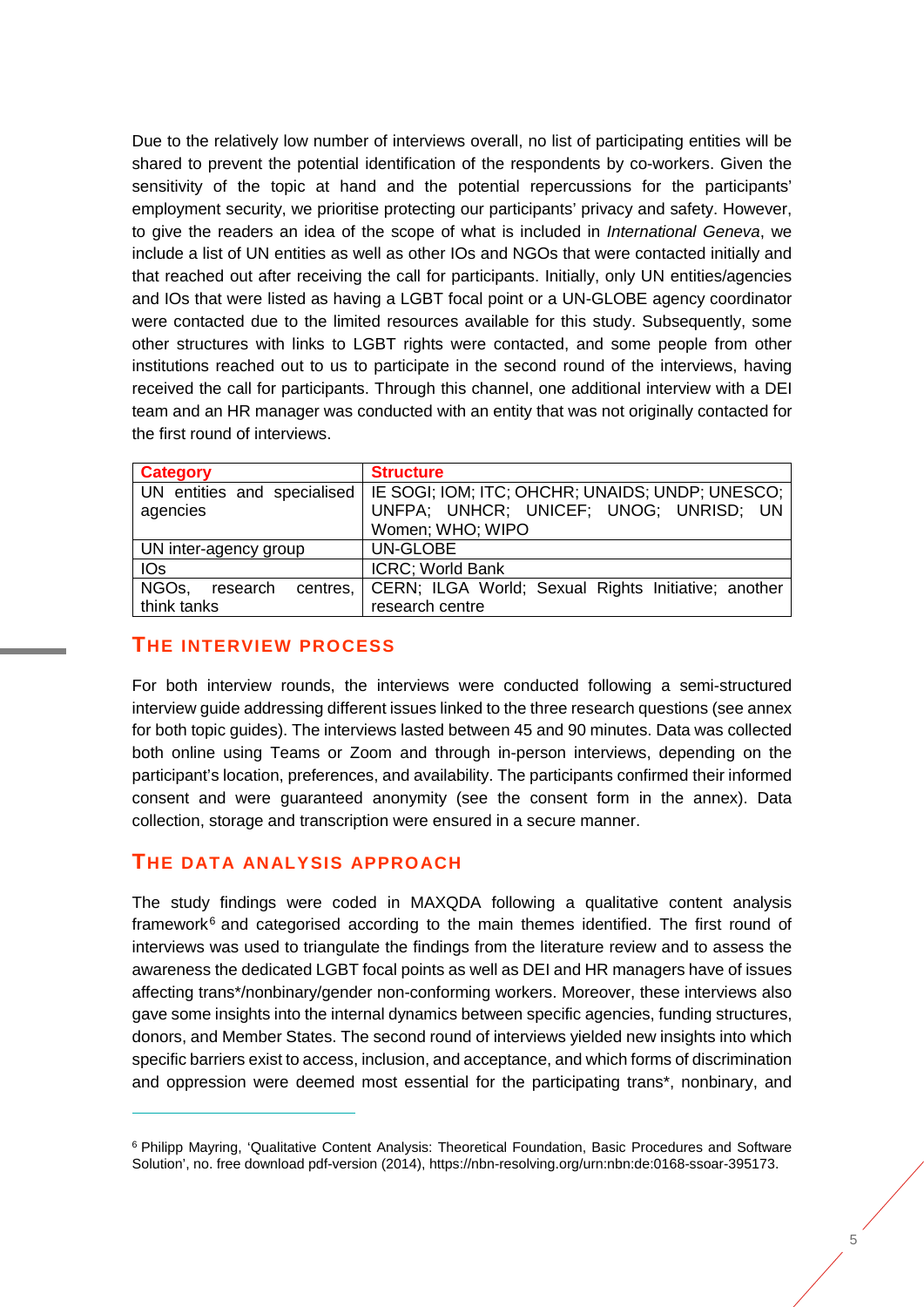gender non-conforming workers. The findings discussed below present a structured overview of the most mentioned, but also of the most severe access gaps and rights violations that currently hinder the full realisation of the inclusion, integration, and acceptance of trans\*, nonbinary, and gender non-conforming workers in *International Geneva*. They do not necessarily represent the opinion or position of each research participant.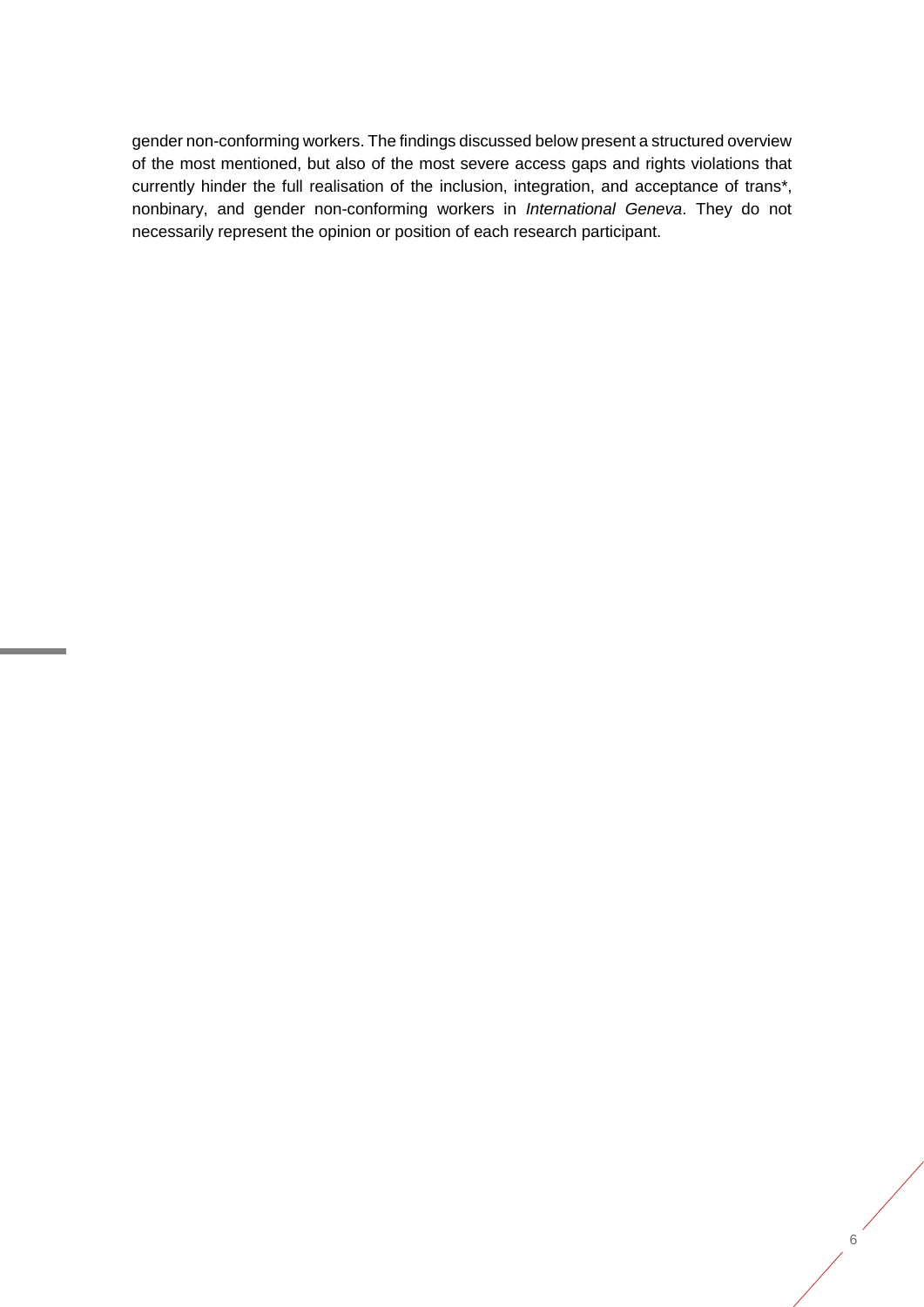## <span id="page-20-3"></span><span id="page-20-0"></span>**2. Review of external and internal progress towards SOGIESC inclusion**

# <span id="page-20-1"></span>**2.1. The path to including discrimination based on SOGIESC into UN strategies and programming**

Since the late 1990s, UN bodies such as the UNHRC, the OHCHR and even the UNGA have progressively shown commitment to the protection of the universal human rights of all people, regardless of their SOGIESC. While sexual orientation was linked to a person's human rights in 1994, gender identity was first mentioned in this regard in 2006. Programmatic efforts targeting LGBTQIA+ people focus largely on the prevention of sexually transmitted infections, as well as of physical violence and on the protection of the right to life. The Independent Expert on SOGI has started shedding light on the strategies used by anti-gender movements and on the systematic violence endured by trans\* people in recent reports, but much remains to be done to prevent these actions and to ensure the realization of the human rights of trans\*, nonbinary, and gender non-conforming people worldwide.

## <span id="page-20-2"></span>**TOWARDS THE INCLUSION OF SEXUAL ORIENTATION AS GROUNDS OF DISCRIMINATION**

The United Nations system, including the International Labour Organisation (ILO) and the Office of the High Commissioner for Human Rights (OHCHR) as well as the satellite network of civil society organisations that are based in Geneva to participate, monitor, and advocate in the system, exist to uphold the Universal Declaration of Human Rights (UDHR), as well as other international treaties and agreements that recognise and guarantee the dignity and rights of every individual. Neither the UDHR nor international human rights conventions such as the International Covenant for Civil and Political Rights (ICCPR) specifically included discrimination based on sexual orientation, gender identity and expression, and sexual characteristics (SOGIESC). After a long silence on the rights of LGBTQIA+ people, UN treaty bodies have in recent years repeatedly affirmed that all human rights are universal, and that sexual orientation and gender identity are grounds protected from discrimination under international law. The first decision to this effect was *Toonen v. Australia,* a landmark human rights case brought before the United Nations Human Rights Committee (UNHRC) by Tasmanian resident Nicholas Toonen in 1994.[7](#page-20-4) The result was the repeal of Australia's last

<span id="page-20-4"></span> $7$  Australian Human Rights Commission, 'Sexuality under the ICCPR - Human Rights Committee Communication No. 488/1992 (Toonen v Australia)', n.d., sec. Human Rights Explained: Case Studies: Complaints about Australia to the Human Rights Committee, https://humanrights.gov.au/ourwork/education/human-rights-explained-case-studies-complaints-about-australia-human-rights.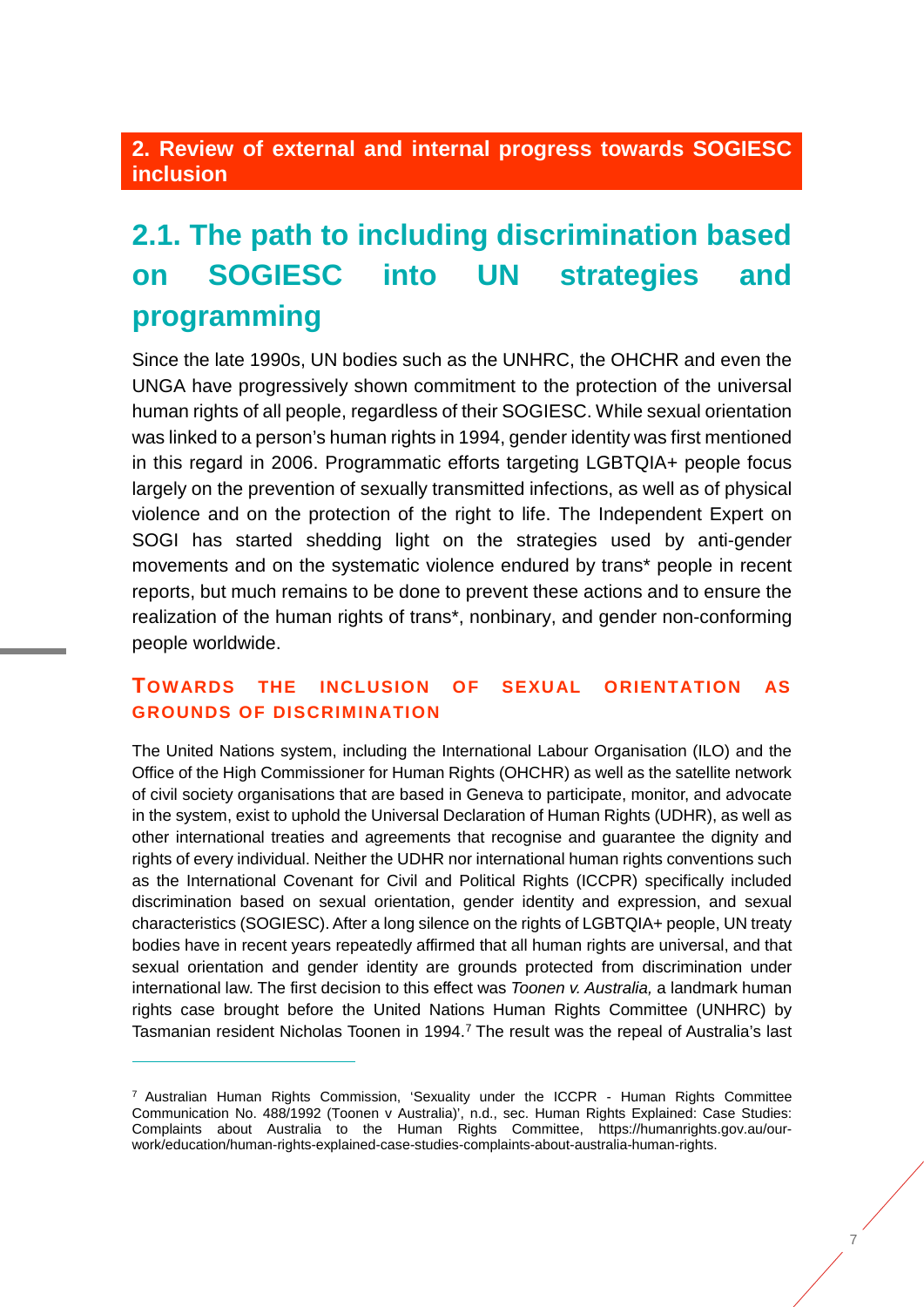sodomy laws, as the UNHRC held that *sexual orientation was included in antidiscrimination provisions as a protected status under the ICCPR*. Despite this historic ruling, the progress on LGBTQIA+ people's rights' protection through the UNHRC remained slow. The human rights body can even be described as inconsistent in its statements of support of people discriminated based on SOGIESC, and, consequentially, as lacking efficacy in protecting their rights.<sup>[8](#page-21-1)</sup>

## <span id="page-21-0"></span>**AN AFTERTHOUGHT? INCLUDING GENDER IDENTITY UNDER NON-DISCRIMINATION**

*Gender identity* was addressed more than 10 years later – and, differently to discrimination based on sexual orientation, it was first mentioned by states. In 2006, Norway presented a joint statement regarding human rights violations based on people's sexual orientation and gender identity at the Commission on Human Rights on behalf of 54 states.<sup>[9](#page-21-2)</sup> Another joint statement presented by Argentina on behalf of 66 states in 2008 extended this understanding further and *clearly stated that the principle of non-discrimination applies equally to every human being regardless of sexual orientation or gender identity*. [10](#page-21-3) Neither statement has been officially adopted by the UN General Assembly (UNGA), and the second statement was strongly opposed by the Arab League, the Organisation of Islamic States, Russia, and other Member States. UN Member States are by no means united in their understanding of discrimination and acts of violence against individuals based on SOGIESC. Nevertheless, focusing on the gravest violations of human rights experienced on the grounds of SOGIESC, specifically state-sponsored, extrajudicial, or criminal killings and physical violence, has been relatively successful when framing LGBTQIA+ rights as falling under the broader umbrella of human rights. In 2008, the *UN LGBTI Core Group*, an informal cross-regional group currently consisting of 34 UN Member States,<sup>[11](#page-21-4)</sup> the European Union, the OHCHR, and the non-governmental organisations Human Rights Watch (HRW) and OutRight Action International, was established with the goal "*to work within the UN framework to ensure universal respect for the human rights and fundamental freedoms for all, specifically LGBTI persons, with a focus on protection from violence and discrimination*".[12](#page-21-5)

<span id="page-21-1"></span><sup>&</sup>lt;sup>8</sup> Elizabeth Baisley, 'Reaching the Tipping Point?: Emerging International Human Rights Norms Pertaining to Sexual Orientation and Gender Identity', *Human Rights Quarterly* 38, no. 1 (2016): 134–63, https://doi.org/10.1353/hrq.2016.0009.

<span id="page-21-2"></span><sup>9</sup> Wegger Christian Strømmen, '2006 Joint Statement, 3rd Session of the Human Rights Council' (Ambassador and permanent representative of Norway to the United Nations Office in Geneva, 1 December 2006), http://arc-international.net/global-advocacy/sogi-statements/2006-joint-statement/.

<span id="page-21-3"></span><sup>&</sup>lt;sup>10</sup> Argentina, '2008 Joint Statement on Human Rights, Sexual Orientation and Gender Identity', 18 December 2008, http://arc-international.net/global-advocacy/sogi-statements/2008-joint-statement/.

<span id="page-21-4"></span><sup>&</sup>lt;sup>11</sup> [See annex for a list of members.](#page-68-0) Members can only join in pairs, one from the Global North and one from the Global South, as a measure to counter the notion that LGBTQIA+ rights are a Western imposition, (Albert Trithart, 'A UN for All? UN Policy and Programming on Sexual Orientation, Gender Identity and Expression, and Sex Characteristics', *SSRN Electronic Journal*, 2021, 23, https://doi.org/10.2139/ssrn.3807458.).

<span id="page-21-5"></span><sup>12</sup> UN LGBTI CORE GROUP, 'UN LGBTI Core Group History', n.d., https://unlgbticoregroup.org/history/.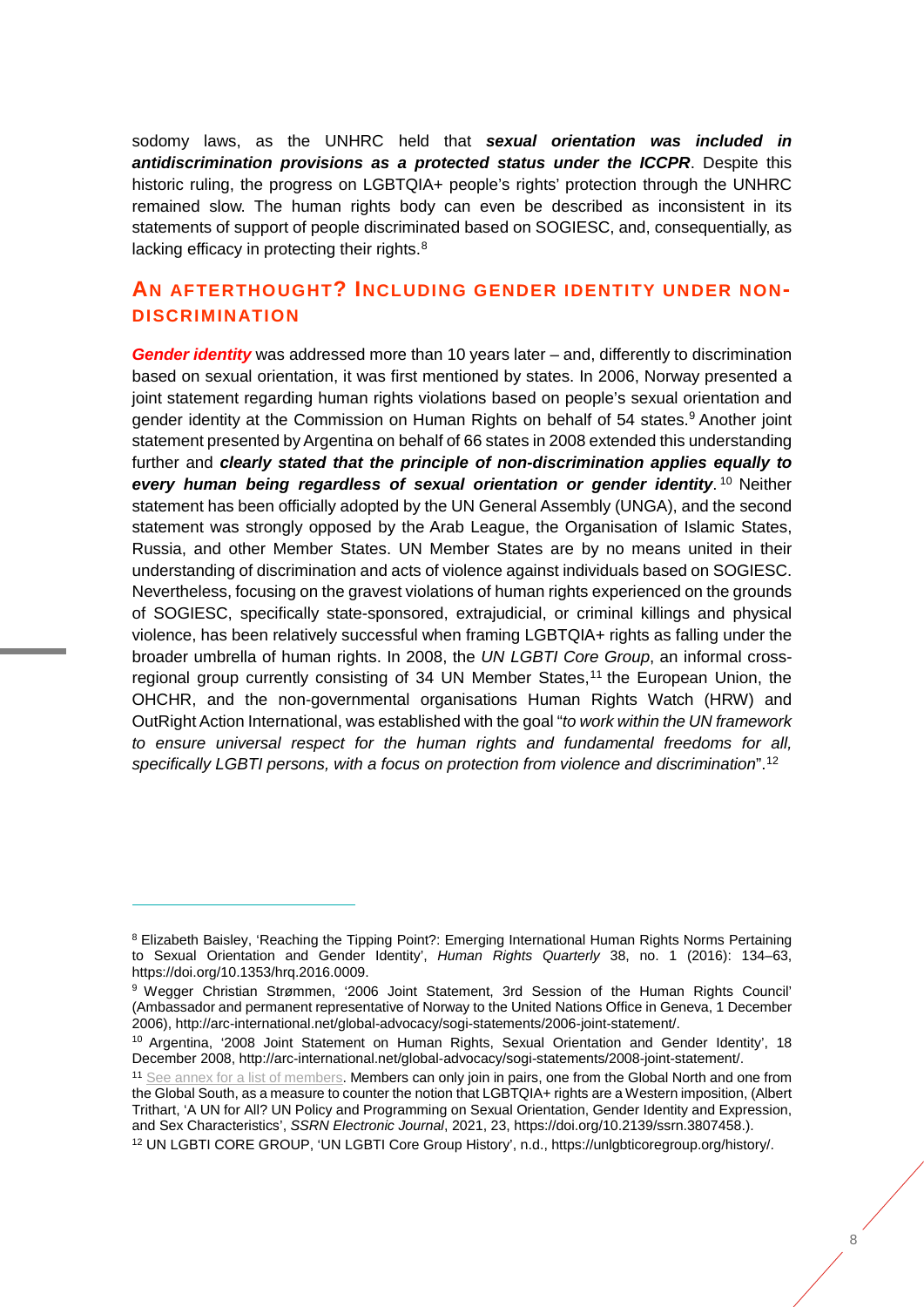## <span id="page-22-0"></span>**INCLUDING SOGI INTO THE WORK OF DIFFERENT UN ENTITIES**

In the past ten years, several important steps have been taken for the inclusion of *discrimination and acts of violence based on SOGI into the work of different UN entities*. The first resolution *requesting the documentation of discriminatory laws, practices, and acts of violence against individuals based on SOGI* was brought forward at the Human Rights Council (HRC) by South Africa in July 2011.<sup>13</sup> It passed with 23 to 19 votes - again, speaking as much to the division within the HRC as to the support of LGBTQIA+ people. The first report of its kind was released in November 2011 and concluded that "*homophobic and transphobic violence has been recorded in all regions"* and should be understood as a form of gender-based violence as these acts are "driven by a desire to punish those seen as defying gender norms".[14](#page-22-2) Moreover, the report highlighted rampant discrimination based on SOGI in employment, health care, education, and in the family and community, and stressed a severe lack of legal recognition for trans people's identities. It was lauded by LGBTQIA+ human rights defenders *for unequivocally affirming that the protections guaranteed by the UDHR applies to all human beings*. [15](#page-22-3) The UNGA first referenced gender identity in the resolution on extrajudicial, summary or arbitrary executions in 2012,<sup>[16](#page-22-4)</sup> whereas sexual orientation was already included in 2002.<sup>[17](#page-22-5)</sup> In 2015, 12 UN entities <sup>18</sup> released an "unprecedented joint statement calling for an end to violence and discrimination against LGBTI people". [19](#page-22-7) The UN Security Council released its first statement *acknowledging violence targeting the LGBT community* in June 2016 when condemning the Orlando nightclub shooting.[20](#page-22-8)

*An important milestone for the better protection of LGBTQIA+ people through the work of the UN was the creation of the mandate of the Independent Expert on sexual orientation and gender identity* (IE SOGI) within the OHCHR by a HRC resolution in July

<span id="page-22-6"></span>18 [See list in annex.](#page-68-0)

<span id="page-22-1"></span><sup>&</sup>lt;sup>13</sup> Human Rights Council, '17/19 Human Rights, Sexual Orientation and Gender Identity', Resolution<br>adopted by the Human Rights Council, 14 July 2011, http://arc-international.net/wpadopted by the Human Rights Council,  $14$  July content/uploads/2011/08/HRC-Res-17-191.pdf.

<span id="page-22-2"></span><sup>&</sup>lt;sup>14</sup> United Nations High Commissioner for Human Rights, 'Annual Report of the United Nations High Commissioner for Human Rights and Reports of the Office of the High Commissioner and the Secretary-General - Follow-up and Implementation of the Vienna Declaration and Programme of Action, Discriminatory Laws and Practices and Acts of Violence against Individuals Based on Their Sexual Orientation and Gender<br>Identity'. Manual Report (Human Rights Council, 17 November 2011), Identity', Annual report (Human Rights Council, 17 November 2011), https://www.ohchr.org/sites/default/files/Documents/Issues/Discrimination/A.HRC.19.41\_English.pdf.

<span id="page-22-3"></span><sup>15</sup> ARC International, 'United Nations Human Rights Chief Publishes Ground-Breaking Report on Sexual Orientation and Gender Identity', 15 December 2011, https://arc-international.net/united-nations-humanrights-chief-publishes-ground-breaking-report-on-sexual-orientation-and-gender-identity/.

<span id="page-22-4"></span><sup>&</sup>lt;sup>16</sup> UN General Assembly, 'Extrajudicial, Summary, and Arbitrary Executions: Resolution / Adopted by the General Assembly', Resolution adopted by the General Assembly on 20.12.2012, 15 March 2013, https://digitallibrary.un.org/record/746169?ln=en.

<span id="page-22-5"></span><sup>17</sup> UN General Assembly, 'Extrajudicial, Summary, and Arbitrary Executions: Resolution / Adopted by the General Assembly', Resolution adopted by the General Assembly on 18.12.2002, 25 February 2003, https://www.un.org/en/ga/search/view\_doc.asp?symbol=A/RES/57/214.

<span id="page-22-7"></span><sup>&</sup>lt;sup>19</sup> UN OHCHR, 'Twelve UN Agencies Issue Unprecedented Joint Statement on Rights of Lesbian, Gay,<br>Bisexual, Transgender & Intersex People', *Press Release*, 29 September 2015, Bisexual, Transgender & Intersex People', *Press Release*, 29 https://www.ohchr.org/en/press-releases/2015/09/twelve-un-agencies-issue-unprecedented-jointstatement-rights-lesbian-gay.

<span id="page-22-8"></span><sup>20</sup> Security Council, 'Security Council Press Statement on Terrorist Attack in Orlando, Florida', *Press Release, SC/12399*, 13 June 2016, https://www.un.org/press/en/2016/sc12399.doc.htm.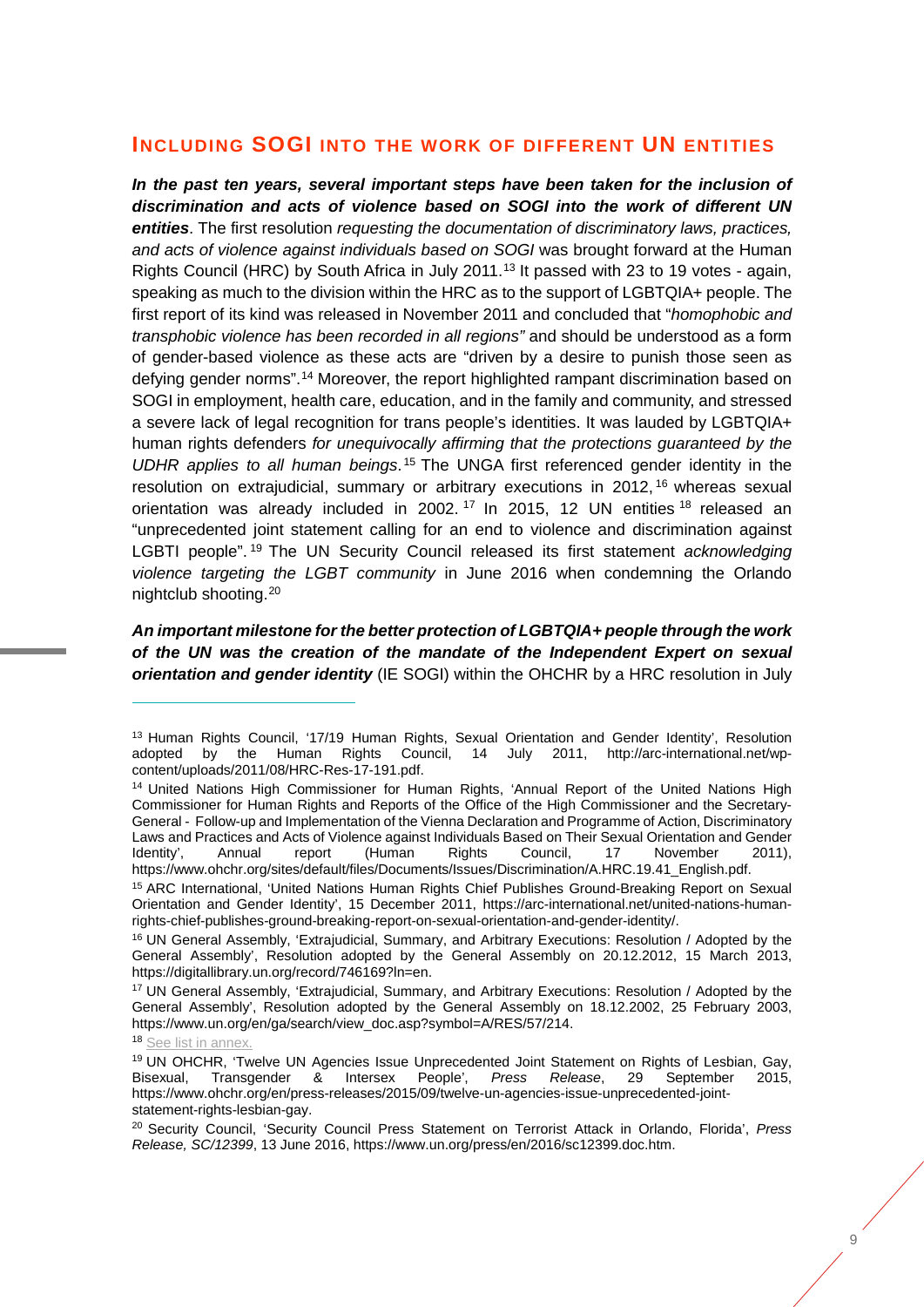2016.[21](#page-23-1) The Independent Expert has since published a number of insightful reports on the current state of the inclusion of LGBTQIA+ people worldwide, on specific issues such as "conversion therapies" and other hateful practices, and also undertook several country visits. Moreover, the *programmatic overview of the "role of the UN in combatting discrimination and violence against LGBTI people"* that is regularly published by the OHCHR provides a snapshot of programming by a range of UN entities, including activities that address health disparities, target LGBTQIA+ refugees and migrants and the education sector, and develop business standards and best practices to ensure equal conditions for LGBTQIA+ employees.<sup>[22](#page-23-2)</sup> Much of these activities predominantly target discrimination based on sexual orientation; while gender identity is sometimes addressed, programming that centres trans people remains rare. As highlighted in a recent study on UN policy and programming based on SOGIESC by the International Peace Institute (IPI), many of the SOGIESC initiatives created by different UN entities are ad hoc and tied to individuals rather than to an institutional strategy, and, at least in early 2021, only three agencies have multiple people devoted to work on related full-time (World Bank, OHCHR, UNDP).<sup>[23](#page-23-3)</sup> Historically, the individuals developing programming on SOGIESC within the UN have been lesbian, gay, or bisexual rather than trans or gender non-conforming which partially explains the lack of programming on gender identity and expression and/or sex characteristics.

## <span id="page-23-0"></span>**THE RECENT SHIFT TOWARDS GENDER IDENTITY AND EXPRESSION WITHIN UN ACTIVITIES**

*The focus shifted toward gender identity quite recently*, for instance when the IE SOGI published two reports on gender in 2021: a first part, "*Law of Inclusion*", which highlights that the concept of gender is enshrined in international human rights law (IHRL) and protected thereunder,<sup>[24](#page-23-4)</sup> and a second part, "*Practices of Exclusion*", which analyses backlash against the incorporation of gender frameworks in IHRL and concludes that such exclusionary narratives and actions contribute to the perpetuation of violence and discrimination based on SOGI.<sup>[25](#page-23-5)</sup> The IE SOGI includes "the struggle of trans and gender-diverse persons" as one of the issues in focus on the website and provides comprehensive information about key factors responsible for the exclusion and marginalisation, violence and discrimination that gender-

<span id="page-23-1"></span><sup>&</sup>lt;sup>21</sup> UN OHCHR, 'Independent Expert on Sexual Orientation and Gender Identity', 2022, https://www.ohchr.org/en/special-procedures/ie-sexual-orientation-and-gender-identity.

<span id="page-23-2"></span><sup>&</sup>lt;sup>22</sup> UN OHCHR, 'The Role of the United Nations in Combatting Discrimination and Violence against Lesbian, Gay, Bisexual, Transgender and Intersex People - A Programmatic Overview', 20 September 2019, https://www.ohchr.org/sites/default/files/Documents/Issues/Discrimination/LGBT/UN\_LGBTI\_summary\_20 19.pdf.

<span id="page-23-3"></span><sup>23</sup> Trithart, 'A UN for All?'

<span id="page-23-4"></span><sup>&</sup>lt;sup>24</sup> Victor Madrigal-Borloz, 'The Law of Inclusion - Report of the Independent Expert on Protection against Violence and Discrimination Based on Sexual Orientation and Gender Identity' (Human Rights Council, 3 June 2021), https://documents-ddsny.un.org/doc/UNDOC/GEN/G21/123/16/PDF/G2112316.pdf?OpenElement.

<span id="page-23-5"></span><sup>&</sup>lt;sup>25</sup> Victor Madrigal-Borloz, 'Practices of Exclusion - Report of the Independent Expert on Protection against Violence and Discrimination Based on Sexual Orientation and Gender Identity' (Human Rights Council, 15 https://documents-dds-

ny.un.org/doc/UNDOC/GEN/N21/192/14/PDF/N2119214.pdf?OpenElement.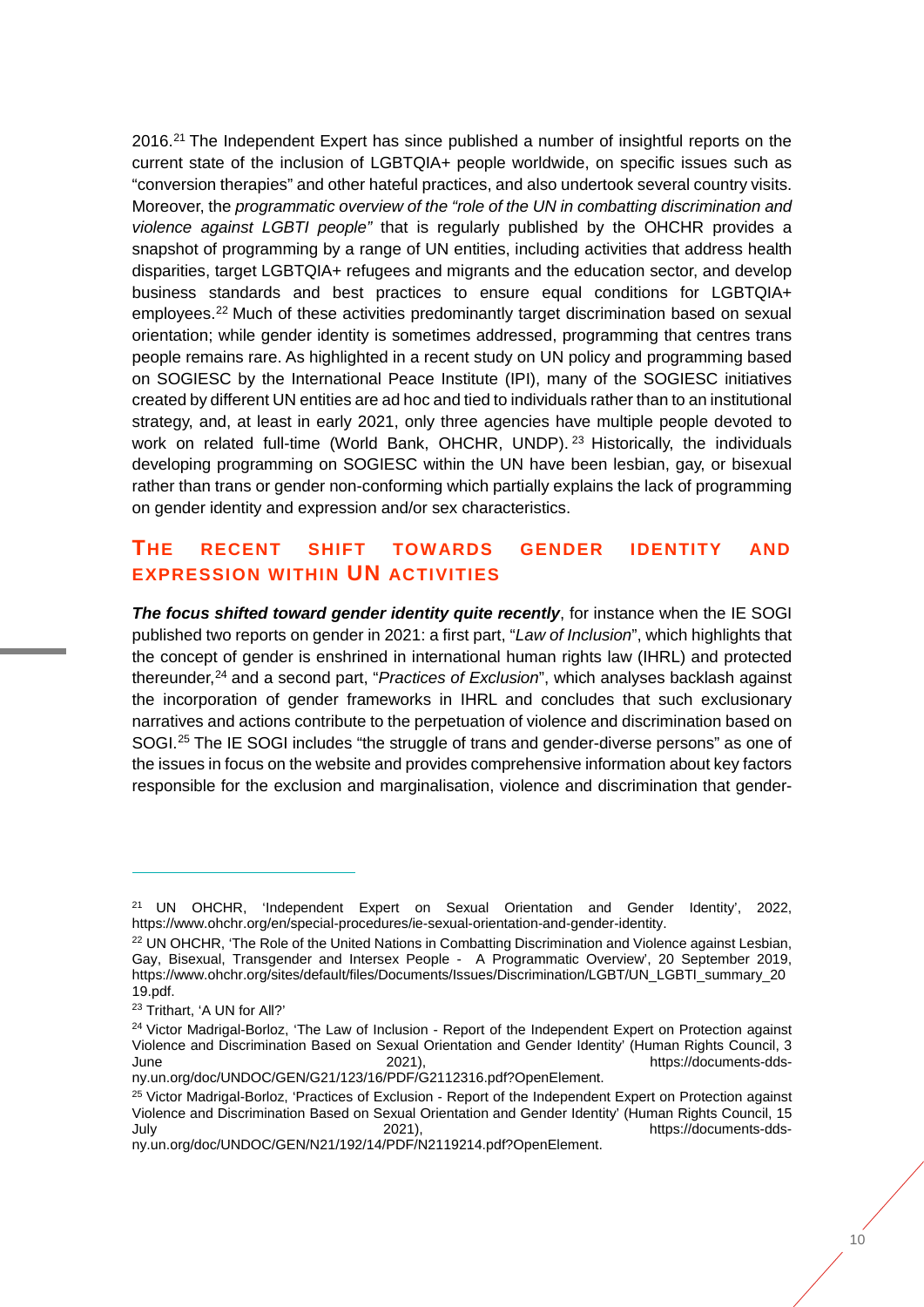diverse and trans people worldwide are subjected to.<sup>[26](#page-24-1)</sup> In 2021, 27 Member States formed *the Group of Friends of the Mandate of the IE SOGI* (GoF IE SOGI)[27](#page-24-2) to jointly support the mandate of the IE SOGI. In a first statement, they lauded the reports on gender and called on the UNHRC to "*urgently protect the human rights of trans people, especially trans women*".[28](#page-24-3) LGBTQIA+ and trans-specific non-governmental organisations highlighted this as "*a historic step forward for the global trans community".[29](#page-24-4)*

### <span id="page-24-0"></span>**MUCH WORK LIES AHEAD**

-

This overview of key milestones undertaken by different UN entities toward the inclusion of SOGIESC into an international human rights law framework and into UN programming reveals that such progress has been slow and was met with resistance by different Member States. [30](#page-24-5) *A chronological lag can be underlined between the inclusion of sexual orientation vis-à-vis that of gender identity and expression, or of sex characteristics* – the focus is still on SOGI today, SOGIESC is rarely used. As highlighted above, it took 12 years from the first ruling including sexual orientation as protected status under the ICCPR in 1994 until gender identity was discussed at the Commission on Human Rights in 2006, and ten years from the inclusion of sexual orientation in the UNGA resolution on extrajudicial, summary, or arbitrary executions to the integration of gender identity. A recently updated series of factsheets by ILGA World and ISHR highlight that the UN Special Procedures – Independent Experts, Special Rapporteurs, and Working Groups – are increasingly giving more attention to and raise concerns regarding people's human rights related to SOGIESC.<sup>[31](#page-24-6)</sup> However, this awareness is not evenly distributed across the different thematical Special Procedures. Unsurprisingly, the IE SOGI publishes by far the largest number of reports and communications mentioning SOGIESC issues, followed by the Special Rapporteurs on freedom of expression, human rights defenders, freedom of peaceful assembly and of association, and torture, and by the Working Groups on arbitrary detention and discrimination

<span id="page-24-1"></span><sup>26</sup> IE SOGI, 'The Struggle of Trans and Gender-Diverse Persons', *UN OHCHR*, 2022, https://www.ohchr.org/en/special-procedures/ie-sexual-orientation-and-gender-identity/struggle-trans-andgender-diverse-persons.

<span id="page-24-2"></span><sup>&</sup>lt;sup>27</sup> U.S. Mission to International Organizations in Geneva, 'JOINT STATEMENT LAUNCHING THE GROUP OF FRIENDS OF THE SOGI MANDATE', 25 June 2021, https://geneva.usmission.gov/2021/06/25/jointstatement-on-the-interactive-dialogue-with-independent-expert-sogi-at-the-hrc/.

<span id="page-24-3"></span><sup>&</sup>lt;sup>28</sup> Group of Friends of the SOGI mandate, 'Interactive Dialogue with the Independent Expert on the Protection against Violence and Discrimination Based on Sexual Orientation and Gender Identity - Draft Joint Statement of the Group of Friends of the SOGI Mandate' (Geneva, 24 June 2021), https://hrcmeetings.ohchr.org/HRCSessions/HRCDocuments/43/SP/37710\_47\_6c0cc481\_7df8\_4cfb\_afff\_ 209fdffa6179.docx.

<span id="page-24-4"></span><sup>&</sup>lt;sup>29</sup> TGEU, 'Protect Trans Women's Rights, 27 States Tell the United Nations in Historic First', 29 June 2021, https://tgeu.org/27-states-tell-the-un-to-protect-trans-women/.

<span id="page-24-5"></span><sup>30</sup> This is also evident as, for example, LGBTQIA+ rights were – *deliberately* – not included within the Sustainable Development Goals in 2015, as "*for numerous governments, this is apparently an unacceptable subject for a human development policy*" (Barbara Crossette, 'No Room for LGBT Rights in the New UN Development Goals', PassBlue - *Independent Coverage of the UN*, 17 May https://www.passblue.com/2015/05/17/no-room-for-lgbt-rights-in-the-new-un-development-goals/.).

<span id="page-24-6"></span><sup>31</sup> ILGA World, 'LGBTI RIGHTS: UPDATED FACTSHEETS ON UN SPECIAL PROCEDURES', Factsheets (ILGA World, 5 April 2022), https://ilga.org/updated-factsheets-UN-Special-Procedures-2022.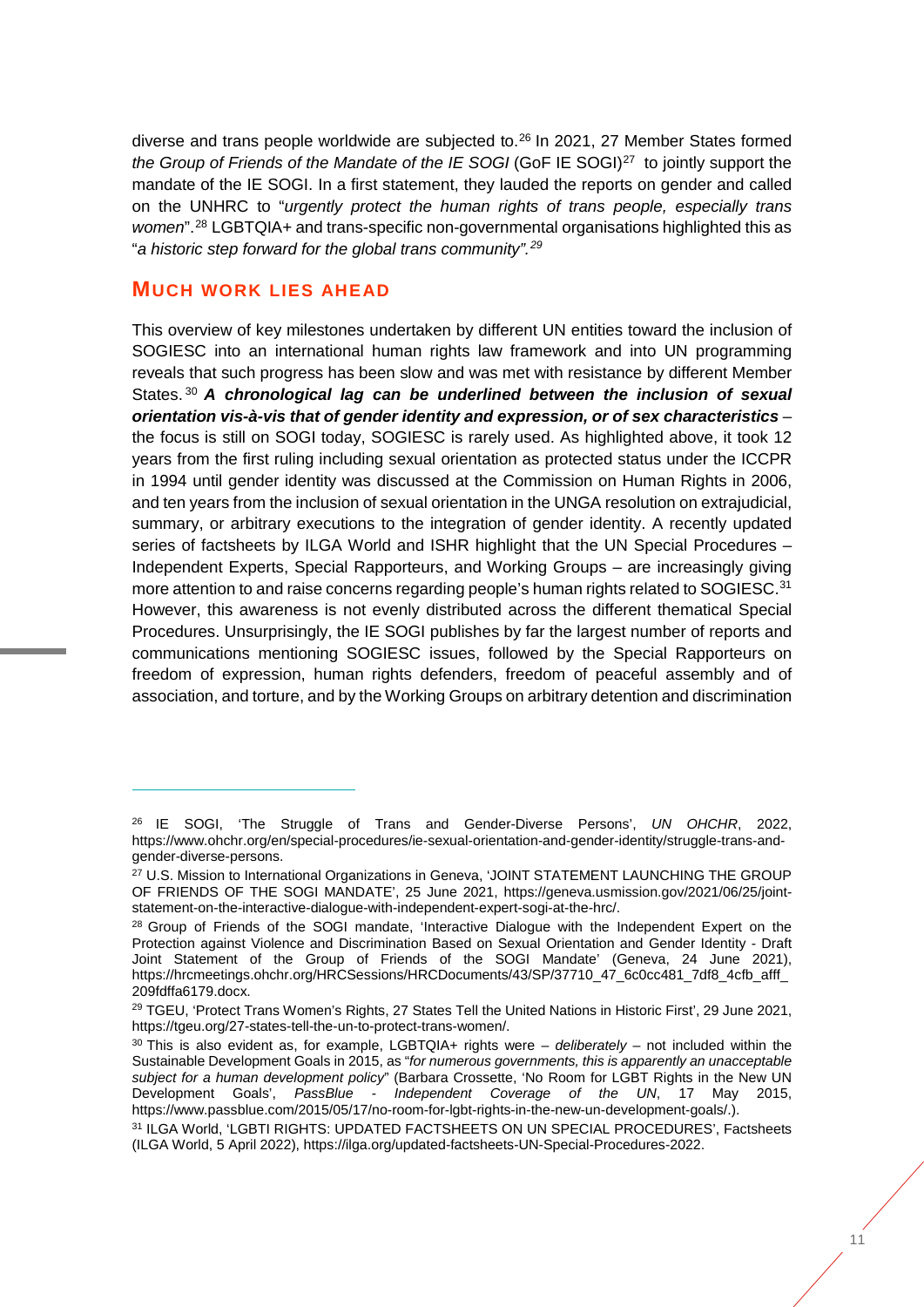against women and girls.<sup>[32](#page-25-2)</sup> Several other Special Procedures still make no mention of SOGIESC within their reports or communications.

*Civil society organisations around the globe have fought tirelessly for decades to raise awareness, decrease stigma, and work towards acceptance, inclusion, and equality of all human beings regardless of SOGIESC and must be credited for the slow,*  **but somewhat steady progress.**<sup>[33](#page-25-3)</sup> As the creation of the UN LGBTI Core Group in 2008 and the GoF IE SOGI in 2021 highlights, several Member States voice their support for LGBTQIA+ rights at different occasions within UN entities and sessions. Nevertheless, living a decent life with equal opportunities and free from fear is not yet guaranteed for all people regardless of SOGIESC. As stressed in the "*Practices of Exclusion*", increasing demands emerge by state actors as well as by "religious actors, in print and social media, at events of conservative secular groups and even in street demonstrations" to "*separate human rightsbased approaches on sexual orientation from those on gender identity, ultimately seeking to exclude trans and gender-diverse persons from the protection of international human rights norms and standards, and to challenge legal recognition of gender identity based on selfidentification*".[34](#page-25-4) A strong need to globally defend and protect the human rights of all people based on SOGIESC remains.

# <span id="page-25-0"></span>**2.2. Striking gaps in the internal inclusion of SOGIESC workers**

While UN bodies such as the UNHRC, the OHCHR and even the UNGA have shown commitment to the protection of the universal human rights of all people, regardless of their SOGIESC, internal policies protecting the employment rights of LGBTQIA+ workers are still lacking. Some progress has been made for lesbian, gay, and bisexual workers, notably when it comes to the recognition of same-sex partnerships, but trans\*, nonbinary, and gender non-conforming workers are still remarkably disadvantaged.

### <span id="page-25-1"></span>**RECOGNISING SAME-SEX PARTNERSHIPS – BUT ONLY SOME**

-

Moving from an outward-looking focus on actions taken by different UN entities to protect the human rights of people based on SOGIESC globally toward a more inward-looking angle reveals that *LGBTQIA+ employees within the UN system are still not offered the same protection and support as cisgender, heterosexual, gender-conforming employees* 

<span id="page-25-2"></span><sup>32</sup> Guillermo Ricalde, 'LGBTI RIGHTS: UN SPECIAL PROCEDURES HAVE INCREASED THEIR ENGAGEMENT WITH SOGIESC', *ILGA World*, 5 April 2022, https://ilga.org/LGBTI-rights-UN-Special-Procedures-increased-engagement-SOGIESC.

<span id="page-25-4"></span><span id="page-25-3"></span><sup>33</sup> For instance, ILGA World started *a dedicated programme, the Gender Identity, Gender Expression and Sex Characteristics Programme,* in 2020 to advance the rights of trans\* and intersex people by strengthening work at the global and regional levels (ILGA World, 'Gender Identity, Gender Expression and Sex Characteristics Programme', 2022, https://ilga.org/gender-identity-gender-expression-sex-characteristics.). <sup>34</sup> Madrigal-Borloz, 'Practices of Exclusion - Report of the Independent Expert on Protection against Violence and Discrimination Based on Sexual Orientation and Gender Identity'.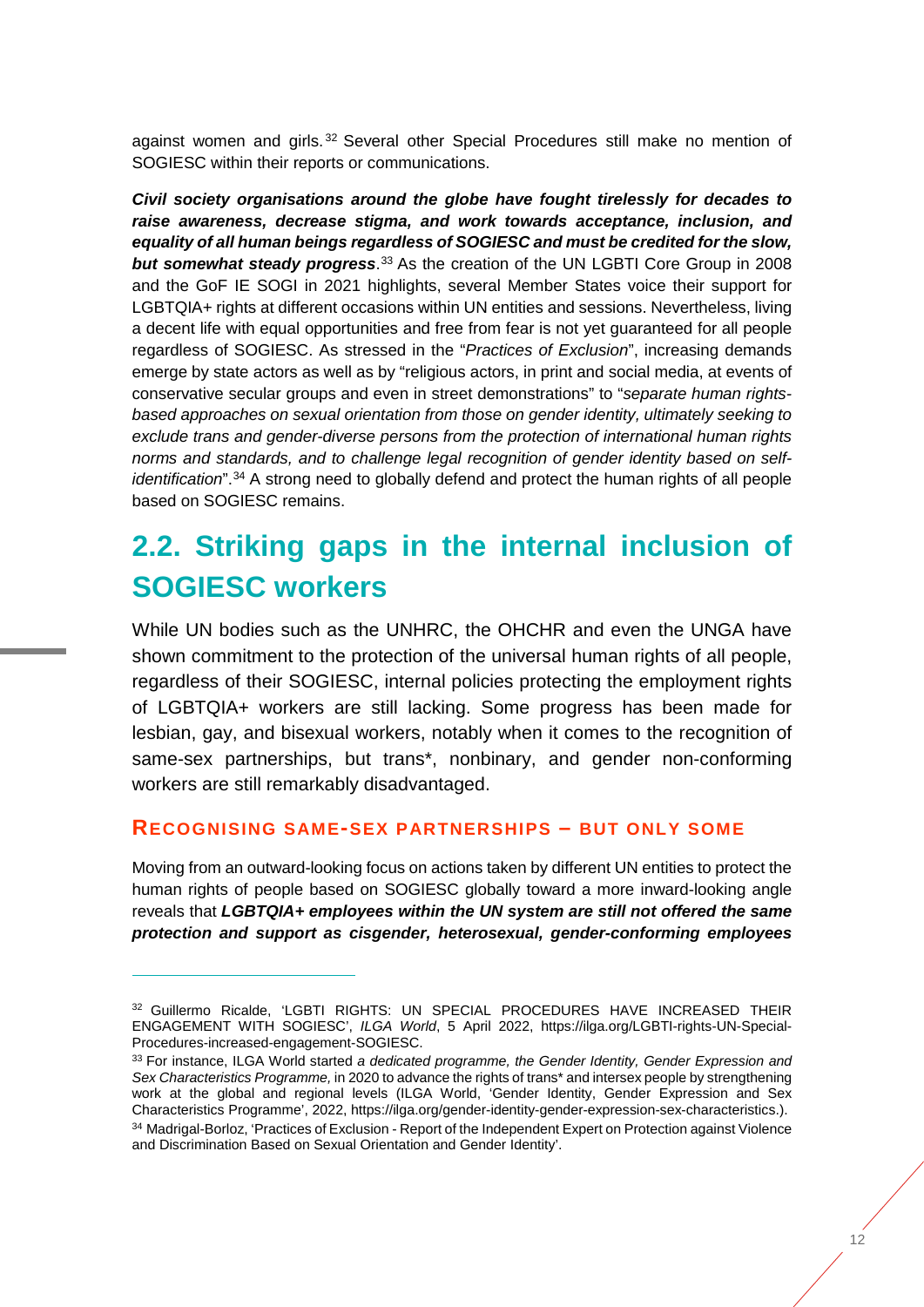*are*. To change this, UN-GLOBE, a UN-wide inter-agency group, was started by lesbian and gay UN workers in 1996 to advocate for the equality and non-discrimination of all employees in the UN system and its peacekeeping missions regardless of their SOGIESC. To date, the key achievement of UN-GLOBE's advocacy efforts has been when Ban Ki-moon formally *announced a landmark policy change in 2014*: [35](#page-26-1) Since then, employees in legally recognised same-sex unions are eligible for equal partnership benefits. Nevertheless, opposing Member States introduced *a proposal to curtail the equal partnership benefits* which failed by a margin of nearly 2:1 in March 2015.<sup>[36](#page-26-2)</sup> To date, these benefits are only reserved to couples in legally recognised partnerships, and do not extend to equitable parental leave time and equal pension benefits. These remain core advocacy priorities for UN-GLOBE.

## <span id="page-26-0"></span>**PREVIOUS SUGGESTIONS FOR A TRANS-/GENDER-DIVERSE-INCLUSIVE WORKPLACE**

*Trans and gender non-conforming employees within the UN system are especially disadvantaged*, as highlighted by UN-GLOBE in 2018 in their *50 comprehensive*  recommendations for an inclusive workplace for trans and gender non-conforming staff *members, dependents, and other stakeholders of the UN system*.[37](#page-26-3) These recommendations highlighted a range of different aspects trans and gender non-conforming employees and their dependents continue to struggle with, including administrative, protocol-, and human resource-related issues (legal names/official records, dress code, recruitment), safety and security-related challenges (including during mobility), health-related matters (health insurance, medical travel, and transition support), aspects pertaining to discrimination and harassment, and concerns linked to gendered restrooms. The need to *make the UN "a safe and accepting workplace" for LGBTQIA+ people* is also underlined by IPI, with one of the top priorities focusing on inclusivity for trans and gender non-conforming people.<sup>[38](#page-26-4)</sup> Very few UN entities have implemented concrete actions to increase workplace inclusivity based on gender identity and expression (a welcome example is the *OHCHR LGBTI Fellowship* started in 2019 that initially exclusively recruited trans/intersex candidates and has been broadened since<sup>39</sup>), most still lag behind. Currently, there is no UN system-wide training on SOGIESC, and staff still lacks awareness of the lived realities of and harbour resentments towards their LGBTQIA+ colleagues.[40](#page-26-6)

 $\overline{a}$ 

<span id="page-26-1"></span><sup>35</sup> OutRight Action International, 'UN SECRETARY GENERAL ANNOUNCES BENEFITS FOR EMPLOYEES IN LEGALLY RECOGNIZED SAME-SEX UNIONS', *Press Release*, 7 July 2014, https://outrightinternational.org/content/un-secretary-general-announces-benefits-employees-legallyrecognized-same-sex-unions.

<span id="page-26-2"></span><sup>36</sup> Mark Leon Goldberg, 'A Victory for LGBT Rights at the UN', *UN Dispatch*, 24 March 2015, https://www.undispatch.com/victory-lgbt-rights-un/.

<span id="page-26-3"></span><sup>&</sup>lt;sup>37</sup> UN-GLOBE, 'Recommendations for an Inclusive Workplace for Trans and Gender Non- Conforming Staff Members, Dependents, and Other Stakeholders of the UN System', Recommendations (Geneva, February 2018),

https://static1.squarespace.com/static/5367af22e4b0915380a1eb0a/t/5a86fcacf9619a7edf05abc5/151879 5949343/UN-GLOBE+recommendations+for+inclusive+workplaces+for+trans+and+gender+nonconforming+staff%2C+February+2018.pdf.

<span id="page-26-4"></span><sup>38</sup> Trithart, 'A UN for All?'

<span id="page-26-5"></span><sup>39</sup> UN OHCHR, 'OHCHR LGBTI Fellowship Programme', 2022, https://www.ohchr.org/en/aboutus/fellowship-programmes/ohchr-lgbti-fellowship-programme.

<span id="page-26-6"></span><sup>&</sup>lt;sup>40</sup> Some UN entities have developed or are currently training courses on different aspects of SOGIESC, but these are not targeting all UN employees in the same way. Trithart, 'A UN for All?', p. 20.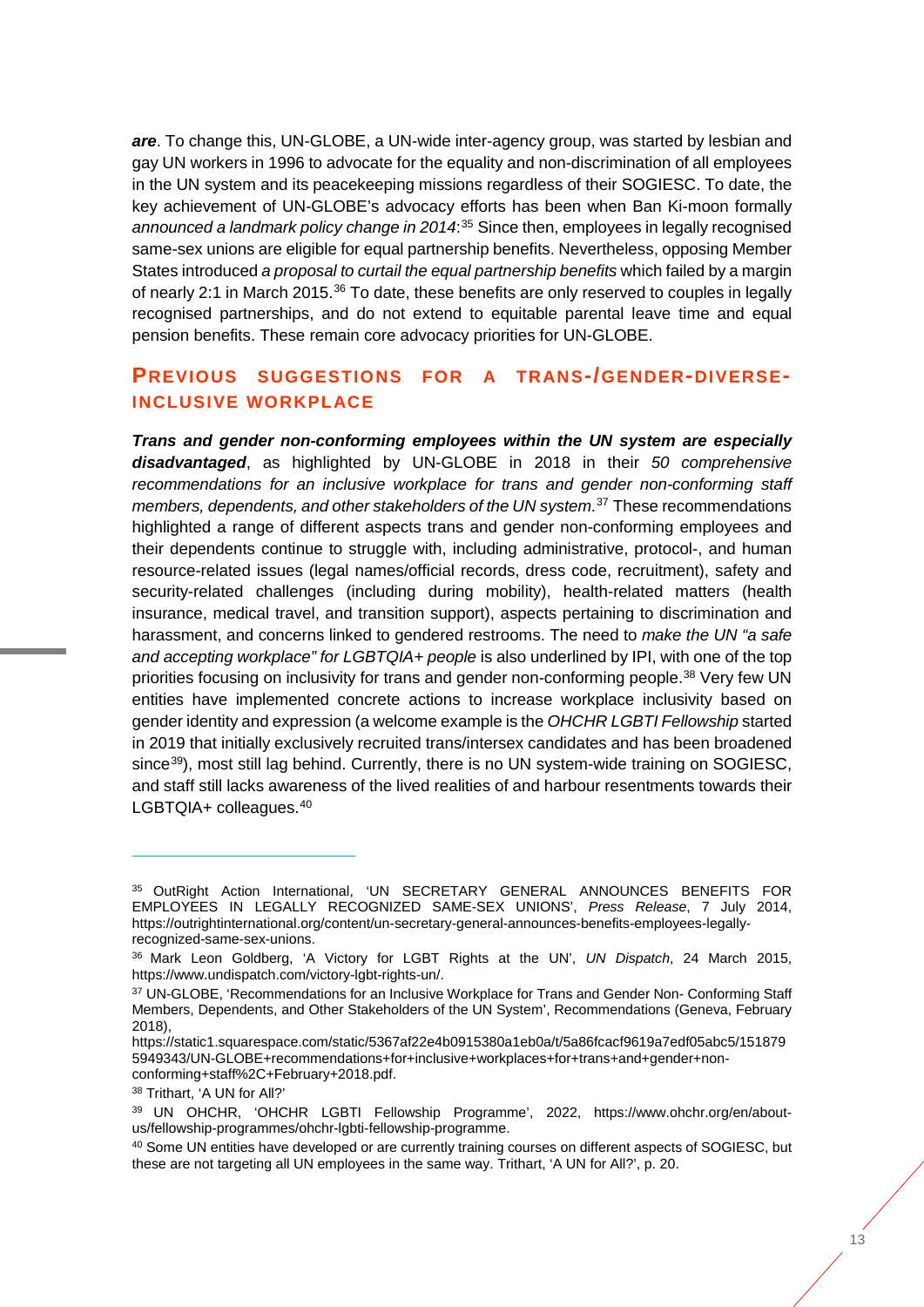## <span id="page-27-0"></span>**3. Obstacles to the full realisation of the rights of trans\*, nonbinary, and gender non-conforming workers within International Geneva**

When talking about factors that hinder the full realisation of the rights of trans\*, nonbinary, and gender non-conforming workers within International Geneva, most participants of this study emphasised the lack of basic knowledge and awareness among cis, heterosexual colleagues regarding the specific needs of gender-diverse workers as well as on SOGIESC issues more generally, the outdated binary nature of formal administrative processes, and the absence of gender-neutral bathrooms. Additionally, the trans\*, nonbinary, and gender nonconforming participants mentioned a range of other experiences and difficulties such the fear of harming their career due to their gender identity and expression, the persisting lack of visibility, in particular regarding nonbinary people, and other forms of discrimination that impact their workplace experiences.

# <span id="page-27-1"></span>**3.1. Substantive knowledge gaps regarding gender identity and expression**

## <span id="page-27-2"></span>**MISSING AWARENESS LEADING TO MICROAGGRESSIONS AND INVISIBILISATION**

A crucial aspect highlighted by all participants is the substantial lack of awareness regarding persisting challenges linked to a person's gender identity and expression (and SOGIESC more generally) among cis, heterosexual colleagues. *The participating trans\*, nonbinary, and gender non-conforming people working within International Geneva emphasise that their co-workers often lack basic knowledge about gender identities that go*  **beyond the binary.** As a result, they claim not to understand nonbinary identities or the use of the pronouns "they/them" for one person. This lack of awareness prevents some people from disclosing their nonbinary gender identity. As one nonbinary participant describes, they felt invisible within their organisation for several years. Their tasks include textual work and language services on publications linked to gender mainstreaming. In this capacity, they criticised the continued use of binary language and other outdated terminologies repeatedly but were ignored by their cis colleagues. *Consequently, they did not feel comfortable to bring up their own gender identity and ask their co-workers to use the correct pronouns and title for them, but instead faced being misgendered regularly.* 

Another nonbinary participant also described a few situations in which co-workers demonstrated a lack of awareness that made them uncomfortable and prevents them from coming out not only as trans\*, but also as queer: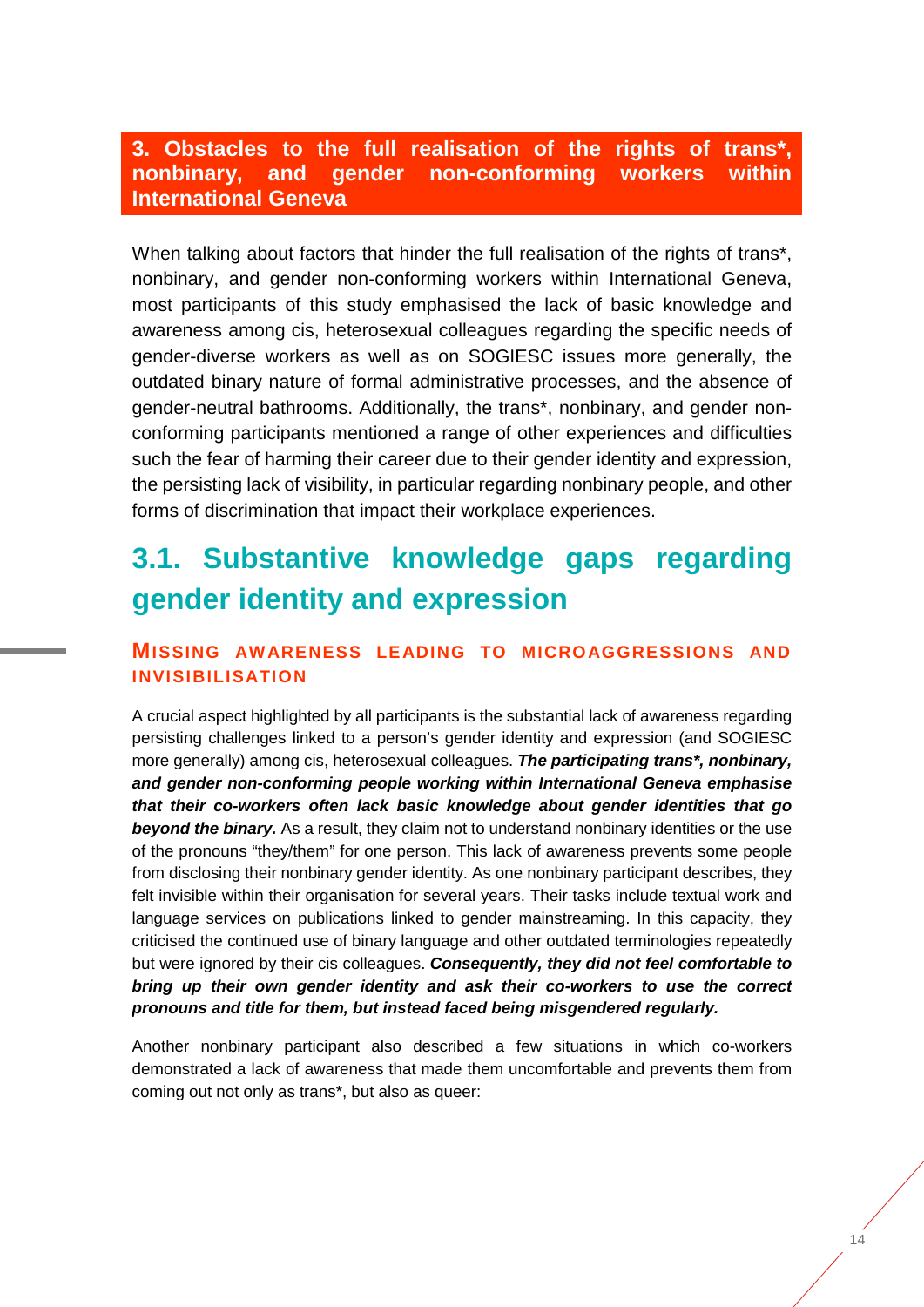*I think that there are some people who are really wellinformed, and other people who really aren't. The majority of people like to think that they are well-informed, but really aren't. One of the more common conversations I have had with overall supportive colleagues is that they find out that I am trans\*, and then we get to talk about it for forty minutes where they have to try to establish that they are cool. I just kind of mentioned it like an off-hand thing, and they are talking about how the other trans person they know transitioned eight years ago, and they keep fucking up their pronouns while they are talking about this person. They are trying to be supportive but clearly aren't as wellinformed as they think they are.*

*I sometimes feel really afraid to mention that I am queer, to mention the gender of my partner when I am talking, because that's a whole other can of worms and I wonder that it would just lead to another conversation of 45 minutes where they try to show how supportive they are, and in the process commit a bunch of microaggressions without realising it.*

*This description illustrates how knowledge gaps and a lack of overall awareness increase the likelihood of committing microaggressions based on SOGIESC towards*  **a person.** While the colleagues in this example are perceived as "overall supportive", they still lack the basic understanding of the correct use of pronouns when talking about a trans\* person, including when talking about them pre-transition. As a result, trans\*, nonbinary, and gender non-conforming people might prefer to avoid such conversations to prevent related microaggressions by "well-meaning" colleagues. Furthermore, as a participant stressed, coworkers sometimes ask very intimate questions to find out details about their transition. While some cis employees might not see the harm in such intrusive questions, they can be harmful and traumatising, and are another reason why some trans\*, nonbinary, and gender nonconforming people might prefer not to disclose or discuss their gender identity when engaging with colleagues. Additionally, as another participant highlighted, the missing knowledge and awareness of their colleagues made them lose respect in them which made collaboration and teamwork difficult. *Increasing basic knowledge of pronouns, technical terminologies as well as of the lived realities of trans\*, nonbinary, and gender nonconforming people and raising awareness of what constitutes a microaggression is essential to improve the employment situation of gender-diverse people.* 

#### <span id="page-28-0"></span>**MISSING KNOWLEDGE AND ITS LINKS TO NON-ACCEPTANCE**

Several respondents mentioned that, while they might not experience overt harassment, discrimination, and violence at the workplace, their co-workers also do not accept them or try to understand their gender identity and expression: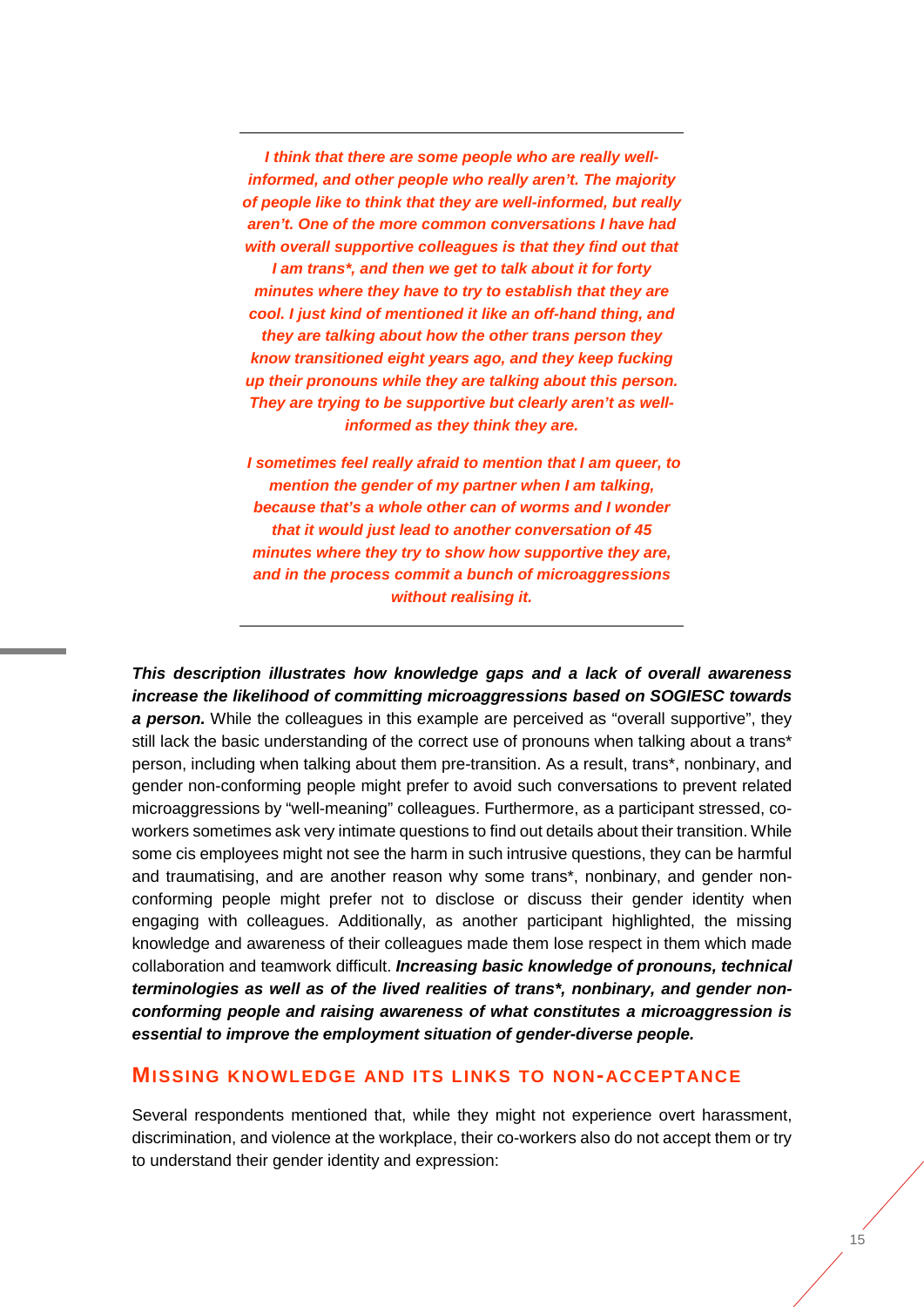*One of the main problems that I've had personally is that people don't understand pronouns which to me is unacceptable because they understand [complex technical issues], but they can't understand pronouns. I think it just comes down to a willingness to try, but there's no willingness to try.* 

One participant described that while she did not encounter any administrative issues or any discrimination during the recruitment process because her official documents had already been updated prior to her arrival, the same could not be said about her experience of engaging with her co-workers: *"From my perspective, coming from the UK to live and work in this local francophone region, it was like stepping back in time 20 years compared to what the situation was like in the UK."* A participant from the US highlighted that they came to Geneva with the knowledge that it was much less progressive and accepting of gender-diverse places than specific places in the US would have been. However, they prioritized their career over their own comfort – a choice that should not be necessary, but one that they were used to. Another participant explained that their colleagues' behaviour improved over time when other trans\*, nonbinary, and gender nonconforming joined the same workplace: *"as soon as there is more than one trans person, they [the cis colleagues] become more accepting"*. Increasing knowledge and awareness among cis, heterosexual co-workers is crucial to improve the workplace situation for queer people. Additionally, hiring more trans\*, nonbinary, and gender non-conforming people will also improve their experiences and make them feel less out of place.

## <span id="page-29-0"></span>**3.2. Outdated Forms, Badges, and Titles**

## <span id="page-29-1"></span>**BINARY FORMS AND "PROVING" GENDER/NAME THROUGH PASSPORTS**

<span id="page-29-3"></span><span id="page-29-2"></span>*Issues that disproportionally affect trans\*, nonbinary, and gender non-conforming people working at the UN or other international organisations in Geneva often start*  with administrative rules and regulations. Most organisations only list two binary options for gender (some still label it "sex") without recognising diverse genders. They ask their employees to provide an official ID document that includes their name and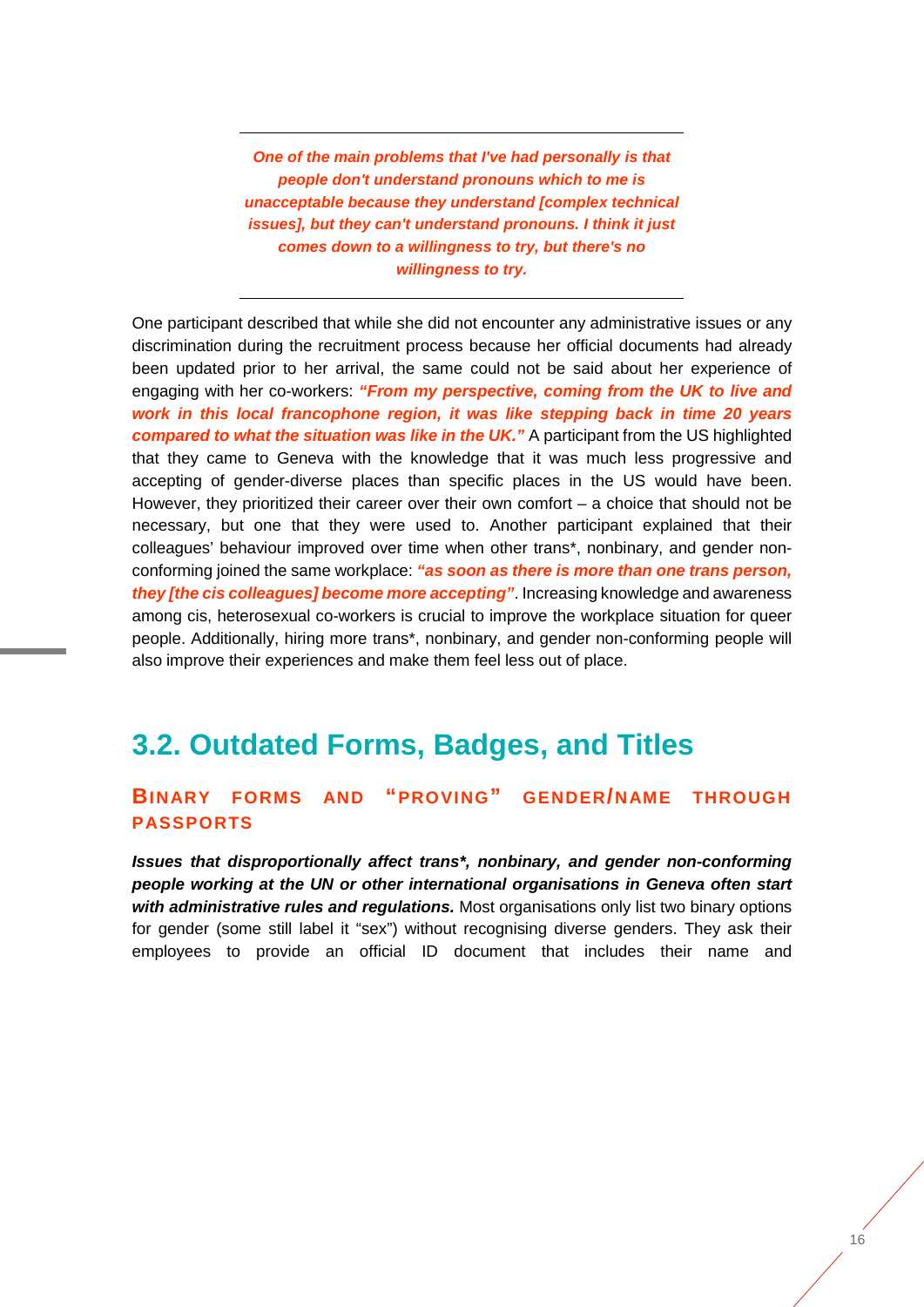gendermarker.<sup>[41,](#page-29-2)[42](#page-29-3)</sup> Although several countries have now included third gender options,<sup>[43](#page-30-0)</sup> this is not yet an option within most international organisations. This forces nonbinary and gender non-conforming to use the binary gender they were assigned at birth. Cis people might not fully grasp the emotional pain this can cause nonbinary and gender non-conforming workers, but the following quote by one nonbinary participant illustrates this well. When asked whether there were gender marker options beyond the binary in the employment forms, they said: *"Absolutely not. Everything is Madame or Monsieur. And you know, I just use whatever is I my legal things, which sucks. You know, it's really unfortunate. It hurts every time I do it."*

*Additionally, trans\* workers who have not yet aligned their official documents with their name and gender or whose country does not allow for this are also forced to fill in intake and other official forms using their deadname and the gender they were assigned at birth.* This can also be painful and traumatic. Moreover, this also has practical consequences, as the name used in official forms is largely also the name printed on the badge that workers need to enter their workplace and for official events. One trans\* woman who transitioned while already working for different UN bodies talked about her experiences with official forms and badges throughout the transition process:

> *Well, before transition, I obviously had a male ID and no problem there. Then when I started to transition, there was a period of time when I had a male ID and was obviously identifying and presenting as female. And this is actually my first let down with the UN: they did not accept any female ID or pass or anything without an official passport. So even though I was presenting and doing projects as [female name], the UN wouldn't give me a contract or badge with that name, you know, without an official ID, which you know to me was very unfair. Personally, I felt like this because they talk about equality and transgender and LGBT safety in Geneva, Switzerland. […] So, I think that was very unfortunate, also because when I did get my legal papers, my passport in my gender, then that was no problem, including contracts also. They just wouldn't sign a contract in my female name without the right passport.*

<sup>41</sup> ILGA represents a noteworthy exception here and on some of the following challenges and obstacles. According to several respondents, they ask their employees to self-identify – additionally, if they provide gender marker options to choose from, they typically provide a multitude, including not only nonbinary and gender non-conforming Western labels, but also indigenous options and others that are predominantly used in countries in the Global South.

<sup>42</sup> Additionally, UNAIDS also recently updated their internal forms which now also ask for the person's preferred name, their pronouns, and their self-declared gender identity. This is not yet implemented for external candidates. As UNAIDS is currently undergoing a downsizing process, they do not advertise many positions this year. According to a participant, updated external forms will be available in 2023.

<span id="page-30-0"></span><sup>43</sup> Fung, 'Which Countries Recognize Third Gender Option on Passports?'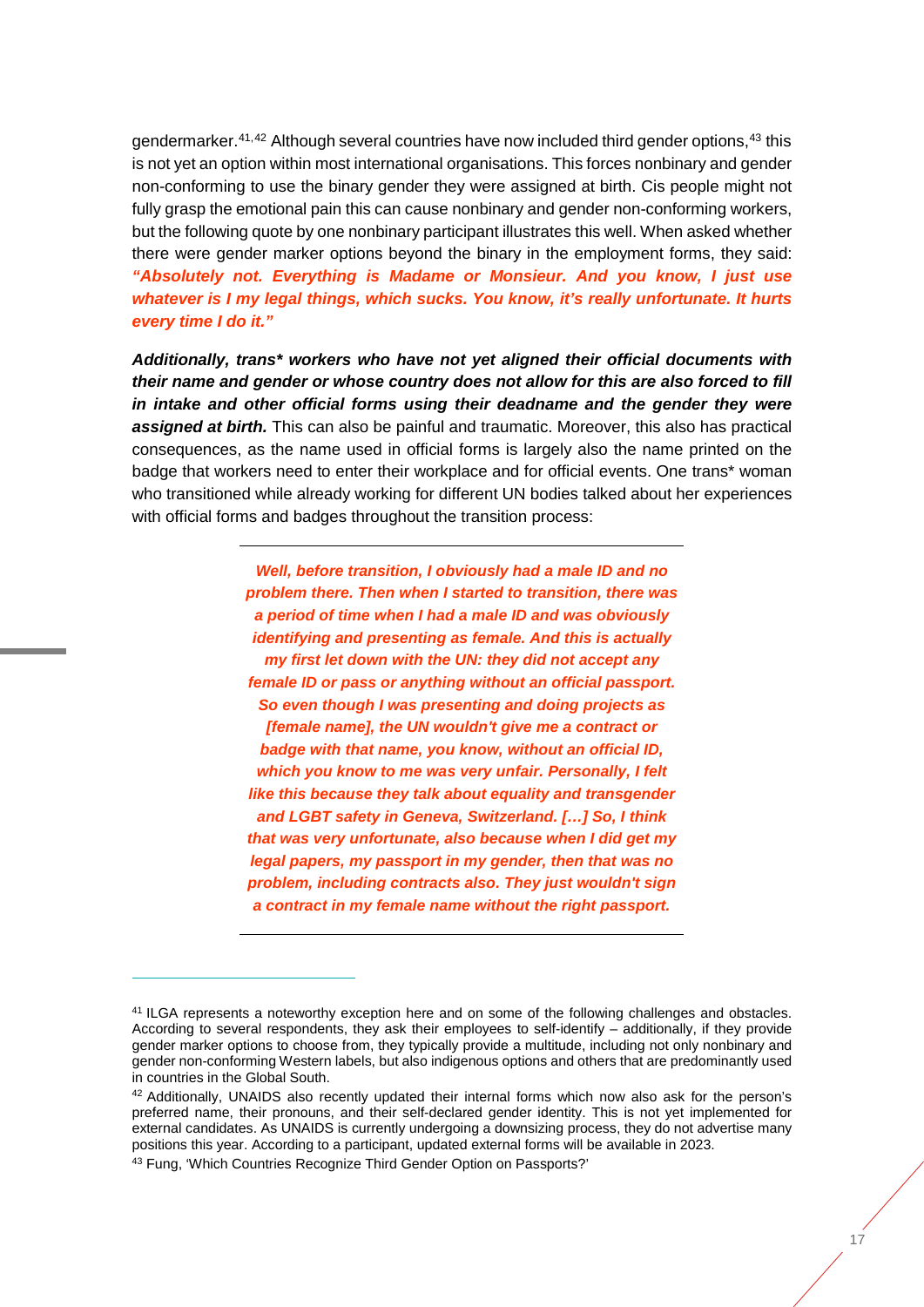#### <span id="page-31-0"></span>**SWEET SECURITY PERSONNEL, DISCRIMINATORY BUREAUCRACY**

As the participant above pointed out, she did not receive a contract or a badge with her correct name and title before those were also updated in her passport, although she already presented female. Consequently, she was forced to use a badge that displayed her deadname to enter her place of work. The participant specifically highlighted her disappointment when she noticed the contradiction between the UN which, as an organisation, talks about equality and safety for trans people, but, in their role as employer, does not ensure that trans\* people receive documents and badges with their correct name on it. Importantly, the participant underscored that she never felt in danger in Geneva – in fact, she highlighted that the security personnel at the UN has always been "very sweet". Moreover, as she also underlined, *"most people I encounter in the UN system are not necessarily transphobic, not necessarily discriminatory. It's the system that is discriminatory".* This perception of the system – the bureaucracy – of international

organisations within Geneva being the real challenge is a shared understanding among several participants. Another person described the bureaucracy as the "bottleneck" that stops progress and prevents trans\*, nonbinary, and gender non-conforming people from being able to change their name and gender marker within the system. While UN agencies at least allow their workers to update the photo used for the badge, the same is not the case at CERN. According to some participants, their badge not only displays their deadname, but also an outdated photo that does not correspond to their current gender expression.

#### <span id="page-31-1"></span>**POTENTIAL RISKS LINKED TO ADMINISTRATIVE HURDLES**

A trans\* participant highlighted the potential risks and increased danger she could have faced in other locations with a badge and other official documents that include her deadname and the gender she was assigned at birth:

> *I've never felt threatened or, you know, I've never had any problems during transition. But I think Switzerland is a particularly safe place and the UN in Geneva, you know it's, … it's very enlightened. So, I don't think that's a problem. But you know I think if I was transitioning in other countries which are possibly less safe. Due to this, I would be at risk because I was having to go into the office with the male ID and a male badge. You know, a physical pass which had my male name.*

This description is in line with the concerns uttered by several LGBT focal points and UN-GLOBE agency coordinators. Accordingly, trans\*, nonbinary, and gender non-conforming employees whose ID documents do not align with their name and gender expression face substantial risks and challenges in several other locations. Moreover, some trans\* employees who were going *stealth* have previously been outed by other colleagues who had access to their official information. This report focuses on the situation in Switzerland; however, it would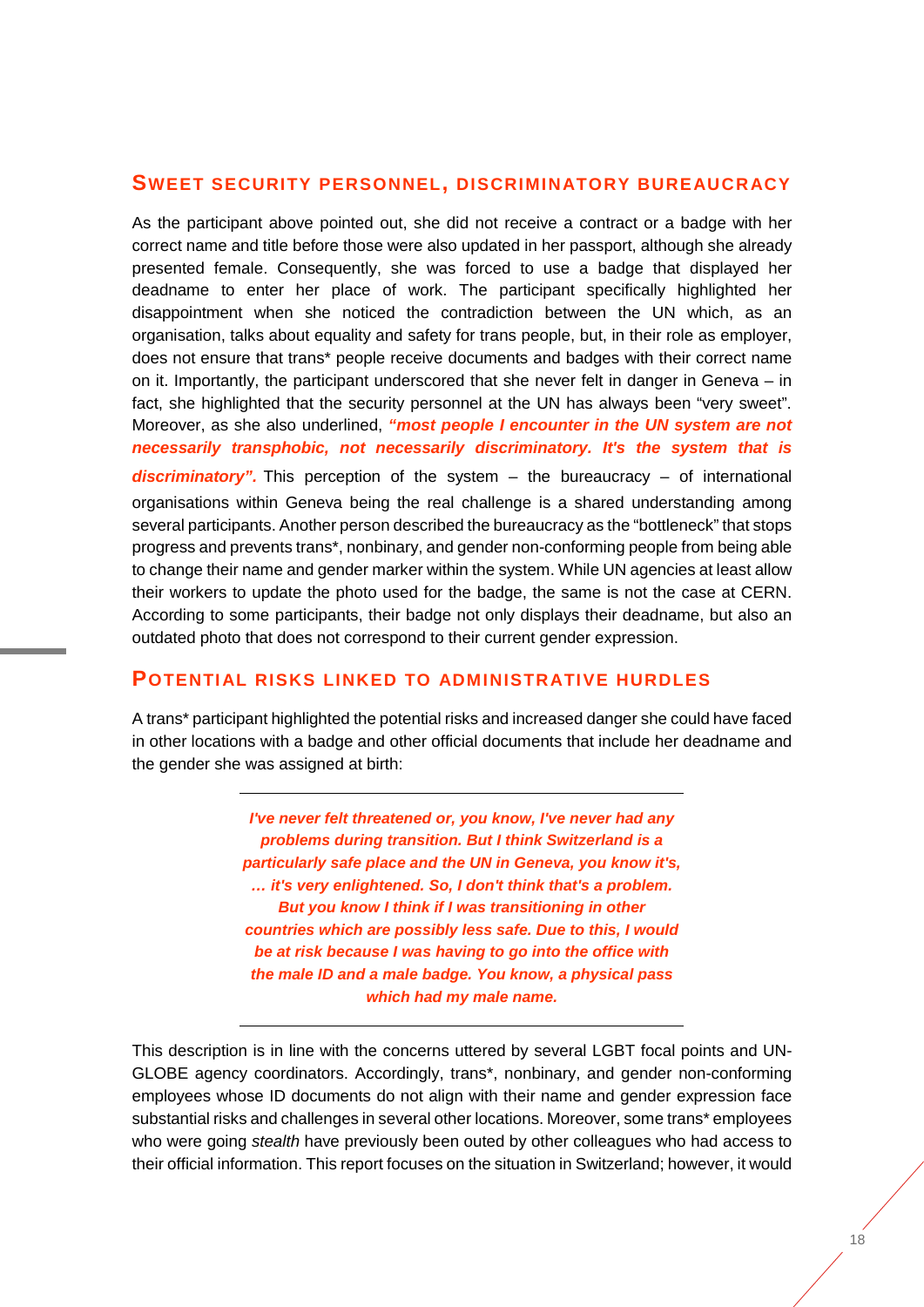be crucial to gain a better insight into the obstacles faced by trans\* employees across the UN system worldwide.

## <span id="page-32-0"></span>**INCREASED MISGENDERING AND DEADNAMING DUE TO BINARY IT ENTRIES**

*Another effect of the archaic insistence of only recognising the name and gender marker included in a person's official documents to establish contracts and print badges is that this outdated information will likely also affect which pronouns and titles are included in their automatically generated email signature and in the organisation's virtual "phonebook".* Changing these automatically generated titles and pronouns has proven difficult for several participants – additionally, as highlighted above, nonbinary and gender non-conforming workers generally do not have an option to choose from outside of the gender binary. Some organisations have started giving additional options for the email signature and for the phonebook, while others still lag behind. This administrative hurdle influences which pronouns co-workers use to talk to or about trans\*, nonbinary, and gender non-conforming people. Cis colleagues might use the correct pronouns once they have been made aware of the disconnect between the person's actual name and gender and their entry in the phonebook or their email signature. Nevertheless, as highlighted above, they often lack awareness and knowledge of diverse genders and pronouns and will struggle to address the person in the correct way. Additionally, they might be trans-/nonbinary-phobic and refuse to use the correct name, title, and pronouns. *This places the burden on trans\*, nonbinary and gender non-conforming workers to either come out every time they professionally engage with new people or to accept being misgendered and addressed by their deadname. This cannot be the norm in a professional environment where people should be able to focus on their work.*

The absence of nonbinary gender markers in official forms and the insistence on only recognising names and gender markers included in workers' passports might seem like relatively trivial issues for many of those predominantly cis, heterosexual employees responsible for these administrative issues. However, as highlighted above, *these shortcomings hurt trans\*, nonbinary, and gender non-conforming people and underline the disconnect and inherent contradiction between the presentation of organisations such as the UN as an institution advocating for SOGIESC rights while not providing the same rights for their own employees.* Additionally, the insistence on only using the name/gender marker included in the passport on badges, in the organisation's phonebook and in the email address/signature has tangible consequences for the workplace safety of trans\*, nonbinary, and gender non-conforming people who have not yet or are unable to change the name and gender marker indicated in their passport because these processes do not exist in their home country. The latter are at a particular disadvantage – not only is their gender identity and expression not recognised and potentially marginalised, stigmatised, or even criminalised in their home country, but they also continue to be addressed by their deadname and with the wrong title and pronouns while working in Geneva. While these are arguably the most vulnerable trans\*, nonbinary, and gender non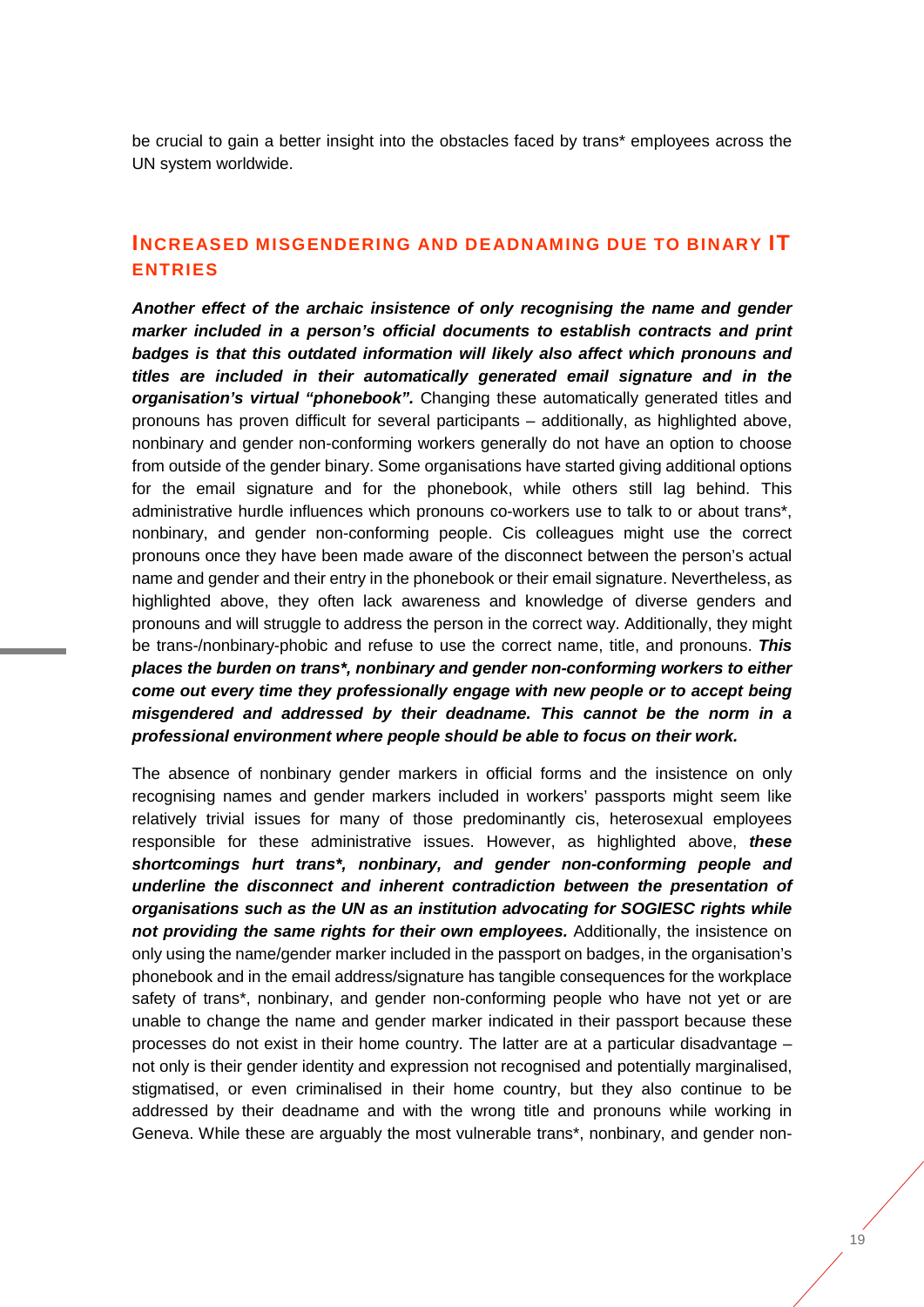conforming people within organisations in International Gender, they are least supported and protected by these institutions.

## <span id="page-33-0"></span>**DATA SECURITY: PROTECTION OR A PATERNALIST, PATRONISING RELICT?**

Several of the LGBT focal points and UN-GLOBE agency coordinators as well as HR representatives are aware of the administrative issues linked to contracts, badges, and phonebook entries, and try to look for a way to change this. However, they emphasise the need to develop a system that better protects the data of people working at the UN and other international organisations, especially if they might face prosecution based on their SOGIESC in their home countries. Allegedly, the data systems at the UN and at CERN are not set up to do this. It is important to note that none of the trans\*, nonbinary, and gender non-conforming participants voiced those security concerns, and they also have not been mentioned by representatives of agencies and organisations that already allow their employees to indicate their *preferred* name and *self-identified* gender. Several participants had already undergone the official process in their home country to align their documents with their updated name and gender marker. As they predominantly come from regions in the Global North, they are likely less concerned about their home countries finding out about their gender identity and expression. Trans\*, nonbinary, and gender non-conforming people from countries that do not recognise or criminalise diverse genders might be more concerned about these issues. However, as a whole, this aspect uncovers a distinct mismatch between the everyday struggles and concerns of trans\*, nonbinary, and gender non-conforming employees and the concerns uttered by cis LGBT focal points, UN-GLOBE agency coordinators, and HR personnel. *Data protection should be a top priority and ensure that trans\* workers are not outed to or by their colleagues, but guaranteeing that their badge, email address, and entry in the organisation's phonebook aligns with their name and gender expression is equally important and represents a protective measure rather than endangering them.* Additionally, denying trans\*, nonbinary, and gender non-conforming people the choice to select gender markers, titles, and pronouns that align with their own identity under the guise of data security is a paternalist and patronising measure. People should be free to choose those that they feel most comfortable with, as they are likely aware of the risks this choice might entail in their home country.

## <span id="page-33-1"></span>**3.3. The lack of gender-neutral bathrooms**

## <span id="page-33-2"></span>**INCREASED DISCOMFORT AND HARASSMENT DUE TO THE ABSENCE OF ALL-GENDER TOILETS**

*A third important issue affecting the quality of life at work that trans\*, nonbinary, and gender non-conforming participants emphasise is the absence of gender-neutral bathrooms at the UN and at other international organisations such as CERN and at research centres.* According to a nonbinary participant who regularly works for a number of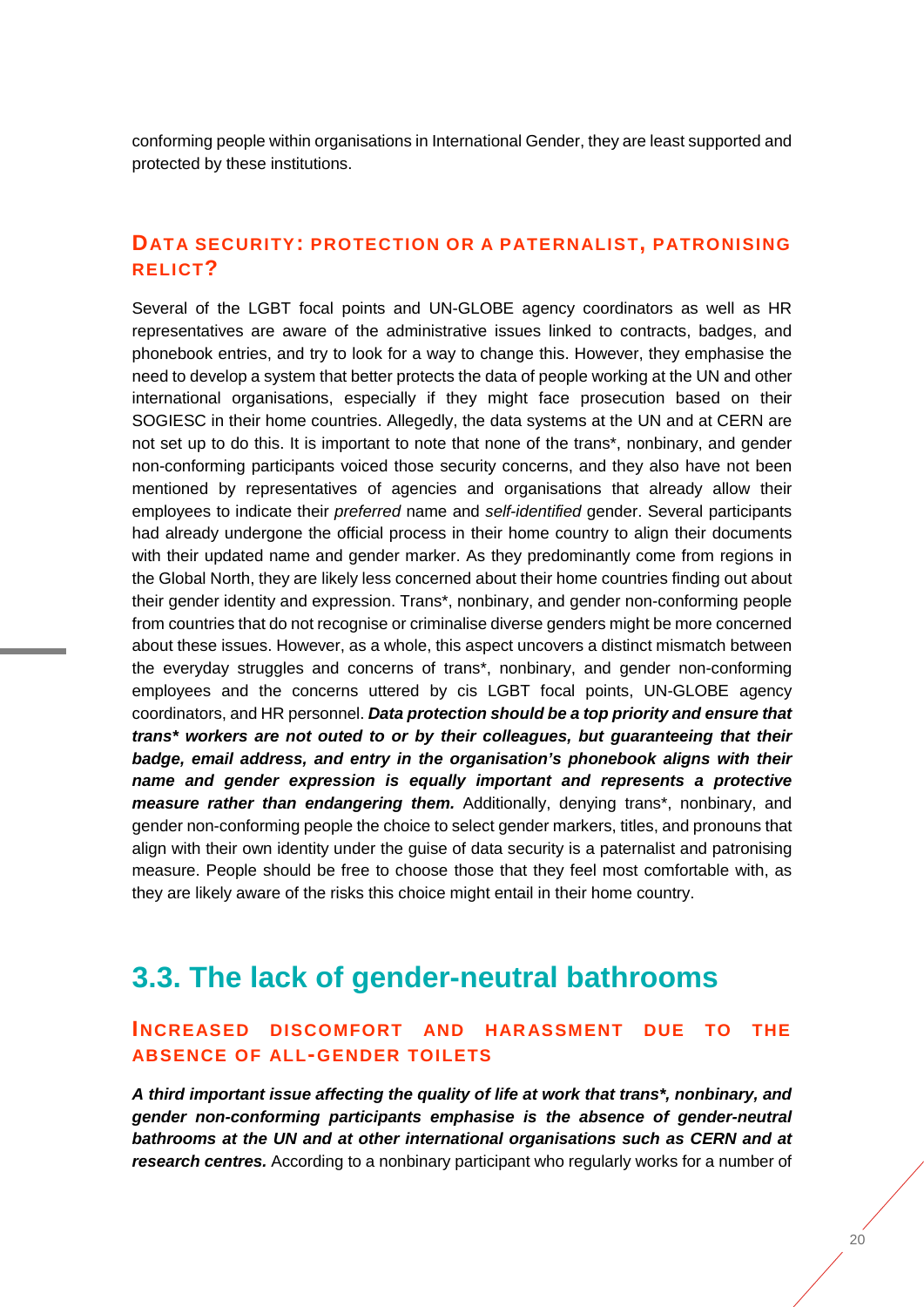different UN agencies, UNAIDS is one of the only agencies they know of that has genderneutral bathrooms. Additionally, the ILO has all-gender single-occupancy facilities in the new building and ILGA World also offers these.

As another nonbinary participant underlined, the absence of gender-neutral bathrooms is "a huge problem" and makes them feel like "not being in the right place" on a daily basis. As they put it: *"It would be great to have my own space, at least a toilet, but there's no place for us."* Several trans\* women emphasized that all-gender bathrooms would have been very useful when they started their transition, as they had to choose between being at risk when entering the men's bathroom while being dressed in feminine clothing or receiving weird and potentially hostile looks and comments from cis women in the women's bathroom because they were not yet *passing*. The majority of the trans\* women now feel comfortable using the women's bathroom, but they also acknowledge that this might differ depending on someone's gender expression and their *passing privilege.* The discomfort that can come when regularly facing verbal and non-verbal harassment and discrimination by cis women in the women's bathroom was illustrated well by a nonbinary trans\* woman who responded to my question whether gender-neutral bathrooms are important for them:

> *Absolutely. That way, if I was worried about one of my coworkers being weird when I was using the bathroom, either for misogynistic reasons or for transphobic reasons, well transmisogynistic reasons, if I was worried about someone being weird to me in the bathroom, it would be nice to know that I have a place that I can go where I have to worry about that less. I think it's also a little silly because most of the bathrooms at […] are stalled, there are stall doors that go from floor to ceiling and are completely locked anyways. So, I think that it wouldn't be too difficult to convert a lot of them to just gender-neutral bathrooms. Having a place that I can go without having to worry about people looking at me weirdly - that would be really good.*

The statements by the two participants illustrate the feeling of being out of place, invisible, and ignored, or discriminated against that were uttered by several nonbinary respondents in the interviews. For some participants, not having access to a gender-neutral toilet has led to traumatic experiences in the past – a nonbinary participant who was assigned female at birth but does not conform to feminine stereotypical clothing and hairstyles describes having been thrown out of a women's bathroom at an airport before, an event that left a mark and makes them feel uncomfortable when using the women's bathroom. A trans\* participant was repeatedly subjected to hostile looks by her supervisor when she encountered her in the bathroom and subsequently changed the project she worked on to avoid having to interact with her regularly. This should not be a common experience for trans\*, nonbinary, and gender non-conforming people working within international organisations in Geneva. As highlighted by several trade union organisations, employers need to "ensure that workers are granted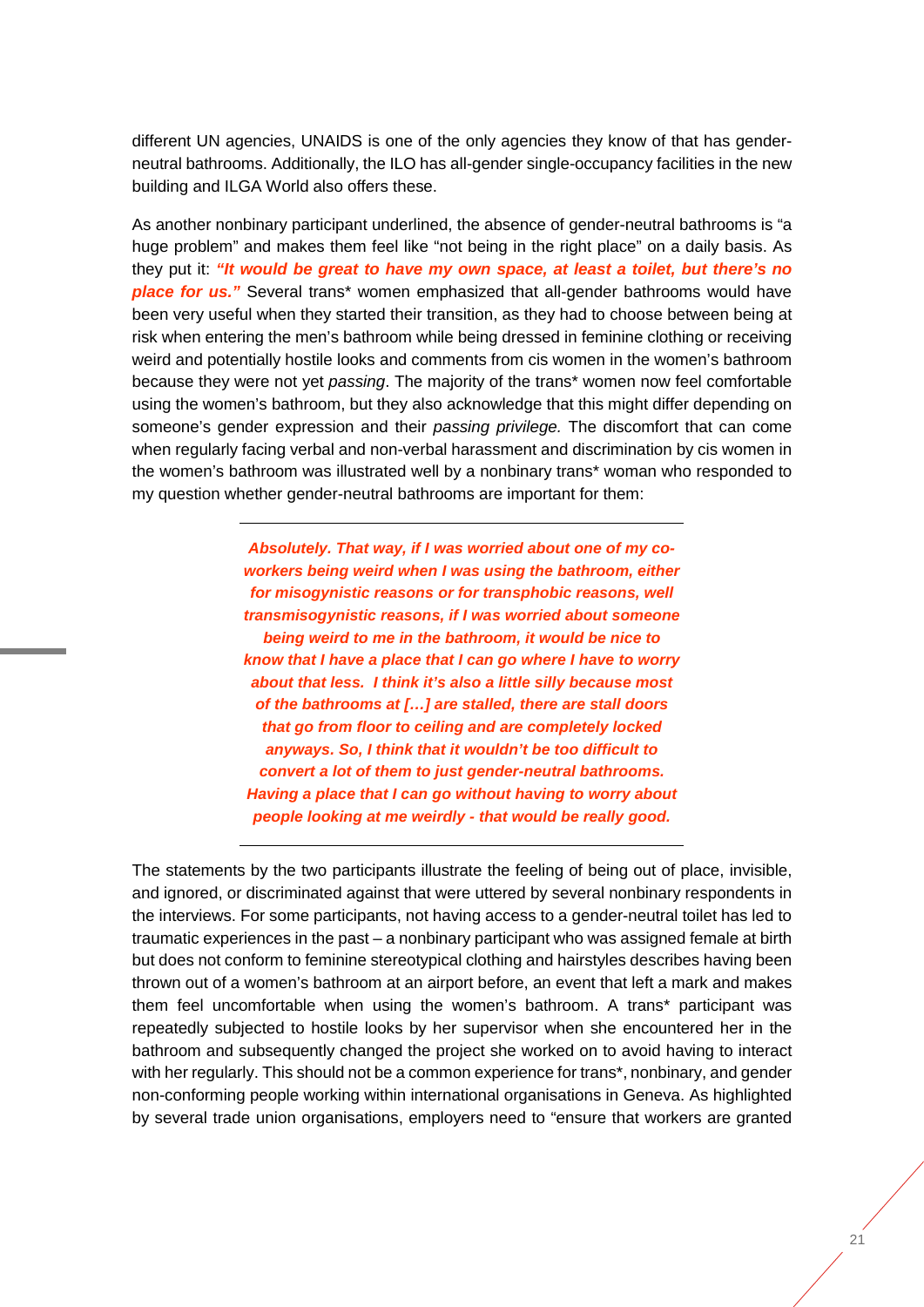toilet dignity in the workplace".<sup>[44](#page-35-2)</sup> Not feeling safe or able to use the restroom when needed can have detrimental effects on the health and well-being of employers.<sup>[45](#page-35-3)</sup> Every worker within *International Geneva* should be able to feel safe to use the restroom without fear of harassment or discrimination, regardless of their gender identity and expression – the organisations need to implement this basic employment right.

## <span id="page-35-0"></span>**OPPOSITION TO ALL-GENDER TOILETS: COSTS AND COMPETING DEMANDS**

*Several participants highlight that their organisations might excuse the lack of allgender bathrooms with additional costs this might entail.* **However, as the previous** quote illustrated, often, all it would take in order to transform a women's toilet into a genderneutral bathroom is a change in signage which comes at a neglectable cost for large organisations such as the UN, CERN, and other international organisations in Geneva. Unfortunately, in addition to facing resistance from administration and leadership, trans\*, nonbinary, and gender non-conforming people who advocate for all-gender bathrooms while working at organisations that have an employees' demographic consisting of up to 80% cis men – such as CERN – also encounter considerable opposition from colleagues who are cis women. These co-workers often feel similarly disadvantaged and marginalised and dismiss the demands of their gender-diverse colleagues by insisting that the ongoing underrepresentation of cis women in their field must end first before the needs of other marginalised groups can be considered. This creates a false dichotomy between sexism and misogyny experienced by *women* and the discrimination and harassment that trans\*, nonbinary, and gender non-conforming employees face. As one trans\* woman put it: *"It is frustrating to feel like I have to put my transness aside to fight against misogyny."* Cis women fighting for equality and inclusion should not demand that trans\* women disregard one part of their identity to be able to join their fight. *Instead of creating and engaging in conflicts between cis women and trans\*, nonbinary, and gender non-conforming people – two underrepresented and marginalised groups within (cis) male-dominated organisations – it would be more beneficial to join forces and demand rapid change towards the real inclusion for all.* This would also involve increased representation of people in leading or mid-level positions from the Global South and with disability, for instance.

#### <span id="page-35-1"></span>**GENDER-NEUTRAL BATHROOMS AS A SAFE SPACE**

-

*Oftentimes, cis people do not realise that gender-neutral bathrooms have the potential of constituting a safe space free for trans\*, nonbinary, and gender non-conforming employees who already feel out of place at work because of their gender expression.* Having access to a safe space free from trans-/nonbinary-phobic looks and comments at organisations that all too often ignore their existence and do not protect some of their basic employment rights is essential for the creation of a secure and comfortable work

<span id="page-35-2"></span><sup>44</sup> Unite the Union, 'Thousands of Workers Are Being Denied Toilet Dignity in the Workplace', *Unite the Union*, 19 November 2018, https://www.unitetheunion.org/news-events/news/2018/november/thousandsof-workers-are-being-denied-toilet-dignity-in-the-workplace/.

<span id="page-35-3"></span><sup>45</sup> ETUC, 'Time for a Break', *European Trade Union Confederation*, 2022, https://www.etuc.org/en/timebreak.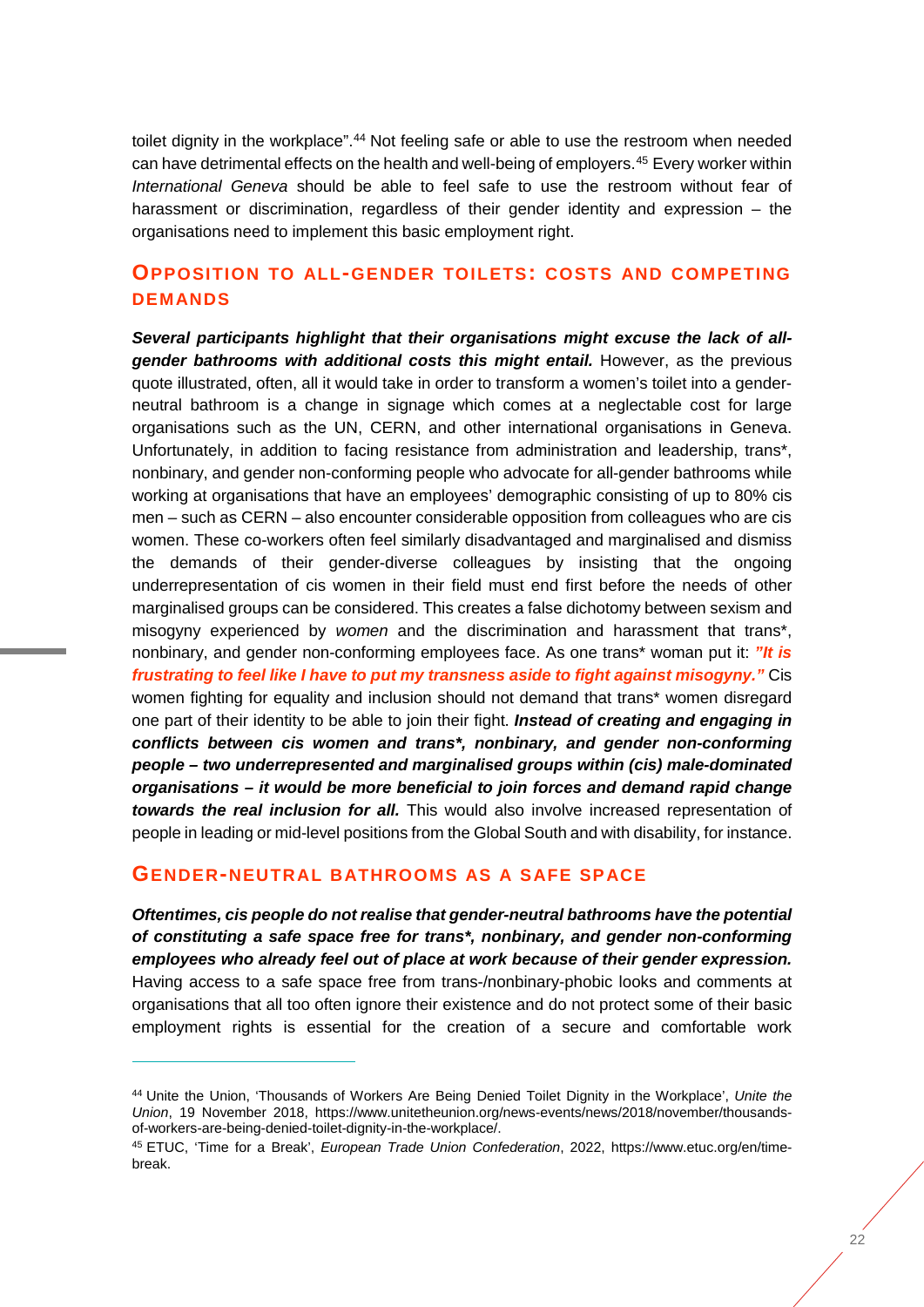environment. Improving their situation even slightly by providing adequate toilets would be a great step into the right direction. To date, the only all-gender bathrooms that exist in most public buildings in Geneva (including at the UN and in other international organisations) are accessible toilets designed for people with reduced mobility. While these are frequented by nonbinary and gender non-conforming participants, they would prefer another solution that does not lump together people with disability and those with diverse gender identities. *Responding to the need for gender-neutral bathrooms is an opportunity to recognise and embrace greater diversity by making more people feel accepted and included at work – a goal which the UN and other international organisations nominally subscribe to. It is time to put these words into actions.*

## <span id="page-36-0"></span>**3.4. Additional obstacles**

## <span id="page-36-1"></span>**THE FEAR OF HARMING ONE'S CAREER**

*Several trans\*, nonbinary, and gender non-conforming participants underlined that they were afraid of harming their career due to their gender identity and expression, or by being too vocal and "too demanding" at the workplace.* A nonbinary participant stressed that they are not courageous enough to be more visible than they are due to their gender expression which does not conform to the gender they were assigned at birth. They had negative experiences in the past with previous employers in private companies who eventually prevented them from engaging with clients, as these allegedly were "uncomfortable" with the participant's gender expression. They further elaborate that they have not been offered the same career opportunities due to their gender expression. Another nonbinary, gender non-conforming participant dressed more masculine than they generally would when starting their position, as they did not want to harm their career by sticking out too much. Eventually, they began dressing more feminine every now and then, and their coworkers reacted in unwelcome ways:

> *I didn't want to alienate myself so that someone doesn't want to work with me. So, what I did is I just do what I thought is what they wanted to see, which is a male presenting person. I justified that to myself by saying, 'well, I have to get dirty anyway and get on the floor and do all sorts of things and it's better just to have, you know, bad clothing that are pants and shirts and that's it.' But little by little, whenever I know that I'm not gonna get dirty, I wear nicer things and my nicer things tend to be more female presenting. Surprisingly, people don't say very much, but there's a lot of glances, a lot of like nonverbal cues that tell me that, uh, something weird here. So sometimes I just don't want to deal with that, especially if I need to work with someone. Sometimes I do work by myself and no one else can tell me what to do. But sometimes I need to work*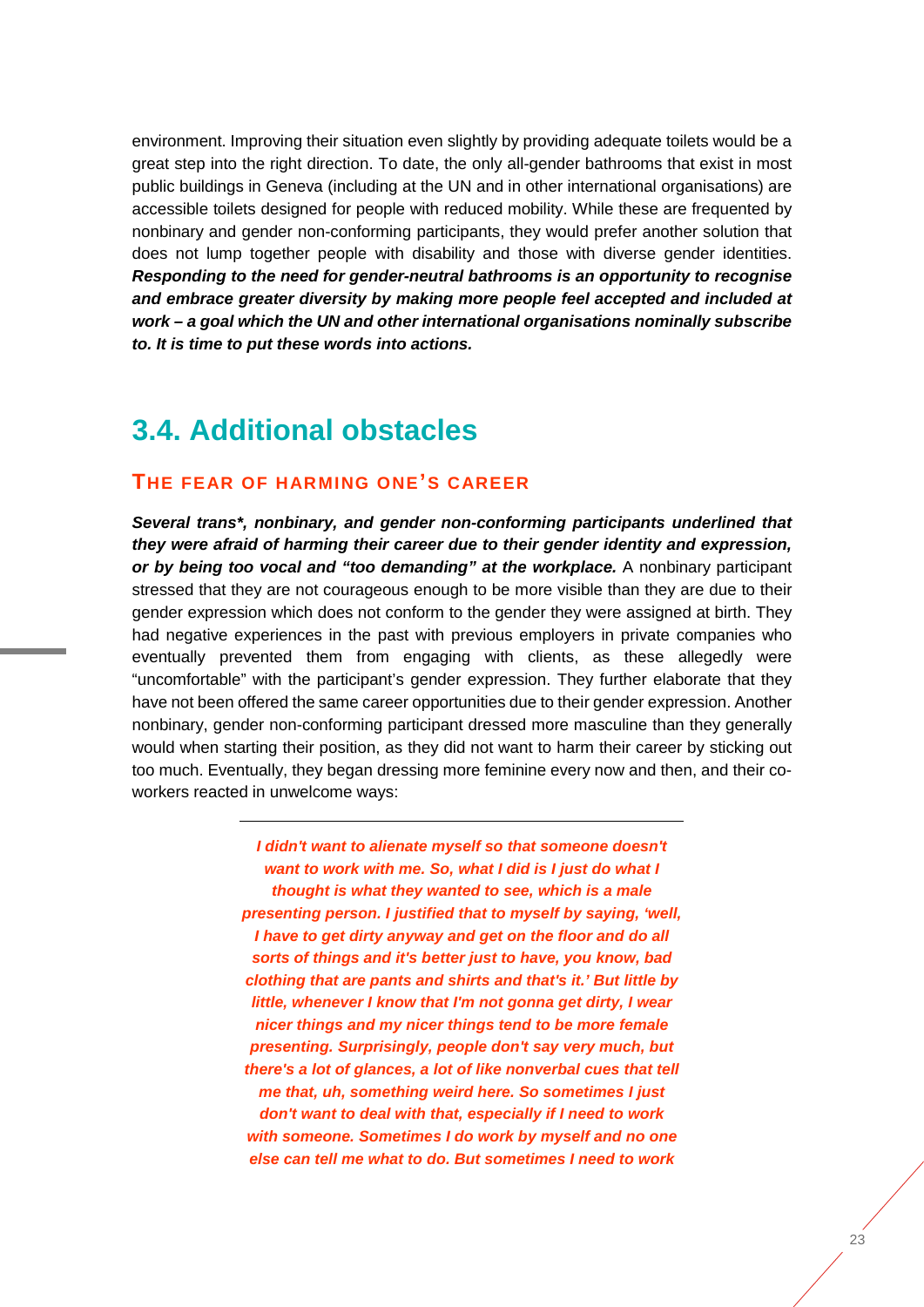#### *with people and when I do that, I decide what kind of presentation I want to bring.*

These two examples show that trans\*, nonbinary, and gender non-conforming workers within International Geneva (and beyond) are hesitant to present their gender expression as desired while at work as this might *alienate* their cis co-workers. As evidenced in the examples, presenting as a gender non-conforming person might prevent one's career progression because cis colleagues or clients feel uncomfortable, or it might lead to undesirable reactions that hurt the gender non-conforming worker**.** *Therefore, nonbinary, gender nonconforming people might prefer to dress according to binary societal gender stereotypes or choose to not be vocal about their gender identity to avoid discrimination, harassment, and negative consequences for their career. As long as organisational dress codes are respected, institutions within International Geneva should ensure each worker's right to dress according to their gender identity and expression free from fear of harassment or microaggressions.*

Trans\* participants describe different fears and challenges linked to their gender identity: One trans\* woman explained how she and other trans\* women she knew were hesitant to come out and transition while working for a company or institution rather than being an independent worker, as they could not be sure that this would not have detrimental effects on their career overall, and more specifically on their job security. She only started her transition process after she started her own company. Luckily, she did not lose any contracts after transitioning: *"I don't feel like I've had any discrimination against me in terms of employment or losing contracts. Since I was very open since [year of transition], I haven't felt like I have less contracts now."*

Another participant, a researcher in the process of transitioning, was concerned that people might not recognize her in the future when the name and gender expression she will use professionally will be female, so she is putting pressure on herself to come out to people she engages with at work:

> *This is lighting a fire under me to come out before I leave, so that I can say: 'Hey, you know who I am, this is me, this is my face. So that you know what kind of work I do if you ever see me in the future.' You never know what people will say or do though – you know, some people could be really nice to you, but then they don't bring up that job opportunity that you prepared for that they were gonna tell you about or something like that. I have a lot of anxiety about how much of the work I am doing right now is going to be wasted because it's not going to be transferrable.*

*The fear of losing contracts or other work opportunities when professional contacts find out about their gender identity directly impacts trans\* workers. They might wait with their transition or with disclosing their gender identity before certain career milestones such as a degree of job security are reached.* This can have harmful effects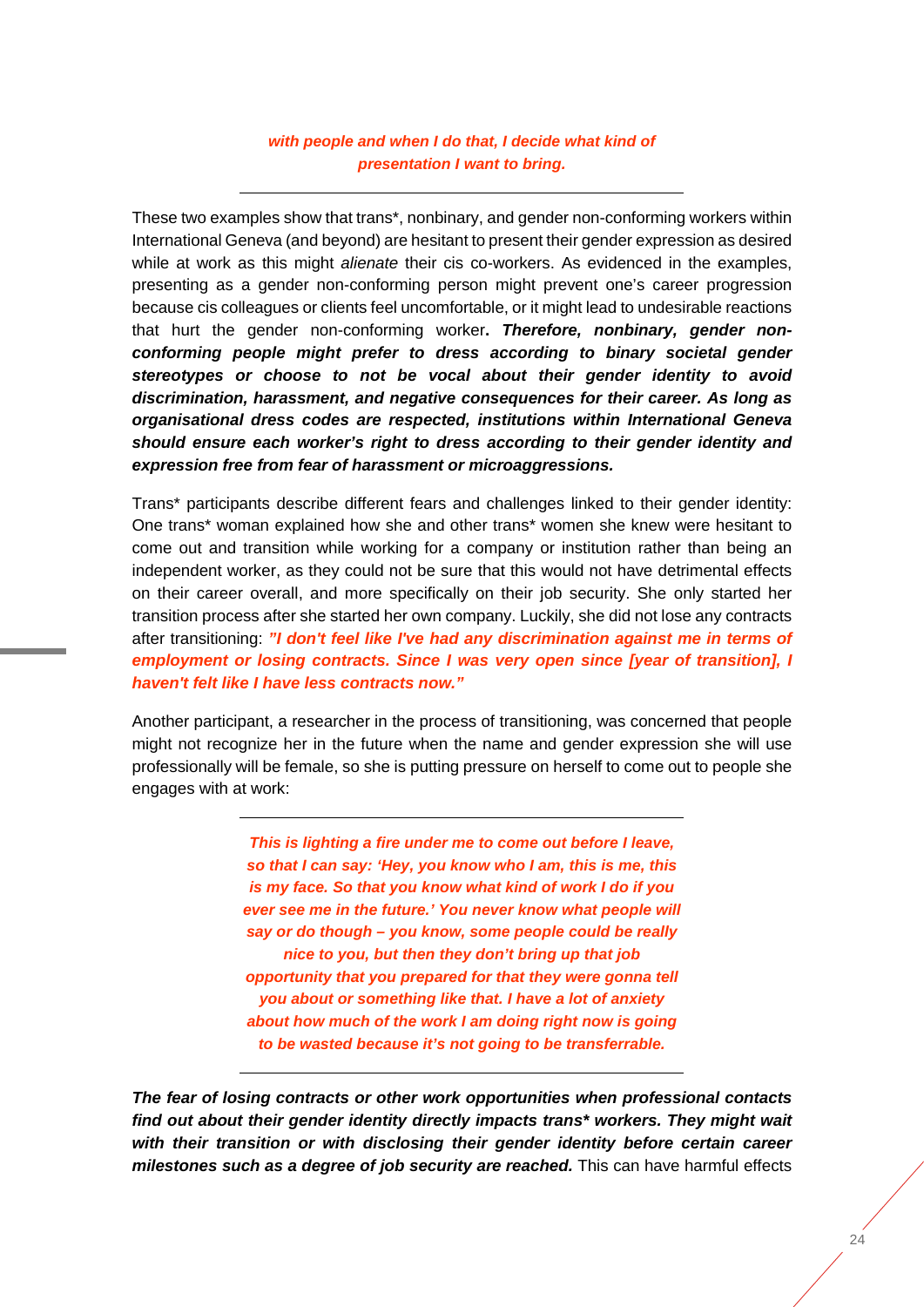on their mental health, as they are forced to present as the gender they were assigned at birth and use their deadname while at work until they feel comfortable to come out. Several participants described suffering from mental health issues such as depression and anxiety before their transition and/or coming out. Being able to present as their gender and use their name at work is crucial for their well-being. As a trans\* woman stresses, it would be detrimental if she was forced to hide her gender identity: *"Although I think now, if I apply for jobs, I just wouldn't hide it [gender identity]. I just couldn't. You know, it's too much of a step for me to do that so."* No trans\*, nonbinary, or gender-nonconforming worker within *International Geneva* should be forced to go back into the closet or to hide their diverse gender identity. As another participant highlighted, *"For those who have undergone transition and can go stealth, there is a lot of unseen pressure to go stealth.*" Trans\* people should not feel like they need to hide who they are but be able to express their gender freely. The organisations within *International Geneva* should ensure that trans\* people can transition while working there, support them in this process, and embrace the existence of trans\*, nonbinary, and gender-diverse employees. Unfortunately, this is not the case yet.

#### <span id="page-38-0"></span>**THE LACK OF VISIBILITY OF NONBINARY PEOPLE**

Several nonbinary participants highlight the lack of visibility they experience daily within their organisations which lead to being misgendered. These microaggressions are typically hard to document or report:

> *There are issues of discrimination here and there. But to be honest, as it's microaggressions, it is hard to document. It's hard to bring up and be like, 'Oh yeah, this is the thing that happened to me.' Macro aggressions are quite rare. I think that for LGBTQ people, gender non-conforming people, the microaggressions come in the sense of just not recognizing who you are, and just calling you a man or a woman, depending on what it is that they see you as. I guess it all falls under '***undervisibility'***.*

The inability to report microaggressions as instances of discrimination and harassment was a sentiment shared by several respondents. Aforementioned lack of knowledge and awareness among other people working in their organisation, including in HR, further reduced the likelihood of their complaint being taken seriously. *Increasing the visibility of nonbinary people and reducing their experience of microaggressions due to invisibilisation is intrinsically linked to raising awareness and improving the knowledge around SOGIESC issues within the organisations.* 

#### **Nonbinary (non-)representation in workplace satisfaction surveys**

*Further linked to the invisibilisation and non-representation of nonbinary employees, several participants highlight that official workplace satisfaction surveys do not or only very recently include gender marker options outside of the binary.* According to a DEI specialist, including a third option has been difficult as they are concerned that cis people might cross this option "to make a point" which would skew the results. In a different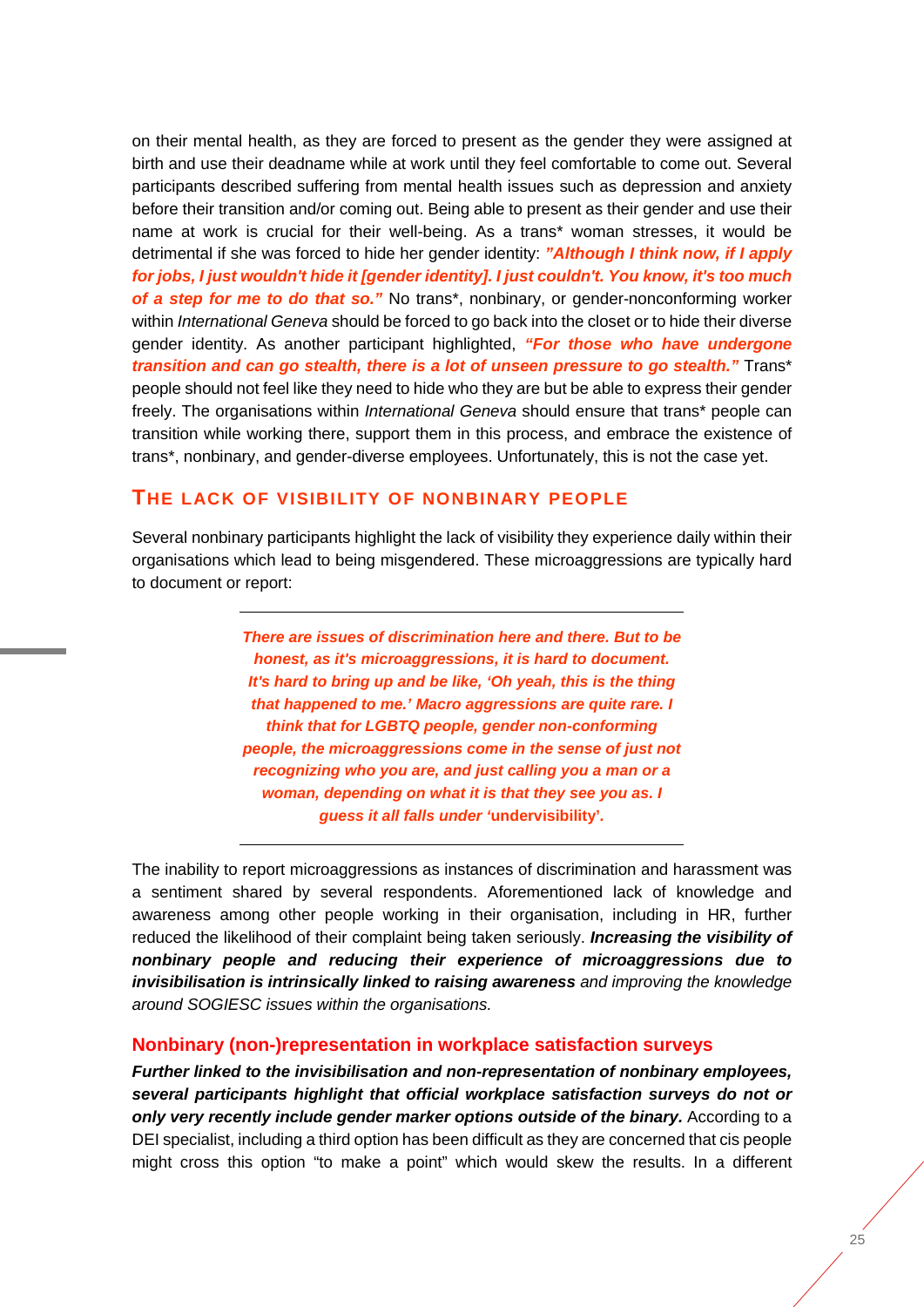organisation, a third, nonbinary option was initially included in the survey, but later ignored during the presentation of the results due to the low number of responses. The data specialist stated that the third option had been "a problem" and suggested to alter the categories to "male" and "non-male" for the next survey. According to the participant, this experience was particularly violent, as their responses – and their identity – were erased retroactively after having been included first. Additionally, the suggested re-categorisation of women and diverse genders as "non-male" not only invisibilised nonbinary gender identities, but also meant that women would no longer be counted separately. While this example likely is likely an extreme exception, it illustrates not only the lack of visibility of nonbinary people well, but also their active invisibilisation through organisational processes such as incomplete data collection mechanisms. Another DEI specialist from a third organisation shared some of the results of the most recent surveys which allowed trans\*, nonbinary, and gender nonconforming employees to indicate their gender identity. Only a small fraction of responses used this option (around 0.3 %), so the results are difficult to compare with the rest. Nevertheless, it is important to highlight that their level of satisfaction, particularly linked to job satisfaction, and of psychological safety and trust were significantly lower than those of their cis colleagues. This was also reported by another DEI specialist working elsewhere. These results also align with the qualitative findings from the interviews.

### <span id="page-39-0"></span>**HEALTH CARE ACCESS GAPS AND OTHER SYSTEMIC INEQUALITIES**

*Interestingly, while UN-GLOBE included the need to ensure health care access for trans\* and gender non-conforming employees into their list of recommendations and ILGA World also stressed this aspect, only one of the trans\*, nonbinary, and gender non-conforming participants currently struggled with accessing trans\*-specific health care services such as hormone replacement therapy (HRT).* The rest of the participants were either not interested in HRT or had access to it through their respective individual health insurance. It is important to note that only two participants within the second round of interviews were staff members, the rest was hired as independents with their own company or as consultants (often formally labelled "independent contractors"). As such, they do not have access to the same organisational health care services and support that staff members can access and have a lot less job security. One participant described this as "being in limbo", as they are given one short-term contract after the other.

This highlights an aspect that affects employees at the UN and other international organisations in *International Geneva* more broadly: there is a strong divide between the services and the support enjoyed by staff members on the one hand, and by other employees hired as consultants on the other hand. While the first are eligible for the institutional health insurance and social services (pension etc.), pay no social contribution or tax to the state of Geneva, and generally have longer-term contracts, the latter must pay their own health insurance, social security contributions and taxes, and might have contracts for durations ranging from a week to several months. This status difference also affects the services and support available for their dependents. To date, minoritised groups are disproportionally represented in the latter category, including trans\*, nonbinary, and gender non-conforming workers, as indicated by this study. Moreover, depending on the status of the organisation,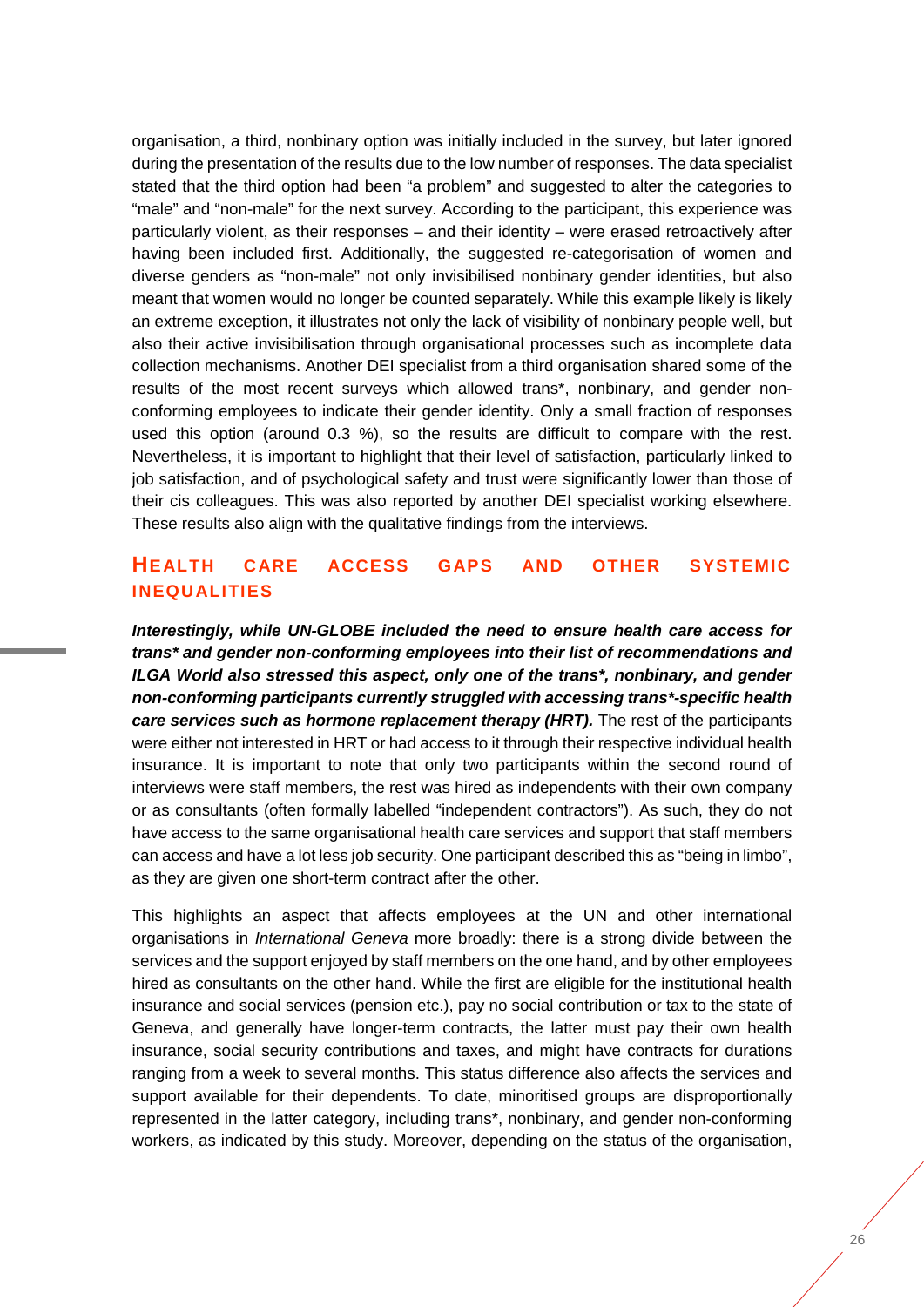third-country nationals (non-EU/EFTA) $46$  are disadvantaged and much less likely of being hired. At CERN, a similar divide exists between staff members and so-called *users*. The latter are sent to CERN by universities and other research institutions and often employed by those organisations while also holding a work-contract with CERN for a certain percentage of employment. According to several participants, staff positions are almost exclusively reserved for EU nationals (nationals of CERN member states), but *users* are much more international. Due to their particular employment status, they often have not one structure that is administratively responsible for them, which makes filing complaints or accessing services more difficult. *Transforming the structures that enable this system would be important, but the decision-making power lays with the privileged staff members which makes such internal reform more difficult.* 

<span id="page-40-0"></span><sup>46</sup> State Secretariat for Migration, 'Third-Country Nationals', *Confédération Suisse*, 14 September 2021, https://www.sem.admin.ch/sem/en/home/themen/einreise/kurzfristig/drittstaaten.html.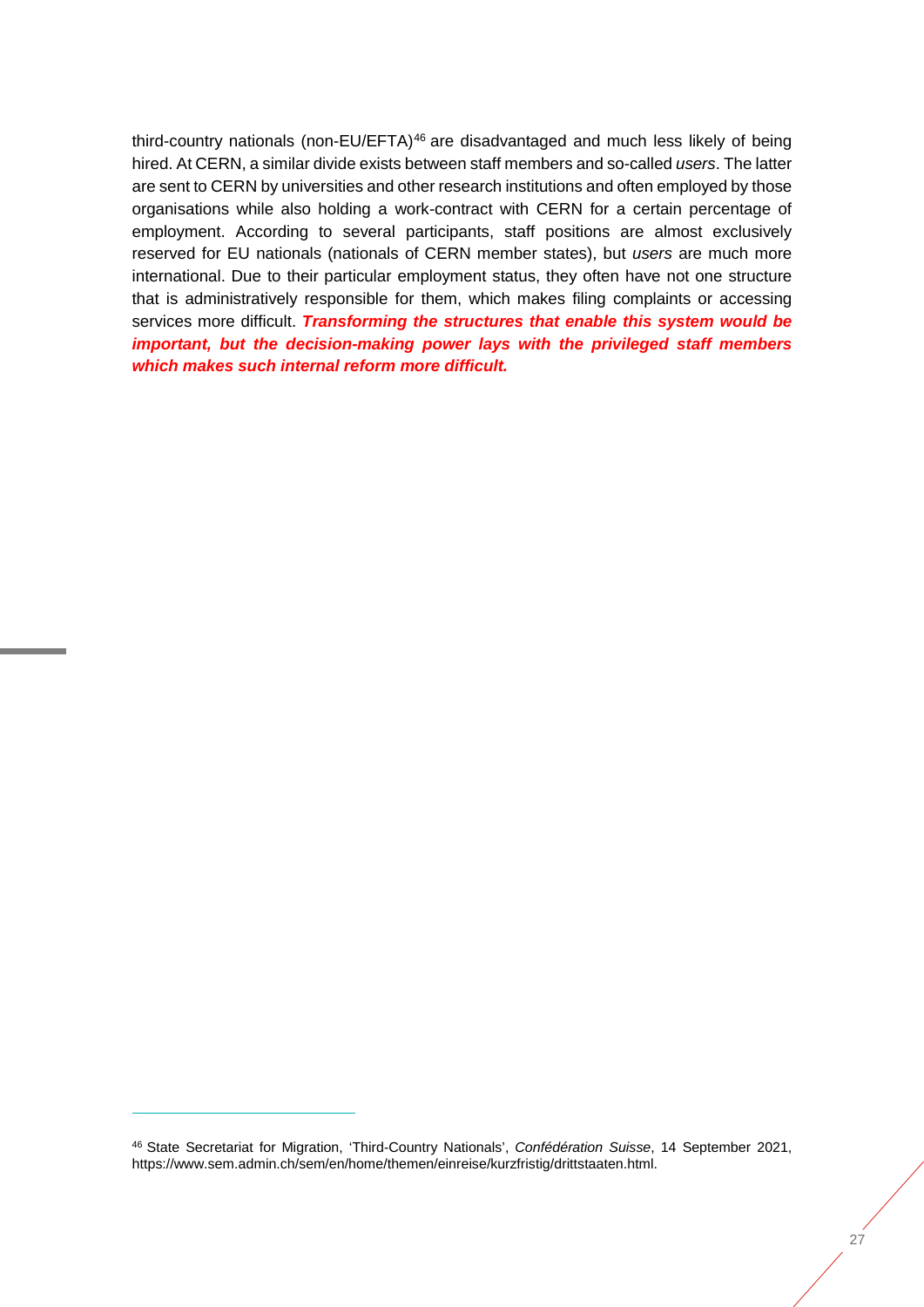## <span id="page-41-0"></span>**4. Strategies to raise awareness on SOGIESC**

Participants highlighted two main strategies to raise awareness on the everyday challenges experienced by trans\*, nonbinary, and gender non-conforming workers: The first tasks supportive leadership with enforcing principles of nondiscrimination through leading by example, top-down orders, or the implementation of a new UN-wide internal and external LGBTQI+ strategy. Additionally, progressive Member States could put pressure on the system. Secondly, most participants suggested that specialised trainings on SOGIESC issues should be developed. Important challenges remain, as specialists with indepth knowledge of terminologies used and of the rights and lived experiences of LGBTQIA+ people are lacking, and because SOGIESC issues remain one of many challenges that HR and DEI personnel try to address.

# <span id="page-41-1"></span>**4.1. Enforcing non-discrimination through supportive leadership?**

### <span id="page-41-2"></span>**INCREASED AWARENESS THROUGH LEADING BY EXAMPLE**

Vocal support of SOGIESC issues by institutional leadership was one strategy proposed by several participants to raise awareness on SOGIESC issues and to improve the situation of trans\*, nonbinary, and gender non-conforming employees at international organisations. LGBT focal points, UN-GLOBE agency coordinators, and DEI specialists highlighted that the leadership of their respective entity has been openly supportive of SOGIESC rights. Accordingly, their Executive Director (ED) regularly speak at the International Day Against Homophobia, Biphobia, Intersexism and Transphobia (IDAHOBIT) and condemn such forms of discrimination on other occasions. One participant with years of experience in their organisation emphasises:

> *[Having supportive leadership that is vocal on SOGIESC rights] does impact the internal culture and prioritization of these issues and the ability and the desire of colleagues. The people think about it, and they integrate it into their work, even if they don't necessarily know always how it went. But they can reach out to us and we work with them to do that. So, I think, in a decade, it's definitely been on an upward trajectory. But I think that does come from the leadership and the voice at the top.*

While some UN agencies have shown similar progress towards the realisation of SOGIESC rights to the one emphasised in the statement, this is not yet the norm across all UN bodies and agencies, let alone across all international organisations in *International Geneva.* Often,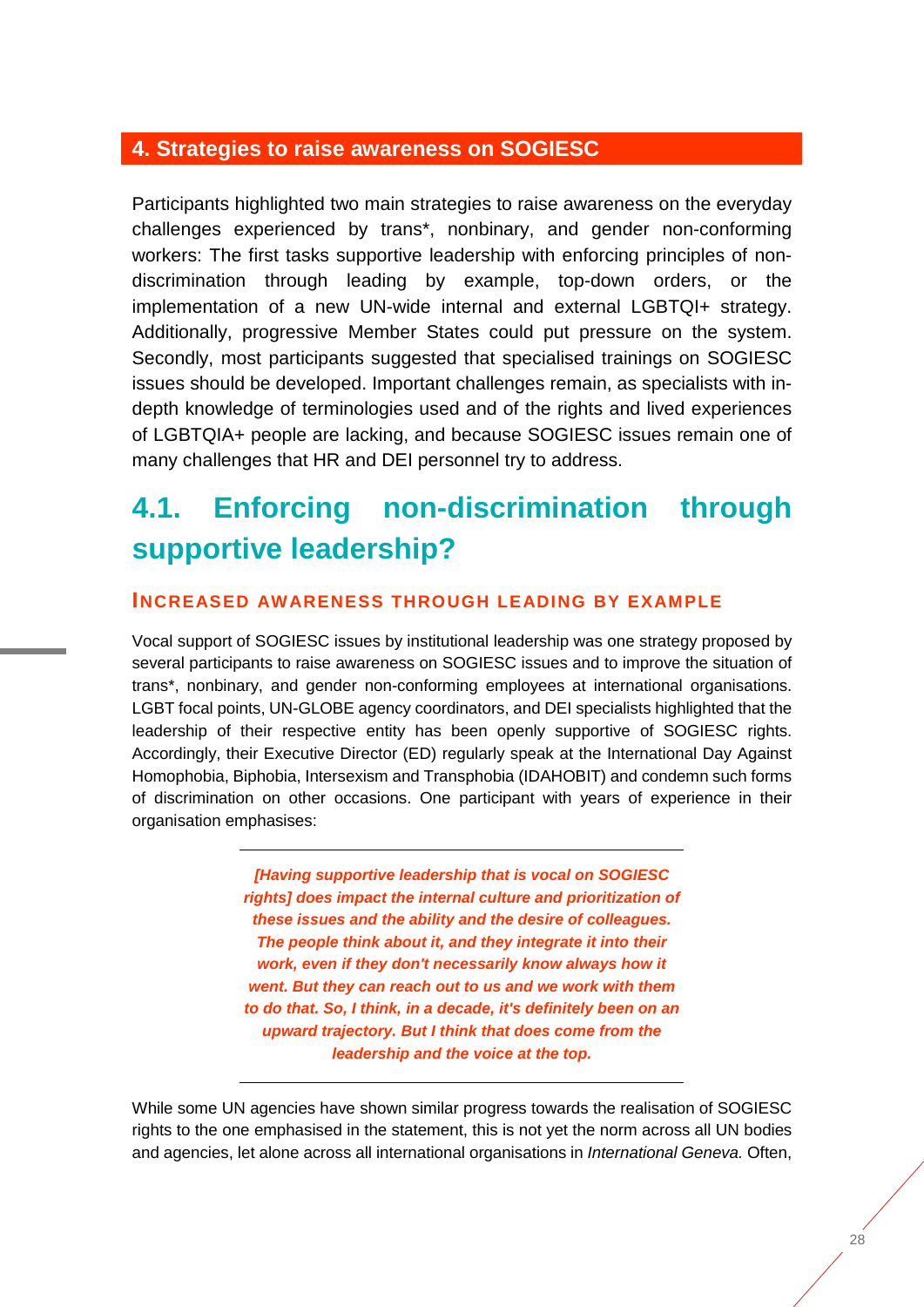these public forms of support do not translate into the implementation of internal policies and trainings that ensure the full realisation of SOGIESC rights. Moreover, as another participant highlighted, well-meaning leadership might make it better for individuals, but they cannot change the rules: *"They can't get me a visa. They can't. They can't come and give me some money for IVF treatment. They can't change the rules around gender identity or bathrooms and reasonable accommodation."* This statement underscores the disconnect between the support that some EDs have voiced for SOGIESC rights over the last decade, and the lack of internal progress regarding administrative processes and the equal treatment of LGBTQIA+ workers. While publications by UN agencies explicitly stress the need to ensure the full realisation of the employment rights of all people regardless of their gender identity and expression, <sup>[47](#page-42-2)</sup> trans<sup>\*</sup>, nonbinary, and gender non-conforming employees within *International Geneva* still face severe obstacles and discrimination.

#### <span id="page-42-0"></span>**PLACING THE EDUCATIONAL BURDEN ON THE LEADERSHIP**

Nevertheless, some trans\*, nonbinary, and gender non-conforming participants also emphasise that vocal support from the leadership of their organisation would be crucial. A trans\* participants highlighted that this kind of backing would make them feel more secure and less worried about workplace harassment. A non-binary participant also raised another point: accordingly, instead of placing the burden on trans\*, nonbinary, and gender nonconforming workers themselves to educate their co-workers concerning the correct use of pronouns, the organisational leadership could also institute policies that enforce their use across the institution:

> *The question is whether you're going to put that burden on people like me to fix the organisation as a whole, or whether this should be something that's passed from the top-down, like the Director General says, "everyone needs to use the right pronouns, or else you get suspended". If you do something like that, I think people would follow. But you know there's no attempt from the administration to do something like that.*

Although potentially effective, when considering aforementioned widespread lack of knowledge and awareness on SOGIESC issues among the workforce as well as other factors such as political opposition from several homo- and transphobic Member States, it seems unlikely that the UN or other international organisations in Geneva would be in the position to impose a similar directive.

## <span id="page-42-1"></span>**DEVELOPING A UN-WIDE LGBTQI+ STRATEGY**

<span id="page-42-2"></span><sup>47</sup> UN OHCHR, 'Born Free and Equal - Sexual Orientation, Gender Identity and Sex Characteristics in International Human Rights Law' (New York and Geneva: UN OHCHR, 2019), https://www.ohchr.org/sites/default/files/Documents/Publications/Born\_Free\_and\_Equal\_WEB.pdf.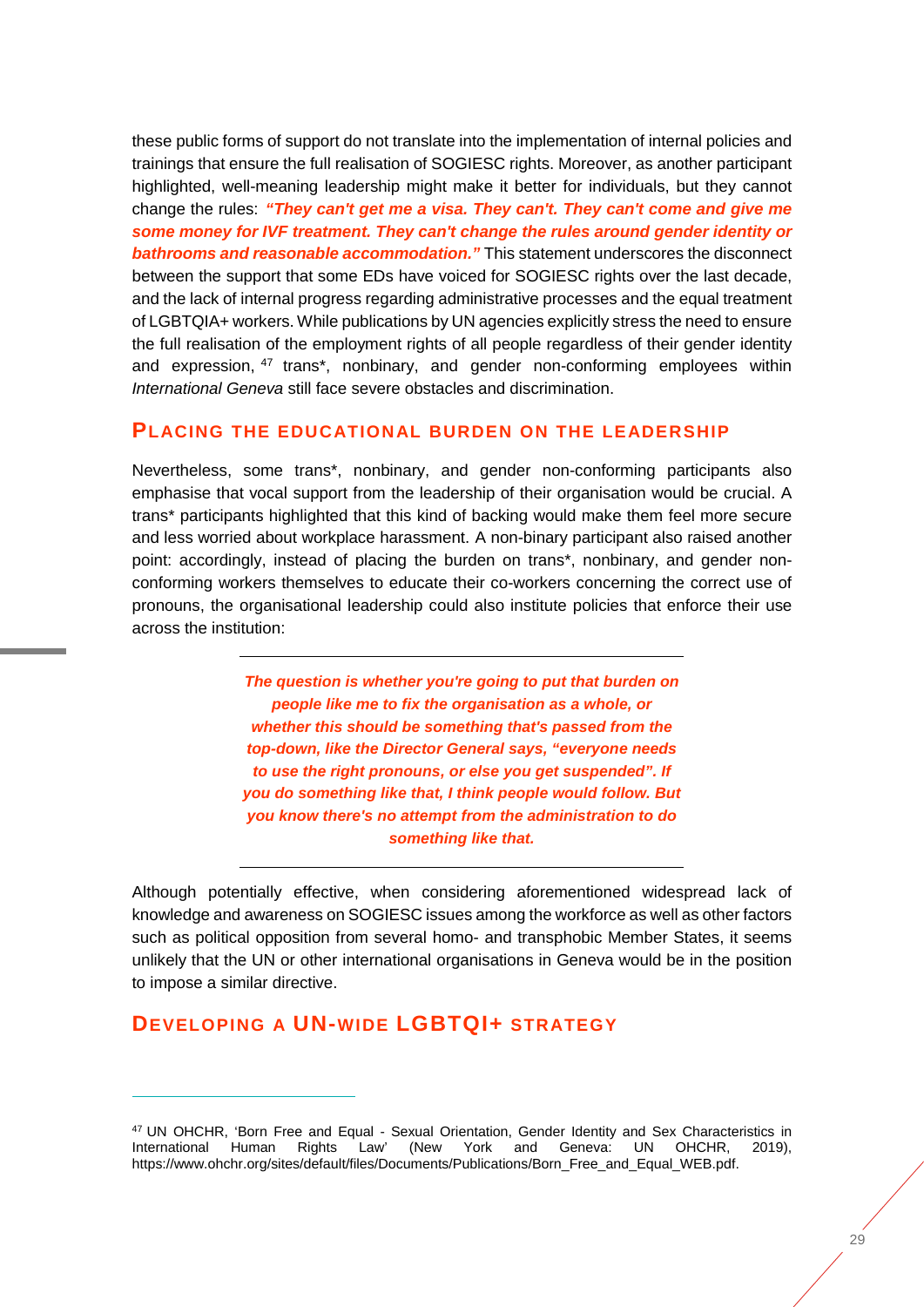A third aspect linked to leadership support worth mentioning here is the new UN-wide internal and external LGBTQI+ strategy that is being developed by a task team, consisting of a range of different UN agencies and departments. Regarding the inclusion of different agencies, it has been described in an interview as exhibiting *"a good participation rate"*. While several participants of the first round of interviews were either directly involved in the development of this strategy or had some information about the process, the contents of the strategy have not yet been disclosed. According to some participants, it is *"a mixture of both internal processes and a strengthening of our programming"*, presented as *"a really positive step".* Several LGBT focal points seemed excited about the strategy and its future influence on UN programming, strategies, and internal policies linked to SOGIESC issues. It will be interesting to learn more about this strategy which will likely be released towards the end of 2022.

#### <span id="page-43-0"></span>**POTENTIAL PRESSURE FROM PROGRESSIVE MEMBER STATES**

Another potentially beneficial strategy that was mentioned by some participants working within DEI was increased collaboration with progressive Member States. Those could potentially push for progress within the UN through leading by example. For instance, countries such as Argentina which recently included a third gender category in official documents, the "X" designated recognise nonbinary identities,<sup>[48](#page-43-3)</sup> might be able put pressure on the UN system to include a third gender option in their official forms. According to a participant, some UN agencies already work with more progressive Member States, including the UN LGBTI Core Group at UN Headquarters, but others could also benefit from such engagement. Another DEI specialist highlighted that she used the existence of third gender options in certain countries to argue that the current system *"actively discriminates against Member States, or nationals by Member States, by not allowing a third option"* and argue for a change of the forms.

# <span id="page-43-1"></span>**4.2. Increasing knowledge and awareness through specialised trainings**

### <span id="page-43-2"></span>**BASIC KNOWLEDGE IS NEEDED**

-

Relying on leadership support to enforce the correct use of pronouns or to ensure basic rights is not a sustainable solution; instead, structural change is essential. This includes adequate trainings on SOGIESC issues and rights to guarantee that all employees of international organisations in Geneva have the same baseline understanding. *The participants of both rounds of interviews underlined the need for adequate internal trainings to improve the awareness and knowledge of their co-workers on issues linked to SOGIESC.* A DEI specialist working at a UN agency stressed that the trainings need to start at a very basic level. They were aware that several employees were not sure what the initialisms LGBTQIA+

<span id="page-43-3"></span><sup>48</sup> Cristian González Cabrera, 'Argentina Recognizes Non-Binary Identities - Decree Allows for Third Gender Option in Identification Documents', *Human Rights Watch*, 22 July 2021, https://www.hrw.org/news/2021/07/22/argentina-recognizes-non-binary-identities; Blinken, 'X Gender Marker Available on U.S. Passports Starting April 11'.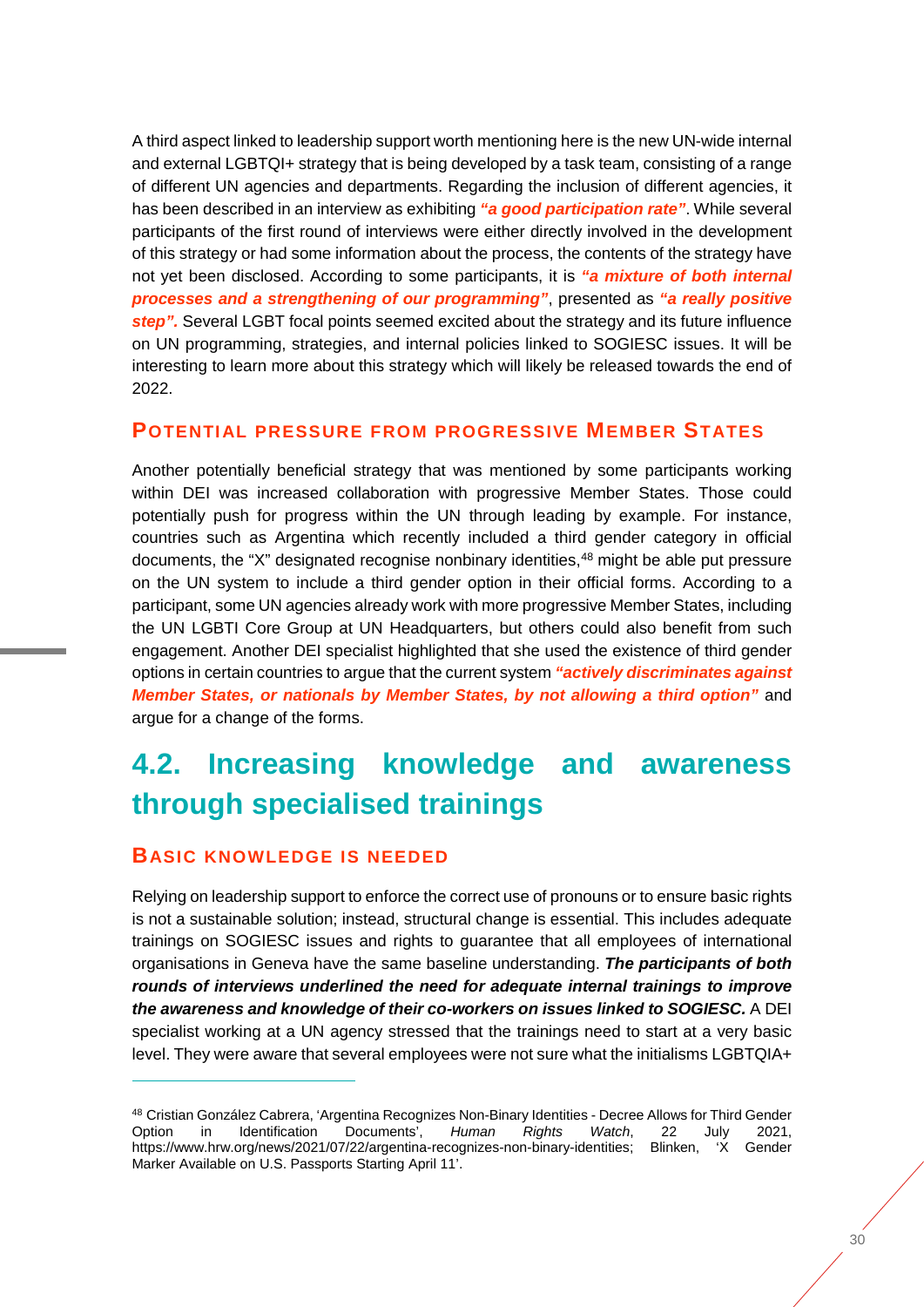or SOGIESC meant, let alone which obstacles their queer co-workers encounter daily. Accordingly, basic heteronormative assumptions need to be challenged to ensure that cis, heterosexual employees realise that it is not "normal" for their LGBTQIA+ colleagues to face increased hurdles regarding documents, health care access, family planning, and other basic rights. This observation is in line with the demands of the trans\*, nonbinary, and gender nonconforming participants and supported by the insights of the LGBT focal points and UN-GLOBE agency coordinators. According to one respondent, ensuring that all co-workers have the same baseline understanding on SOGIESC issues would substantially improve their quality of life and be very helpful when engaging with cis, heterosexual people at work:

> *I would love to not have to explain what being transgender is, what being gay is, and how it works to everyone. This would make it so much easier for me to be out. So far, you have to come out to every single person that you meet, and I sometimes don't even bother because I don't want to and don't have the time to explain all this shit to them. If I could know, if I could assume a base level knowledge that people have, that would make it so helpful.*

## <span id="page-44-0"></span>**DESIGNING UN TRAININGS: A LACK OF SOGIESC EXPERTISE**

*LGBT focal points and UN-GLOBE agency coordinators in particular expressed their dissatisfaction with the discontinuation of UN for All in 2020, the only UN-wide training that provided some basic knowledge of SOGIESC terms and issues.* Some UN entities such as IOM, OHCHR, UNAIDS, UNCHR, UN Women, and the World Bank have developed internal trainings that touch upon similar aspects,<sup>[49](#page-44-1)</sup> but these are not harmonised between different agencies and entities. The development of similar, but slightly different trainings by different agencies increases costs significantly. As highlighted by a representative of UN-GLOBE, it would be much more efficient both money- and timewise to task UN-GLOBE with the development of a new series of UN-wide SOGIESC trainings. Moreover, tasking UN-GLOBE might also be preferable for a third reason – *there are very few specialists familiar with SOGIESC issues within the different UN agencies that have the theoretical, empirical, and practical knowledge required to develop trainings that do not further perpetuate stereotypes or the use of outdated terminologies linked to SOGIESC.*  Additionally, the participants working within DEI have largely not been formally trained on SOGIESC issues. While all of them identified as queer and had lived experience, they had received no standardised training. Consequently, this makes harmonising their practices across different agencies and organisations very difficult, as they are mostly "learning by doing".

Unfortunately, as reported by one participant, other UN-wide trainings such as the mandatory training on the "Prevention of Workplace Harassment, Sexual Harassment, and the Abuse of Authority in the Workplace" to date do not include references to gender identity and

<span id="page-44-1"></span><sup>49</sup> Trithart, 'A UN for All?', 20.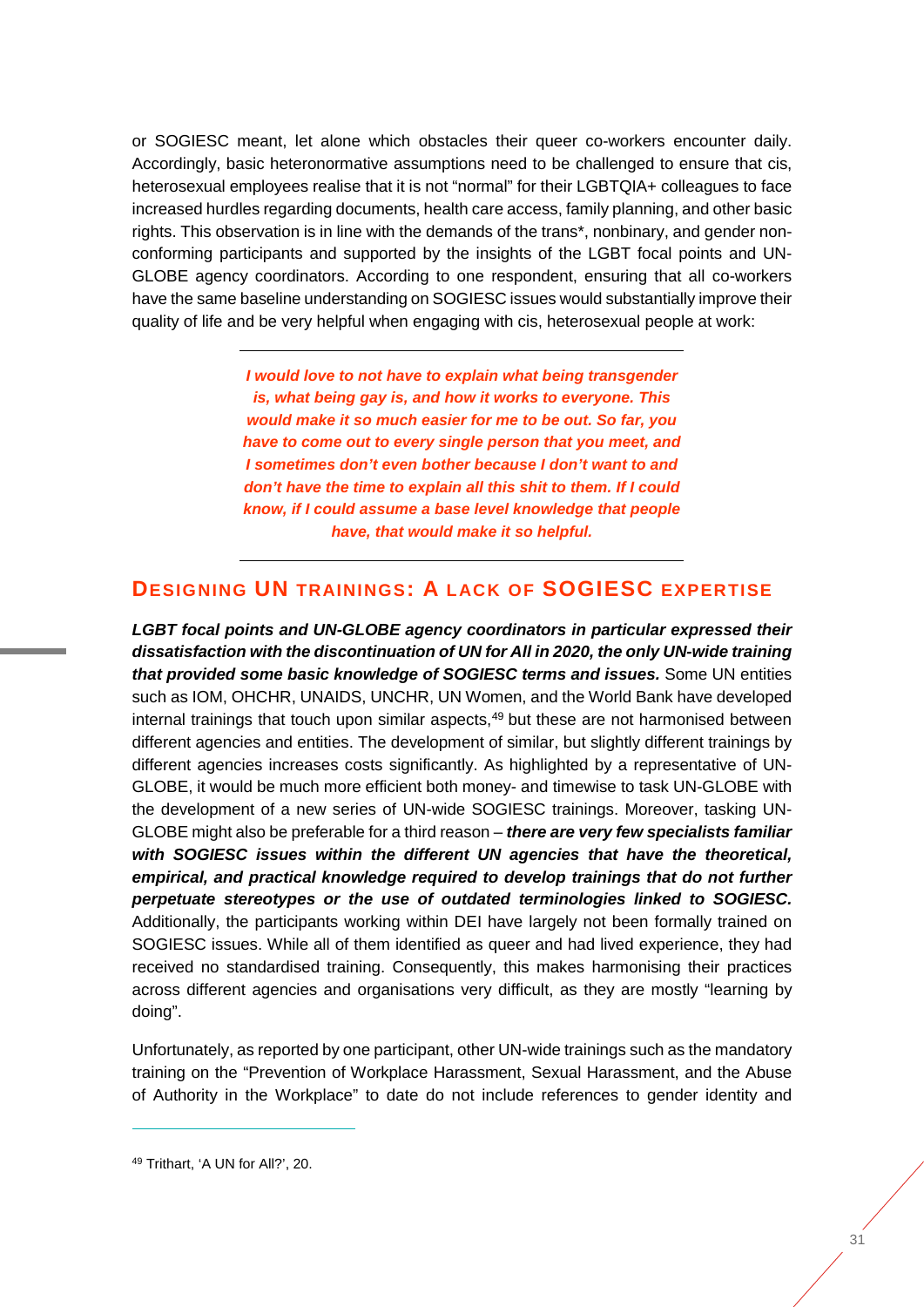expression or sex characteristics. While sexual orientation is mentioned, sex and gender were conflated and used interchangeably within the same training, an indication that much work is needed to increase awareness and knowledge about diverse gender identities among UN workers, including those tasked with the development of such trainings. This is further supported by a participant who talked about mainstreaming LGBT into UN programming and strategy:

> *Mainstreaming can't be done in language only; it has to be done in implementation as well. The way that they mainstream is, well, currently you'll often see language around 'men, women, and LGBT'. It's like, 'hang on, men and women* **ARE** *LGBTI'. What you mean is 'men, women, and people of diverse gender identities'. So, it's all conflated. When they do do mainstreaming, they get it wrong.*

This statement is a good example of the disconnect between intent and implementation regarding current attempts towards the inclusion of LGBTQIA+ issues into UN programming and trainings. The persistent lack of knowledge and expertise negatively affects existing mainstreaming initiatives and reveals them for what they are – largely cosmetic rather than structural changes.

## <span id="page-45-0"></span>**THE LACK OF A PRIORITISATION OF SOGIESC ISSUES**

The situation at other international organisations such as CERN is not very different. The DEI and HR staff from different UN agencies and CERN who were willing to talk to me were aware of the knowledge gaps and lack of awareness on SOGIESC issues among the employees in their institutions. However, as they are not hired with the sole purpose of increasing such knowledge and awareness, it is one of many issues they are working on, and thus *"a matter*  of *priorisation"*. Although they agreed that targeted trainings were needed, some questioned whether making these mandatory would have the desired result. According to a DEI specialist, mandatory trainings on SOGIESC aspects, including on the use of pronouns, could also have the reverse effect and lead to increased resistance:

> *"Particularly at an institution with excellence as the underlying concept in all that we do, people think that also reflects in behaviour, even if we know that there are many sub-excellent behaviours observed, but there is a high discomfort around being correct or being suggested that there is someone at less than an excellent manner."*

This statement highlights two interlinked problems that hinder trans\*, nonbinary, and gender non-conforming employees within International Geneva from being able to work free of fear of harassment, discrimination, and violence. First, as highlighted earlier, cis, heterosexual co-workers often think that their knowledge on SOGIESC issues is better than it is in reality.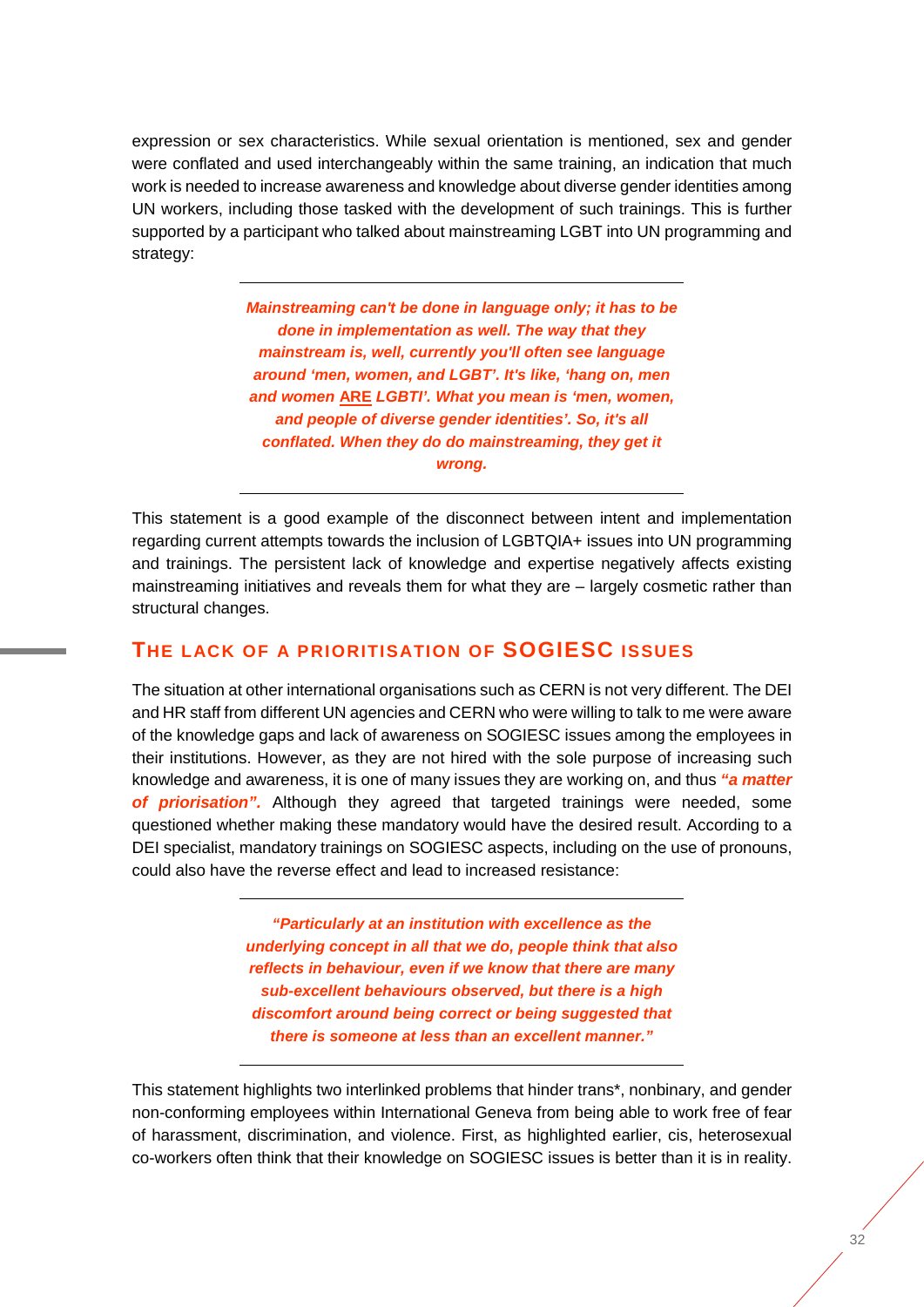As a result, they might not be aware of the hurtful effects of their statements which might be intended as neutral or even supportive but are experienced as microaggressions by their queer colleagues. Much like racism, sexism, and classism, homo-, trans-, and nonbinaryphobias are not necessarily expressed overtly, but through implicit biases. Just as white, well-educated men from the Global North are often unaware of their privileges in terms of race, class, and gender, at least as long as they lack repeated interactions with people of different backgrounds without those privileges, the same is the case for cis, heterosexual people who are not used to engaging with queer people. As stressed by another participant:

> *I think for me, what was mind-blowing were the conversations around unconscious bias, and how limited reflections people have about unconscious bias. Most people say: 'Oh no, I'm not racist. No, I I don't discriminate trans people.' But then, when you actually start unpacking 'What does that mean?', then a lot of ugly things come out. People don't realize how much stuff they have learned that is wrong. I think a lot of like a lot of training is necessary, especially on diversity and racism.*

Being corrected and made aware of one's unconscious biases, stereotypes, and prejudices can be uncomfortable, perhaps particularly for people who consider themselves more educated, knowledgeable, and intelligent than the rest of the population. Unfortunately, the DEI specialist above attempts to avoid such discomfort – allegedly, to avoid backlash – over ensuring the increase of knowledge and awareness on SOGIESC issues. This reveals the second problem at play: Several of the participants were very engaged and tried what they could to improve the situation for their gender-diverse colleagues. However, as they also tried to combat racism, ableism, and other forms of discrimination in their organisation, this was one of many tasks. *While DEI specialists and HR personnel are aware of the knowledge gaps regarding SOGIESC issues, the full realisation of the employment rights of trans\*, nonbinary, and gender non-conforming people to a safe workplace free of harassment, discrimination, and violence is not their only priority. Increased resources are needed.*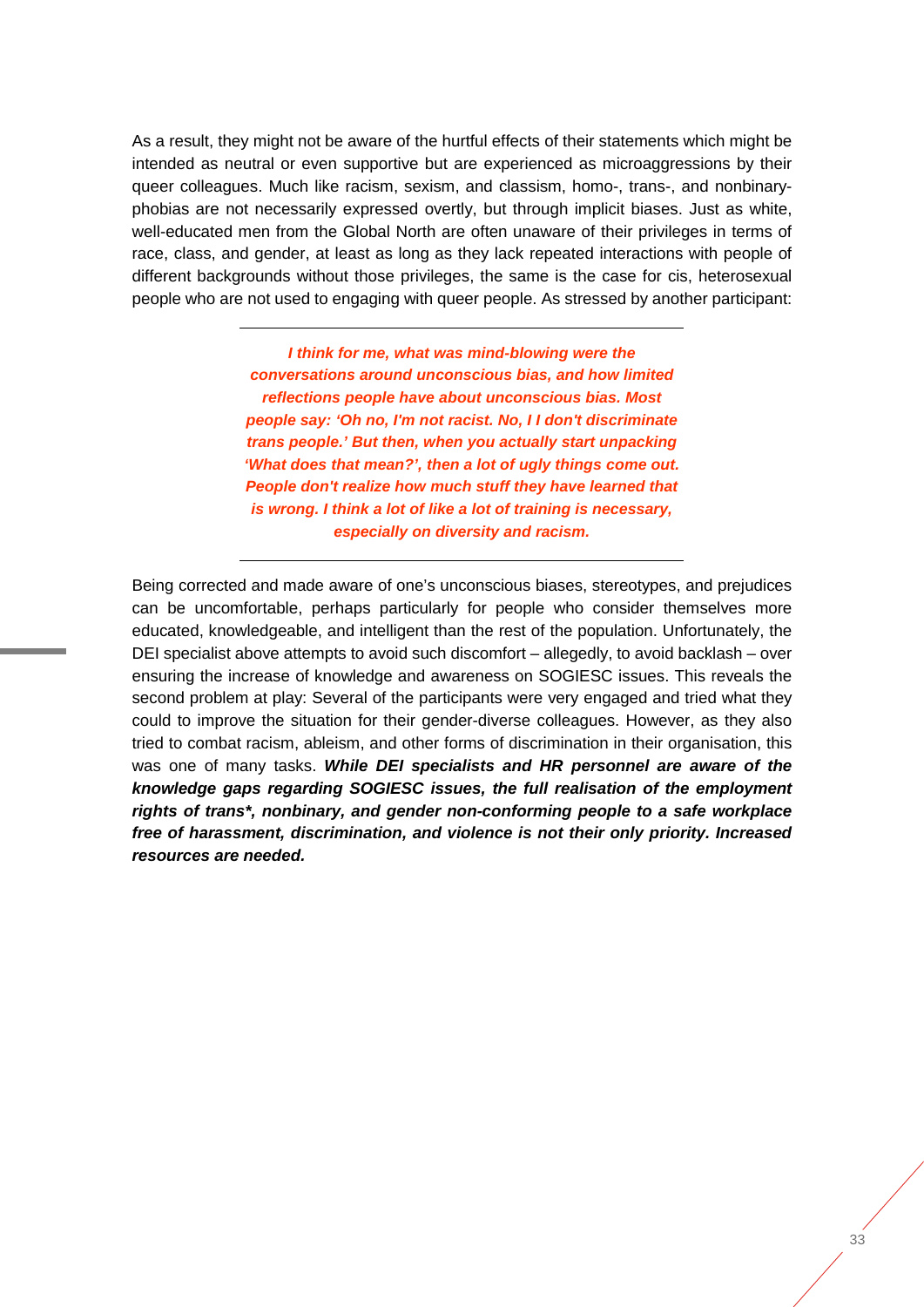## <span id="page-47-0"></span>**5. Explaining the slow progress on the rights of SOGIESC workers**

The following findings largely focus on the UN but are also in part supported by statements made by participants working at CERN or at other international organisations. The participants of the first round of interviews emphasised several reasons for the lack of internal progress on the rights of SOGIESC workers. These are interlinked and include HR- and bureaucracy-related unwillingness, funding gaps for internal policy change and the development of adequate trainings, and political opposition from within the organisation as well as from the outside.

### <span id="page-47-1"></span>**'HR ARE NOT YOUR FRIEND'**

UN-GLOBE have been trying to improve the internal situation of LGBTQIA+ people for almost three decades now. As highlighted earlier, while they achieved some progress with regards to the recognition of married same-sex couples, there is still a lot left to be done concerning the employment situation of trans\*, nonbinary, and gender non-conforming workers. Accordingly, engaging with HR has been a big challenge, as their main task is rule implementation, not supporting minoritised groups:

> *Remember, you're doing negotiations. They're not your friends. They are not there to help you. They are there to implement the rules. That is very, very clear. Do never, ever, ever think HR are your friends – that is the biggest mistake. HR are there to implement the rules and show that the rules are implemented fairly and legally, because they are also working with our legal departments. HR can have discussions with you. You sit down and work with them in a professional, courteous manner to discuss the issues, and that's it. You cannot do advocacy with them. They can help you behind the scenes, but officially they are not there to help you. But there is a challenge working with them. They are not there for you. They're not your best friends. They're there to ensure and safeguard the interests of their business and their work.*

To date, the advocacy work undertaken by UN-GLOBE representatives is carried out without any financial compensation. While leading individuals within the UN HR departments have made vocal commitments to changing this, it has not happened yet. As expressed in the statement above, HR staff might be able to find case-by-case solutions "behind the scenes", but their official tasks are to implement the organisational rules and ensure the interests of the organisation are prioritised. This has been a major obstacle to improving the situation of SOGIESC workers within the UN and other international organisations.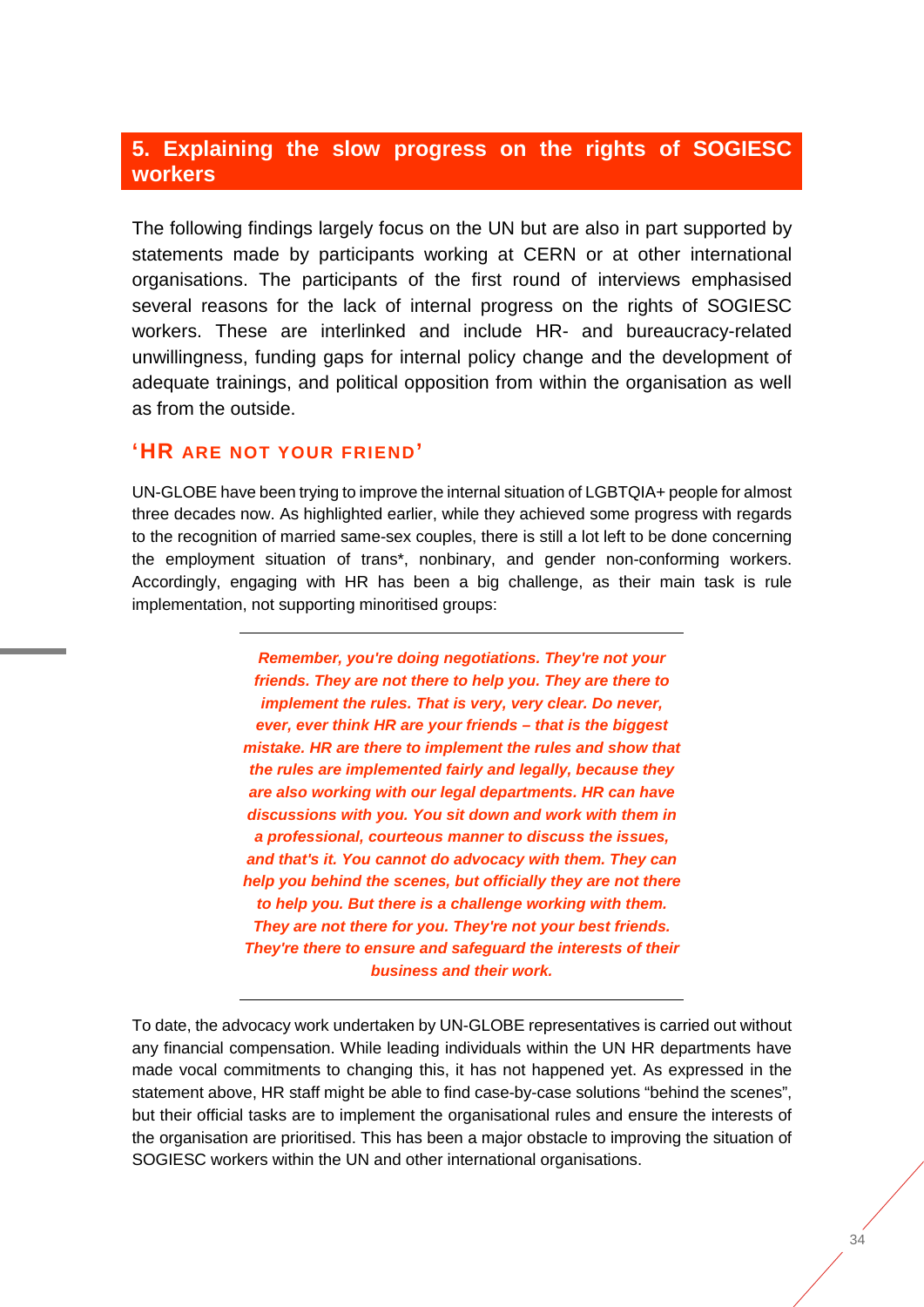To make matters worth, UN-GLOBE representatives largely do not have formal training and expertise on internal policies, rules, and regulations. In fact, UN-GLOBE agency coordinators and board members are not meant to work within DEI or HR teams to avoid potential conflicts of interests between their advocacy work for UN-GLOBE and their professional position. According to a participant, the advocacy work could harm their career prospects if they pushed too strongly for specific changes. While this makes sense, it also leads to a difficult situation when UN-GLOBE members are missing essential knowledge of the internal processes and regulations they are trying to change, and HR employees are unable to formally change rules and regulations. This conundrum has the potential to complicate the communication and collaboration between these entities.

## <span id="page-48-0"></span>**HR/DEI WILLINGNESS HINDERED BY KNOWLEDGE GAPS ON SOGIESC**

The HR personnel who were willing to participate in this study were knowledgeable on SOGIESC issues and on most common challenges that trans\*, nonbinary, and gender nonconforming people face at the workplace. However, as emphasised above, they are tasked with implementing the rules. While they can suggest amendments and find individual solutions, they are unable to change the rules and regulations in place at a UN agency or within other international organisations. As a participant stressed when explaining that their agency allows employees to use preferred names on their badge: *"We don't have a policy. We don't have a process, but we make it happen."* This illustrates well that the willingness of HR and DEI personnel can improve the situation of trans\*, nonbinary, and gender nonconforming people without changing the rules and regulations of the organisations. Nevertheless, this is neither a sustainable nor the preferred solution.

Moreover, even the most aware and engaged HR and DEI representatives cannot singlehandedly change the organisational culture or the lack of awareness among their colleagues. One participant working with HR with trans\* family member highlighted that they were more knowledgeable on the best practices to support trans\* workers in a dignified way because of their personal experiences, but they were an exception within HR departments. Another participant expressed their shock when a colleague from HR made clear that they did not know what *cis* or *trans* referred to and were therefore unable to say which term they would use themselves. As long as the current knowledge gaps on SOGIESC issues among HR personnel remain, it is unlikely that the continuous inconsistencies and inequalities experienced by staff members of diverse gender identities and expressions will be rectified.

## <span id="page-48-1"></span>**THE UN, AN OLD-SCHOOL BUREAUCRACY**

-

The challenges to changing the UN bureaucracy from the inside has been well-documented elsewhere[.50](#page-48-2) UN reform has been stagnant at best, if not directly opposed by Member States. Several participants of both interview rounds pointed out their disappointment with the UN as an outdated organisation, especially for trans\*, nonbinary, and gender non-conforming

<span id="page-48-2"></span><sup>&</sup>lt;sup>50</sup> Michael N. Barnett and Martha Finnemore, 'The Politics, Power, and Pathologies of International<br>Organizations'. International Organization 53. no. 4 (1999): 699–732. Organizations', *International Organization* 53, no. 4 (1999): https://doi.org/10.1162/002081899551048.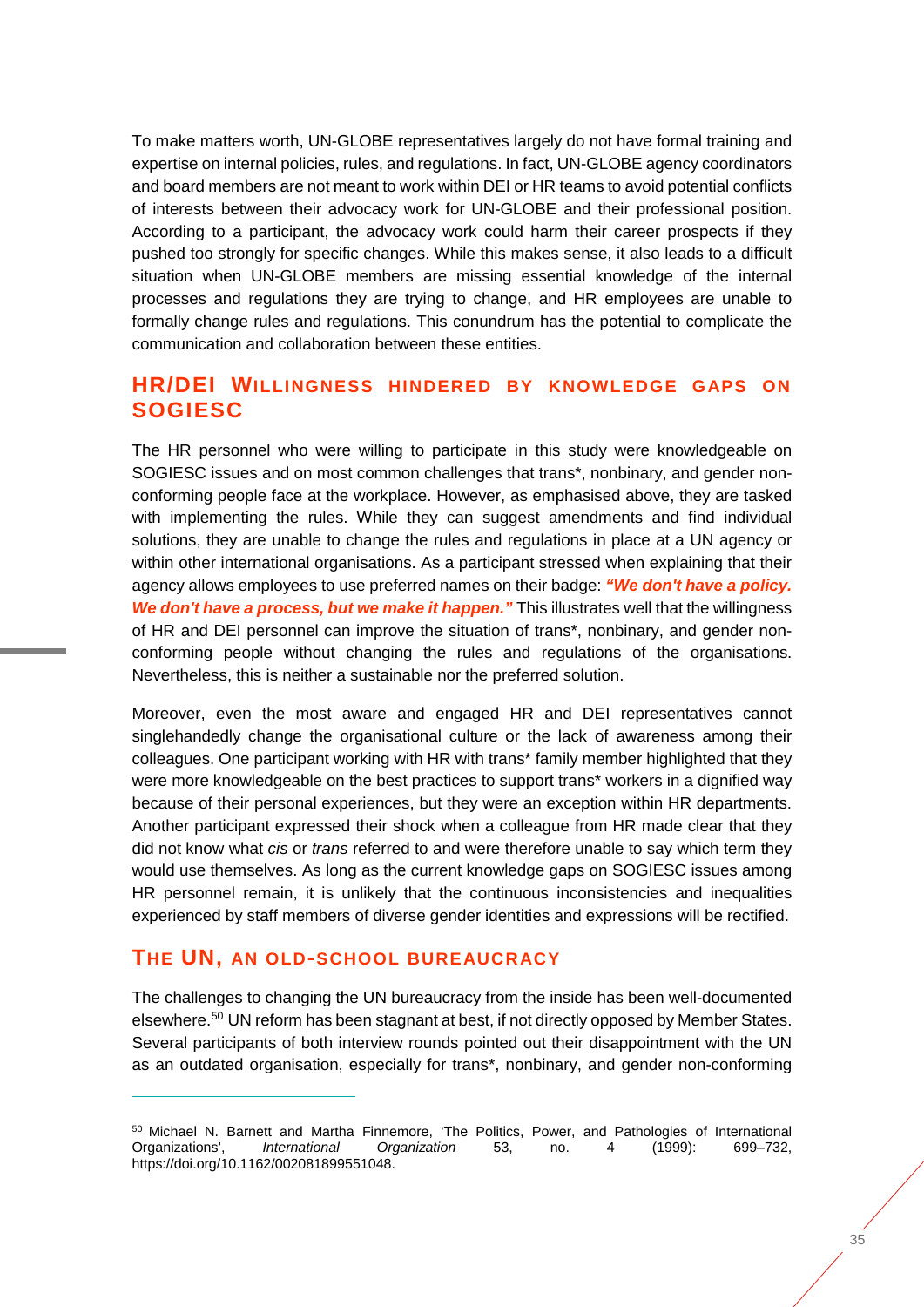employees. A trans\* woman stressed that she would not recommend the UN as an employer for trans\* people: *"The UN needs to get line with other organizations, because a lot of organisations are way more progressive than the UN. If you asked me about UN and LGBT and trans rights, I would put a very big black cross on them."*

A nonbinary, gender non-conforming participant who works with the UN sometimes further supports this experience: *"[The UN] is definitely not the friendly space. As far as I'm concerned, I always find it's very rigid, very cis, not very friendly to marginalised communities."* These statements highlight not only the negative experience of people working at the UN who are not cis, but they also further exemplify the need for internal change to *catch up* with other organisations. This is also stressed by a LGBT focal point: *"It's very important to level the playing field and make the UN really inclusive and reflect the diversity of society. We need to be a beacon where countries that are not so supportive or inclusive. We should show illustrate how it should be."* While the focal point has hope for the UN to become a role model for countries that are not inclusive or progressive, the statement also underlines that this is not currently the case. Another specialist working on LGBT issues underscores yet again how far the UN is from being perceived as a frontrunner concerning the rights of trans\* people in the workplace:

> *It is a huge way to go. It will be important that the policy and strategy address these issues, but for me, that will be the beginning of the road. You know, policies that respect the dignity and rights of trans people in the workplace are still way behind where they should be in so many countries, even the most advanced countries, but as a UN system, I think we're definitely not at the forefront. The UN is an old school bureaucracy that is in human resource terms not at the cutting edge. So that's something that needs to change. I really hope that the policy will start this process of strengthening protection of trans\* people in the workplace, but there's a very long road ahead. It is an organization that's present worldwide. So, I think, if you're present in one country, maybe it's a country that has more advanced policies on protection – it's a bit easier. But we're working in all countries in the world.*

It remains to be seen to what extend the new LGBTI+ strategy will provide the change and update needed to make the UN a leading example on SOGIESC employment rights.

#### <span id="page-49-0"></span>**FUNDING GAPS HINDERING INTERNAL REFORM**

Several of the LGBT focal points and UN-GLOBE agency coordinators underlined that funding gaps were one of the key issues that hinder internal reform linked to SOGIESC issues well as the development of external, programmatic items to further LGBTQIA+ rights. It is important to note that distinct parts within the UN are responsible for these two different aspects – internal reform and programmatic work – and that funding for these activities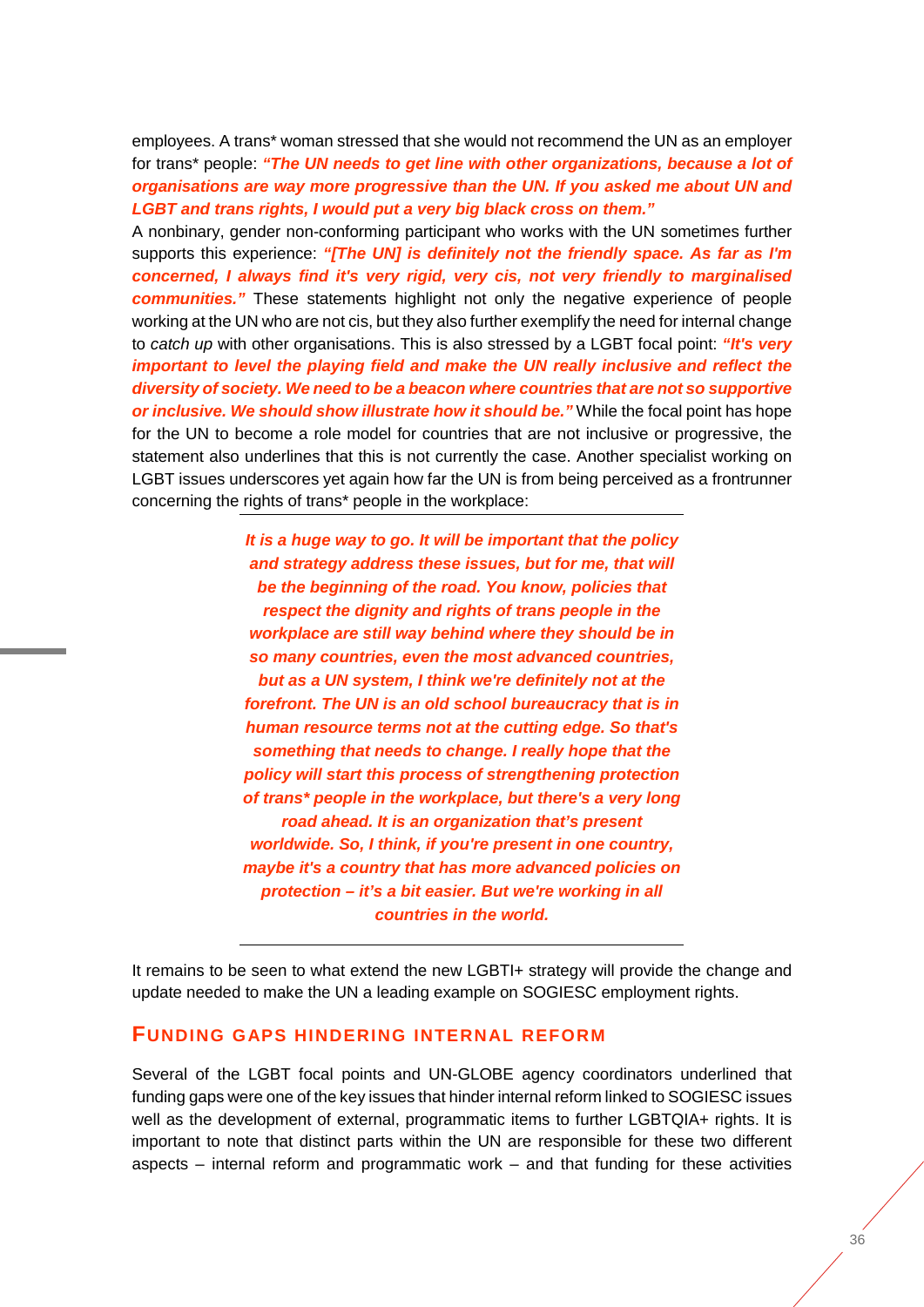typically comes from different sources. When it comes to internal reform, the Administrative and Budgetary Committee, otherwise known as the Fifth Committee, and its employees are responsible, while programmatic activities linked to SOGIESC are largely spearheaded by the Third Committee, responsible for Social, Humanitarian & Cultural Issues, and related agencies. Such programming can be funded by an agency's core funding or by extrabudgetary funding. The latter is often provided by donors, which could be Member States or private organisations such as companies, philanthropic foundations, and others. As a result of these distinctions, securing funding regarding potential internal changes has proven particularly difficult. As one participant put it:

> *UN reform is a very contentious issue. It means budget and funding. That's the challenge. The bigger geopolitical issue around that is how much funding is, what would it cost. The first question you always going to get is: 'Is there a cost associated to any of this? What is it?'*

Internal reform is much less visible for outsiders compared to programmatic activities, so it is often considered less attractive. Another participant working for an international nongovernmental organisation explains: *"We come with all the struggles of NGOs that need to get their work funded somehow. It's not always sexy to ask your donor for this kind of money to do this kind of stuff [improve internal policies]. Donors want to have activities."* 

Internal reform and the development of inclusive policies for all, regardless of their SOGIESC, is crucial but also costly. To date, the financial resources are not easily available for aspects that would substantively improve the employment situation of LGBTQIA+ workers. This slows down or outright hinders the creation of an inclusive system to enter and store employee's data, the construction (or designation) of gender-neutral toilets, and the development of adequate trainings to raise awareness and establish a baseline knowledge on SOGIESC issues for all employees. As highlighted by a participant working for a small UN agency, an overhaul of the recruitment system would cost 20,000 US\$ - a sum that is currently not available, especially if they want to change other internal aspects. As the participant emphasised: *"I went to my colleague in procurement and said 'hey, OK, so what can we do?' He quite frankly told me, 'Listen, you know you can get one thing from me this year, but you can't get it all'."* This example underscores aforementioned challenge faced by DEI personnel: to choose between which of the various forms of discrimination experienced by different minoritised groups they will focus on next. If trans\*, nonbinary, and gender non-conforming people are not the selected group, it is likely that funding to support their needs will be missing.

### <span id="page-50-0"></span>**INTERNAL POLITICAL OPPOSITION TO SOGIESC RIGHTS**

A final aspect linked that affects funding and prevents both internal reform and the development of targeted programming to improve the rights of trans\*, nonbinary, and gender non-conforming people is political opposition to SOGIESC rights from within the organisation. As discussed in the review of external and internal progress towards the inclusion of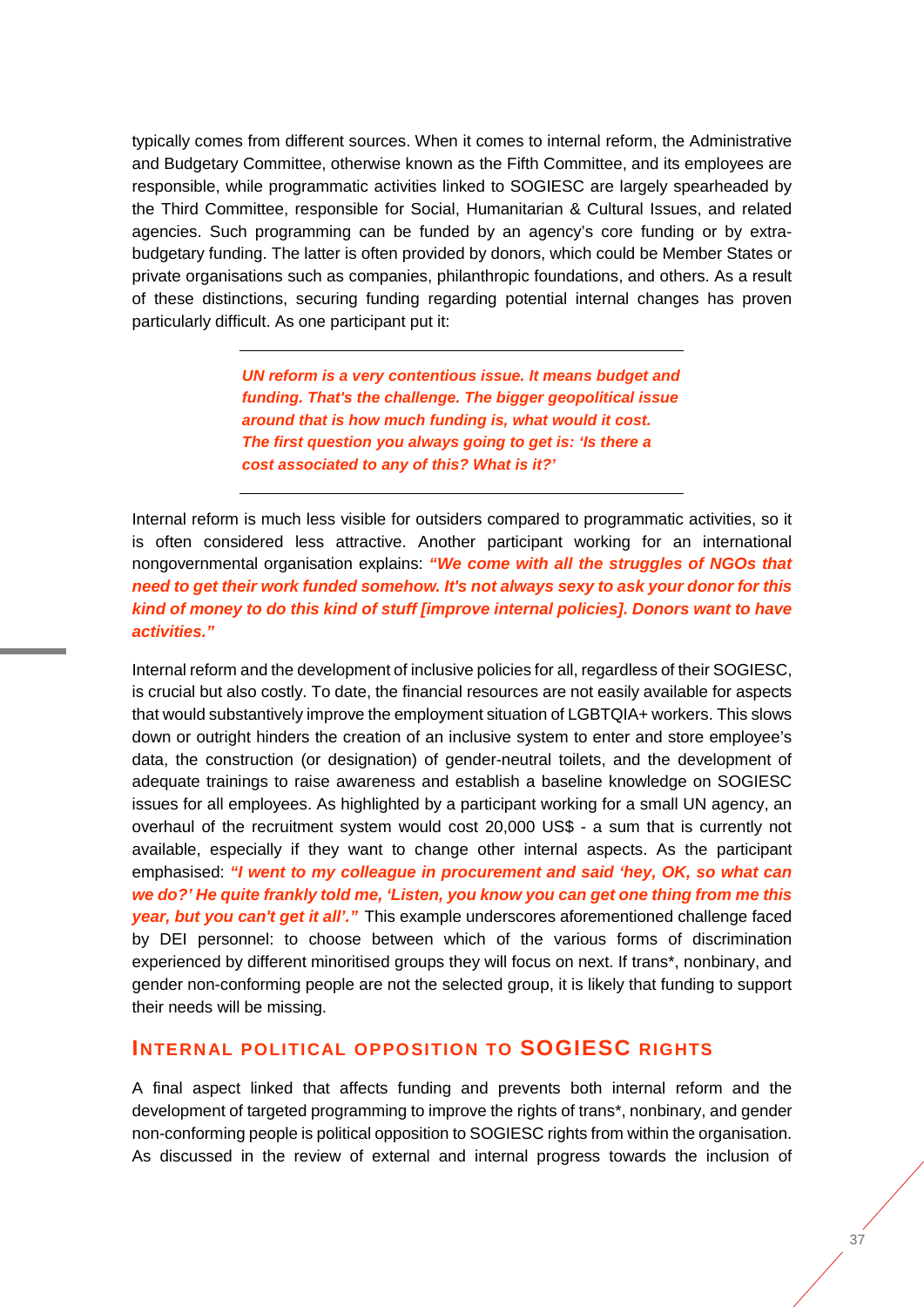SOGIESC issues, a number of UN Member States have homo-/trans- and nonbinary-phobic legal frameworks that do not recognise the rights of LGBTQIA+ people. Some of these countries are also member states of CERN. For instance, Hungary fares badly when it comes to legal gender recognition and bodily integrity –there are currently no procedures that enable trans\*, nonbinary, and gender non-conforming people to change their name and gender in their official documents.<sup>[51](#page-51-0)</sup> Other countries continue to punish homosexuality and gender nonconforming people (including trans\* and nonbinary people) with imprisonment, physical violence, or even the death penalty. As a result, some UN agencies are afraid of negative repercussions if they were to develop programming specifically on SOGIESC rights. As highlighted by a participant:

> *"OHCHR can be vocal. This is their job, the defence of human rights. However, this is not the case for other agencies like […] who need to cater to homophobic and transphobic countries".*

This concern is also linked to potential funding cuts – even agencies that have a bigger share of external financial donors are still reviewed by Member States and cannot afford to *"piss them off"*, as stressed in an interview. Another participant goes even further when expressing discontent with the political influence that Member States have on internal progress and external programming: *"Member States control everything and they're getting even more controlling."* While the global nature of an organisation such as the UN has its unique advantages, it can also be restrictive and prevent both internal reform and external programming when its members are not aligned concerning the recognition of the rights of all people, regardless of their SOGIESC.

According to a participant, one way out of this is for small agencies who do not need to have their internal policies to be signed off by Member States to pave the way. For instance, UNAIDS developed the most progressive parental leave policy which is formulated in genderneutral terms and includes equal rights for people who become parents through adoption and surrogacy. Moreover, both parents receive the same amount of leave, four months – with the exception of the birth-giving parent, who will receive eight additional weeks for medical recovery. This policy has the potential to have a "ripple effect" across agencies which cannot easily develop their own internal policies without the approval of Member States.

Unfortunately, in addition to the presence of homo- and transphobic Member States, religious, and other conservative groups fund opposition to trans\* rights within the UN. A recent report highlighted that such anti-gender groups receive immense financial support – globally, they have at least three times of the financial resources available that LGBTQIA+ groups have at their disposal.<sup>[52](#page-51-1)</sup> This explains also why these groups and their arguments have been successful in entering spaces such as the UN to spread their homophobic and

<span id="page-51-0"></span><sup>51</sup> Rainbow Europe, 'Rainbow Map' (ILGA Europe, 2021), https://rainbow-europe.org.

<span id="page-51-1"></span><sup>52</sup> Global Philanthropy Project, 'MEET THE MOMENT: A Call for Progressive Philanthropic Response to the Anti-Gender Movement' (Global Philanthropy Project, 2020), https://globalphilanthropyproject.org/wpcontent/uploads/2021/02/Meet-the-Moment-2020-English.pdf.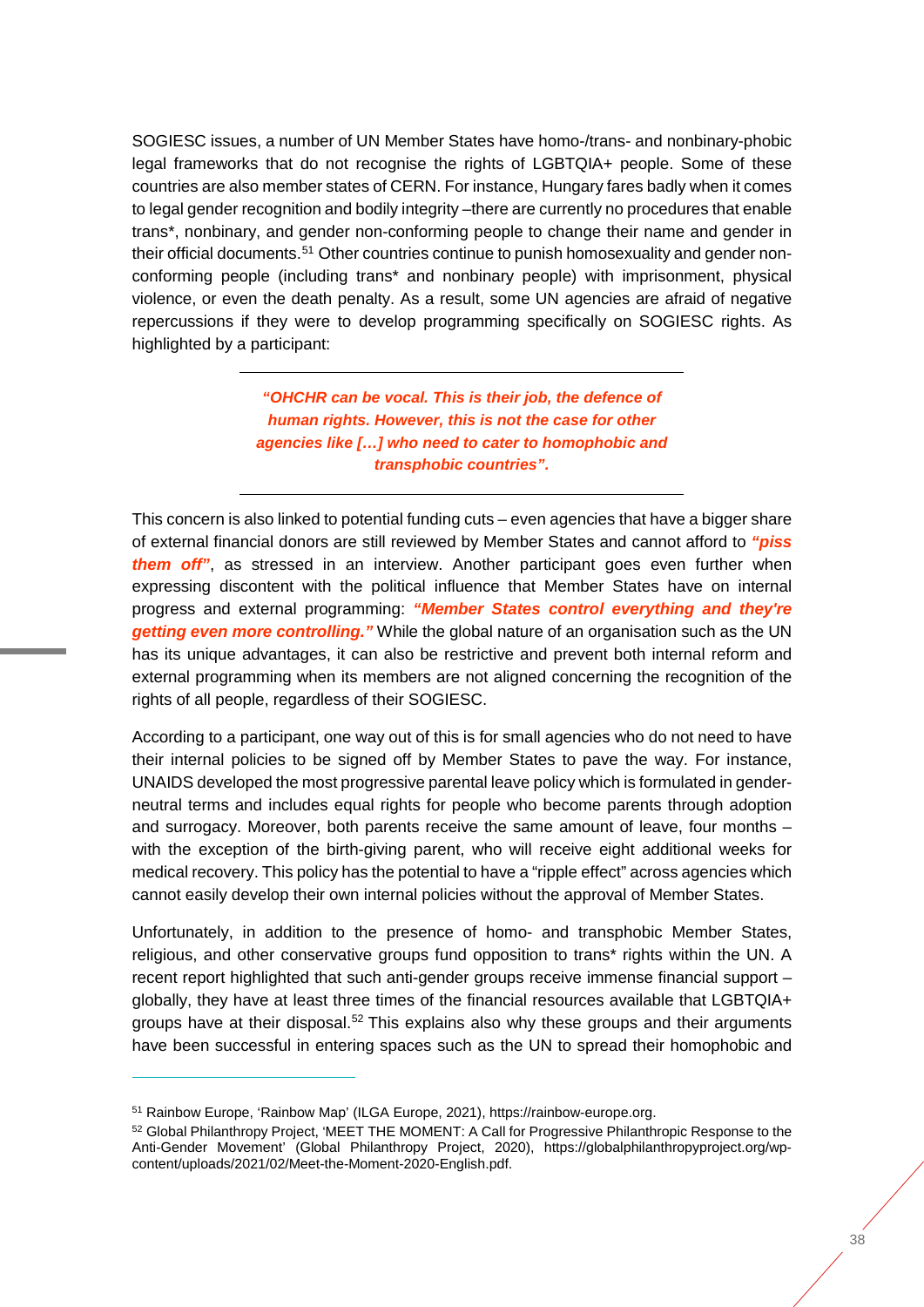transphobic rhetoric. A participant labels this *"anti-gender infiltration"* – transphobic opposition by individuals from within the UN:

> *They target the UN. They are within the UN. They use the human rights language. So basically, everything we do, they're also doing, and they're heavily funded by Christian groups and orthodox groups. They have a lot of wealth and good strategies. We are in the battlefield right now around trans rights.*

This aspect is continuously stressed in reports by the IE SOGI and by organisations such as ILGA World and OutRight Action International. The political pressure from homophobic and transphobic Member States and the presence of supporters of anti-gender movements within international organisations influences the ability of these organisations to institute such positive change. They also affect which issues are more likely to be prioritised by HR personnel. These aspects are important to keep in mind when trying to understand the sluggish progress regarding internal improvements to the employment situation of trans\*, nonbinary, and gender non-conforming workers – while the bureaucracy might be a key obstacle, the ongoing political fight around the recognition of the rights of trans\*, nonbinary, and gender non-conforming people within international organisations is crucial and a significant impediment to funding internal reform, targeted training, and dedicated programming.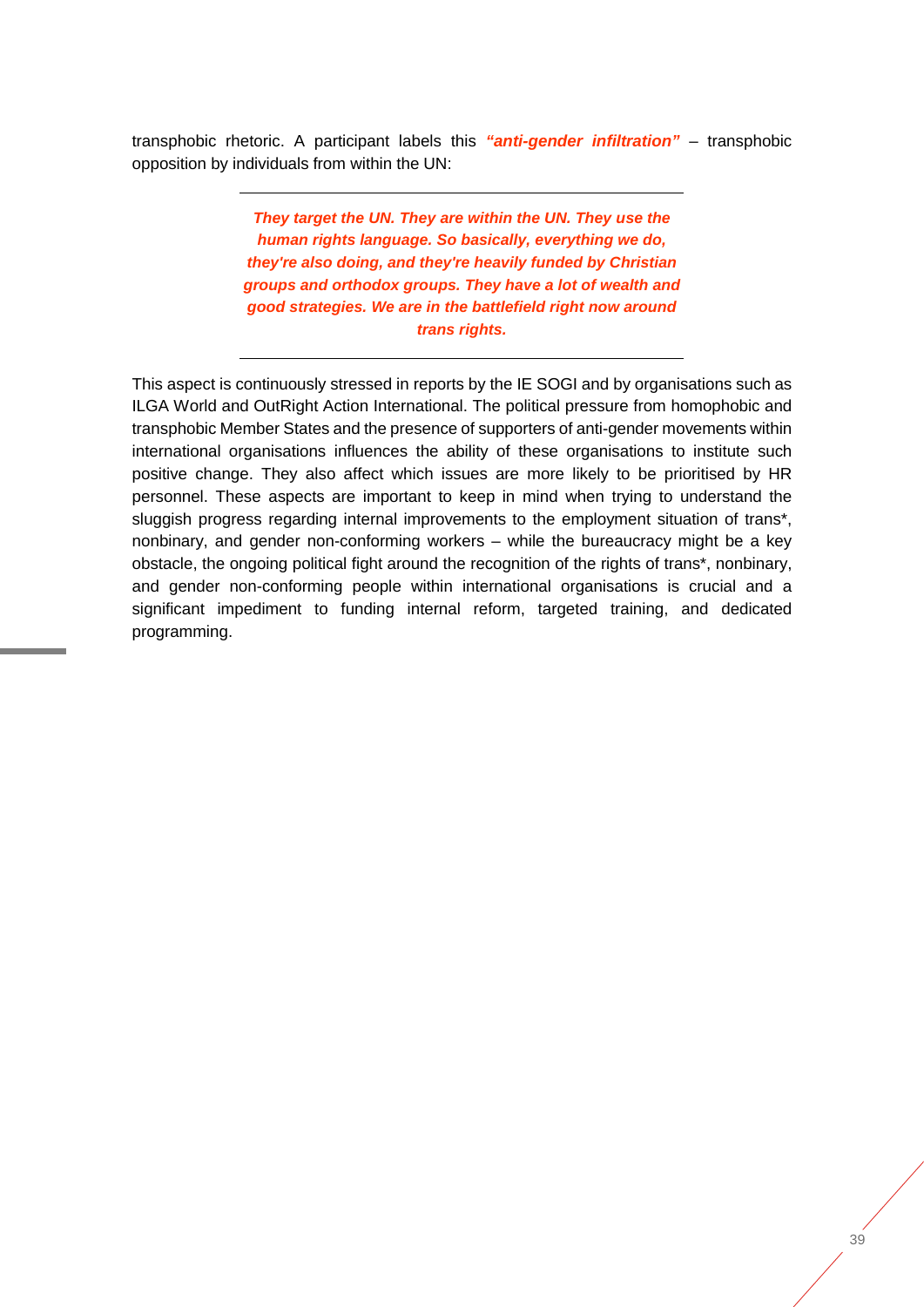## <span id="page-53-2"></span><span id="page-53-1"></span><span id="page-53-0"></span>**6.1. Connecting the findings**

As the previous three chapters show, the employment situation of trans\*, nonbinary, and gender non-conforming workers within *International Geneva* still leaves much to be desired. While UN entities such as the OHCHR advocate for an end to discrimination based on SOGIESC, queer employees within the organisation are still facing severe gaps when it comes to the full realisation of their employment rights.

This publication aims to give the participating trans\*, nonbinary, and gender non-conforming workers within *International Geneva* a platform to express the main work-related obstacles they experience regularly [\(chapter 3\)](#page-27-0). Subsequently, strategies to raise awareness on SOGIESC and to improve the employment situation of LGBTQIA+ employees are presented and analysed through a critical lens [\(chapter 4\)](#page-41-0). Finally, LGBT focal points, UN-GLOBE representatives, and DEI and HR personnel explain the reasons they perceive for the slow progress on the rights of SOGIESC workers [\(chapter 5\)](#page-47-0). These three parts together create a comprehensive overview of how the experiences of trans\*, nonbinary, and gender nonconforming employees are connected to the efforts and challenges LGBT focal points, UN-GLOBE representatives, and DEI and HR personnel and how both are affected by organisation structures, funding gaps, and homo- and transphobic opposition.

To improve the internal situation of trans\*, nonbinary, and gender non-conforming workers within *International Geneva*, we cannot simply rely on DEI and HR personnel. Even if they are knowledgeable on SOGIESC rights and willing to fight for their implementation, they often do not have the time and financial resources available, let alone the decision-making power to change internal structures, rules, and regulations. Instead, a broad coalition of internal and external stakeholders including the individuals and teams working on SOGIESC rights within the organisations, UN-GLOBE and ILGA World, and Member States with progressive LGBT policies needs to come together to put pressure on Member States, senior leadership, and the main decision-making bodies. Unified demands by such a coalition should include: (1) bringing the organisational data entry and storage system into the present to allow for a third gender option and the use of one's current name and gender marker without having to provide official documents as "proof"; (2) ensuring that all buildings have gender-neutral bathrooms; (3) providing targeted trainings on SOGIESC issues to guarantee a baseline knowledge among all employees (see also [6.2](#page-54-0) for fifteen practical, actionable, and implementable recommendations).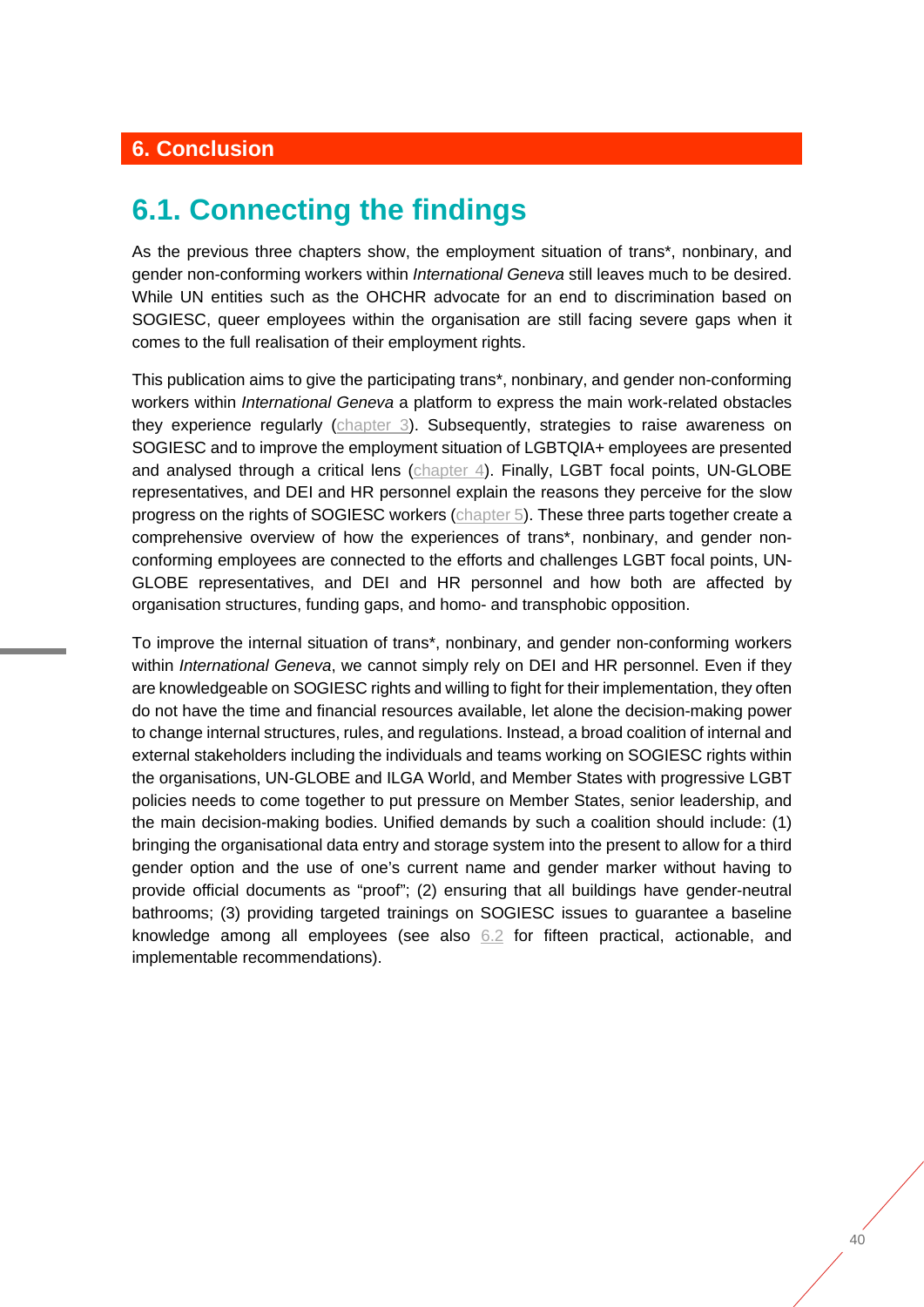# <span id="page-54-0"></span>**6.2. Fifteen recommendations for the full realisation of the rights of trans\*, nonbinary, and gender non-conforming workers**

In each of the interviews conducted for the TRANVIS-RLS study, the participants were asked for specific recommendations to improve the employment situation of trans\*, nonbinary, and gender non-conforming workers within *International Geneva*. The focus for the following fifteen recommendations is on making practical, actionable, and implementable suggestions that positively affect trans\*, nonbinary, and gender non-conforming employees of the UN, CERN, and other international organisations.

## <span id="page-54-1"></span>**CORE RECOMMENDATIONS**

- All forms that collect and display a person's identity details need to include at least a third gender option, in correspondence with recent changes in several Member States to avoid the discrimination of their nationals.
- Changing one's name and gender marker in the organisational data base needs to be possible without having to provide official documentation. Alternatively, additional fields for "preferred name" and "self-identified gender" need to be included.
- Targeted, organisation-wide trainings on up-to-date SOGIESC terminologies and rights need to be developed and implemented as soon as possible. This will ensure that all employees have a baseline understanding of what constitutes homo-/trans-/nonbinary-phobic microaggressions, how to use pronouns, and how to better support trans\*, nonbinary, and gender non-conforming co-workers.
- Gender-neutral toilets need to be available at each UN agency and in all other international organisations. This can be achieved by changing the signage of existing bathrooms. Ideally, buildings yet to be constructed will be designed with all-gender single-occupancy toilets.

## <span id="page-54-2"></span>**MEDICAL AND HEALTH-RELATED RECOMMENDATIONS**

- Medical personnel need to be sensitised and guidelines need to be established that clarify what can be asked and what cannot be asked during examinations and other medical appointments. Any medical clearance procedure should be absolutely and solely linked to whether someone can perform the job they are selected for or that they are occupying.
- Access to gender affirmative treatments such as hormone replacement therapy or surgery needs to be covered by the employer for those trans\*, nonbinary, and gender non-conforming workers who desire such treatments. These treatments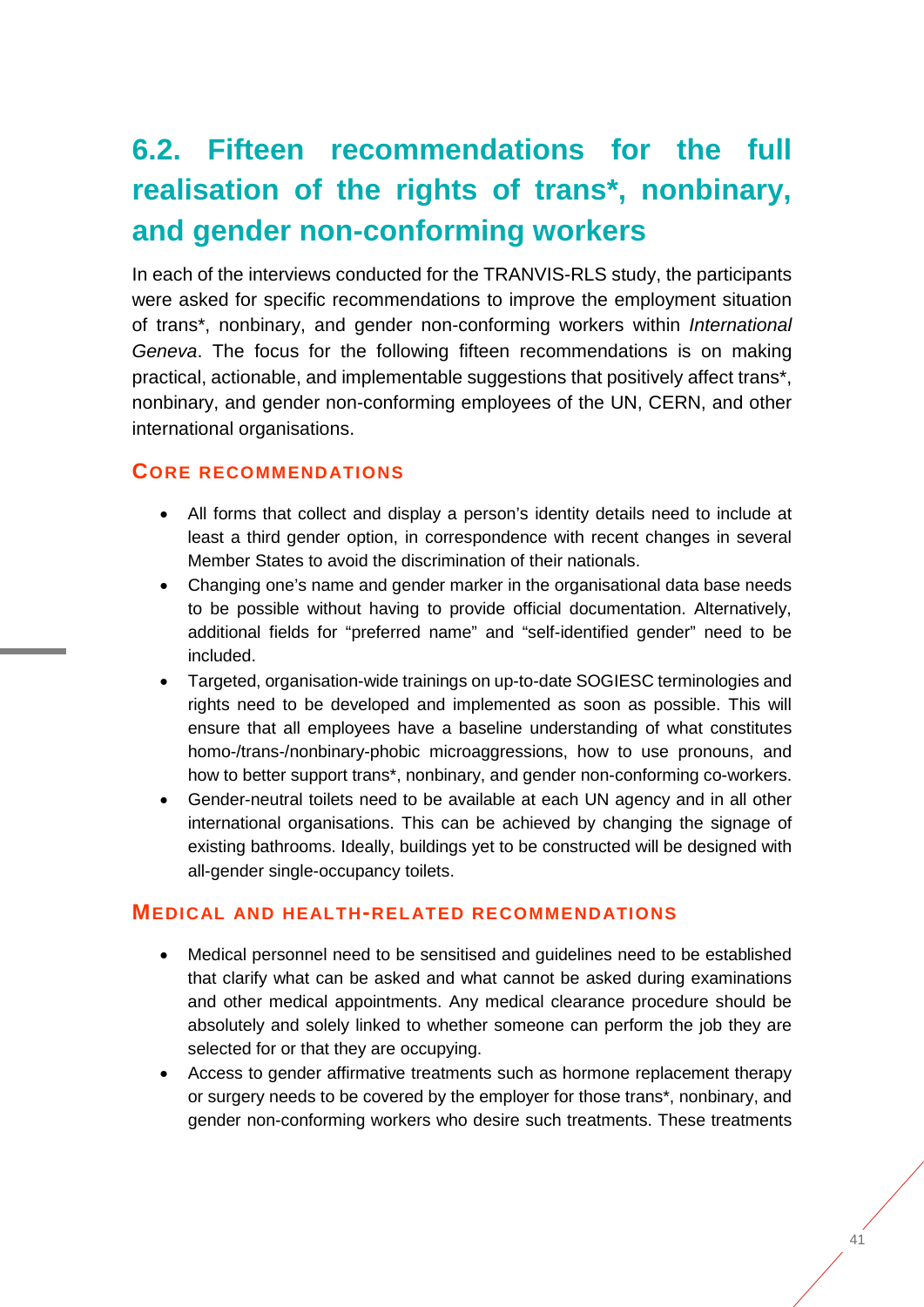need to be covered by the institutional insurance or reimbursed if the employee does not benefit from such insurance.<sup>[53](#page-55-3)</sup>

## <span id="page-55-0"></span>**NAME, GENDER MARKER, AND PRONOUN-RELATED RECOMMENDATIONS**

- The induction training should include information on how to change one's name and gender marker in the data base, email signature, and the institutional phonebook. This would not only benefit trans\*, nonbinary, and gender nonconforming workers, but also anyone who changes their name after their wedding.
- Institutional databases, email signatures, and phonebooks should contain the option to include one's pronouns. This would not only be beneficial for trans\*, nonbinary, and gender non-conforming workers, but also for anyone trying to address a person with a name they are not familiar with.
- As an alternative to the person's passport, letters by psychologists or other professionals confirming that a trans\* person is undergoing gender affirmative treatments should be recognised as evidence to change that person's name and gender marker in the system – but they should never be required.

## <span id="page-55-1"></span>**RECRUITMENT-AND POST-RELATED RECOMMENDATIONS**

- Job advertisements, especially for positions in field offices, should include information on the LGBT rights situation in the respective country. This could be done by linking to reports by the OHCHR, the IE SOGI, or ILGA World.
- It needs to be possible to waive educational requirements for applicants with lived experience, including through community-organising, to increase the chances of trans\*, nonbinary, and gender non-conforming applicants for positions where their experience is more beneficial than a formal degree would be.
- Fellowships supporting trans\*, nonbinary, and gender non-conforming community advocates for a limited time should be established. These would build and strengthen links to the community while avoiding brain-drain of highly educated gender-diverse advocates from their communities.

## <span id="page-55-2"></span>**HR AND DATA-RELATED RECOMMENDATIONS**

-

• Workplace satisfaction surveys need to include a third gender option and a question concerning whether the respondent is cis or trans\*. The results need to include these options, even if the numbers are very low.

<span id="page-55-3"></span><sup>&</sup>lt;sup>53</sup> It is important to note that gender affirmative treatments of staff members are covered at several UN agencies already. As highlighted in an interview, the cost is neglectable, but the impact on the well-being of those who will benefit from these services is huge. This is an important signal of support to trans\*, nonbinary, and gender non-conforming employees.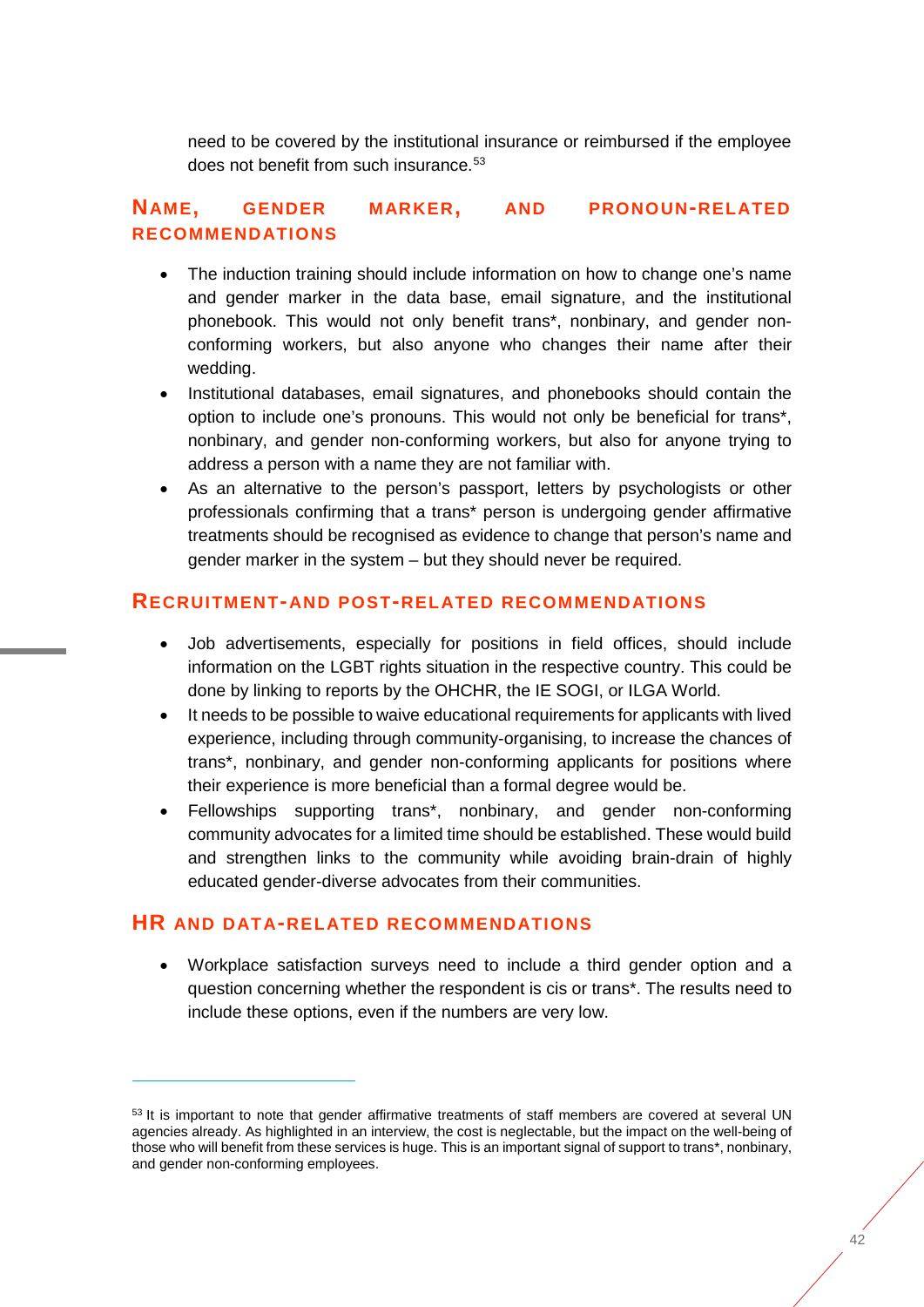- Trans/nonbinary-phobic microaggressions and related workplace discrimination and harassment need to be recognised, and the perpetrators need to be held responsible and face consequences.
- The UN and other organisations should be represented at LGBTQIA+ job fairs and present themselves as an employer of choice.

# <span id="page-56-0"></span>**6.3. Limitations and future research suggestions**

## <span id="page-56-1"></span>**LIMITATIONS**

The TRANSVIS-RLS study attempted to shed light on the first-hand workplace experiences of trans\*, nonbinary, and gender non-conforming employees within *International Geneva* while also providing an insight into the work of LGBT focal points, UN-GLOBE representatives, and DEI and HR personnel to improve the employment situation for genderdiverse people. The response rate of the organisations contacted for the first round of interviews was relatively low – out of 21 entities that were initially contacted, we only talked to representatives working at 10 of those, as well as with representatives of one additional international organisation that was not contacted initially. While the Call for participants was distributed repeatedly and shared across various channels (email lists, social media, websites, word of mouth), only nine trans\*, nonbinary, and gender-diverse participants reached out to us. It is important to note that none of these nine participants is a staff member of a UN entity, and only two of the participants regularly work within the UN, but not within programmatic teams. The other gender-diverse participants work for other organisations within *International Geneva.* We cannot claim to make any conclusive assumptions on why no staff member or a person working within a programmatic team inside the UN contacted us. Several participants of the first round of interviews indicated that they have trans\*, nonbinary, or gender non-conforming co-workers, but these did not reach out to us. As a result, the findings do not necessarily reflect the experiences of gender-diverse staff members within the different UN agencies. However, the three main obstacles described in [chapter 3](#page-27-0) – knowledge gaps on SOGIESC issues among cis, heterosexual co-workers; outdated, binary forms; a lack of gender-neutral bathrooms – are generalisable. While some UN entities have developed trainings, updated their data entry forms, and provide all-gender toilets, this is not the standard across the UN system nor within *International Geneva* as a whole.

## <span id="page-56-2"></span>**FUTURE RESEARCH SUGGESTIONS**

Next steps to learn more about the internal situation within the UN include an employee-wide survey on SOGIESC awareness as well as on the experiences of LGBTQIA+ employees not only in Geneva, but within the whole UN system. This would fill knowledge gaps that currently exist regarding the specific conditions within the different duty stations – crucial information to provide equal protection for all UN employees, including those working outside of Geneva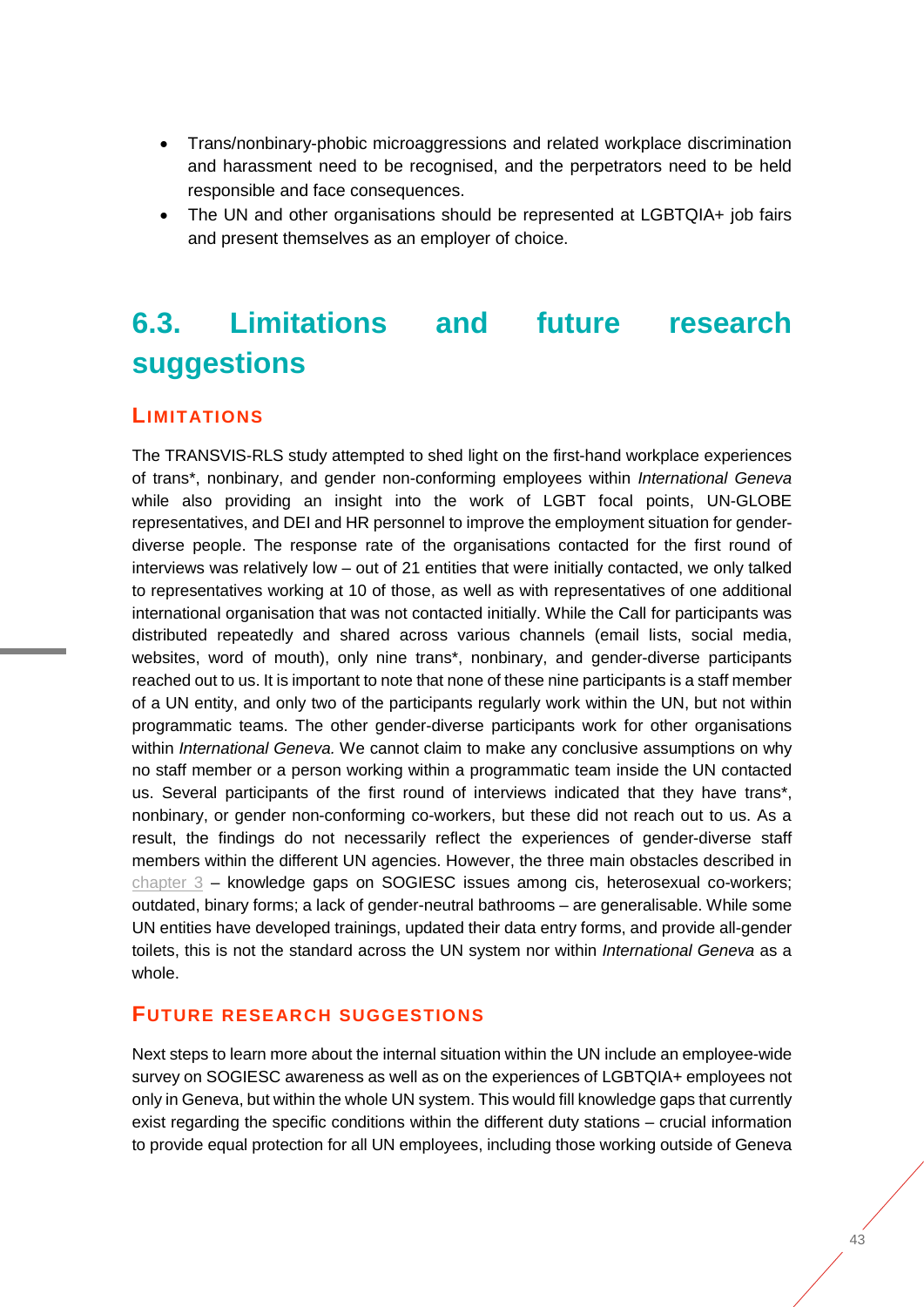and New York, regardless of their SOGIESC. Such a survey would ideally also gather information about the experienced of racialised employees, those with disabilities, and other minoritised groups. While each agency and entity conduct regular workplace satisfaction surveys, these do not focus specifically on the experiences of minoritised, disadvantaged groups.

Another possible follow-up on the TRANSVIS-RLS study would be to expand the population within *International Geneva* and focus on the workplace experiences of LGBTQIA+ people more generally – additionally, as in the suggestion above, also the experiences of other minoritised groups such as people with disabilities and racialised employees should be considered.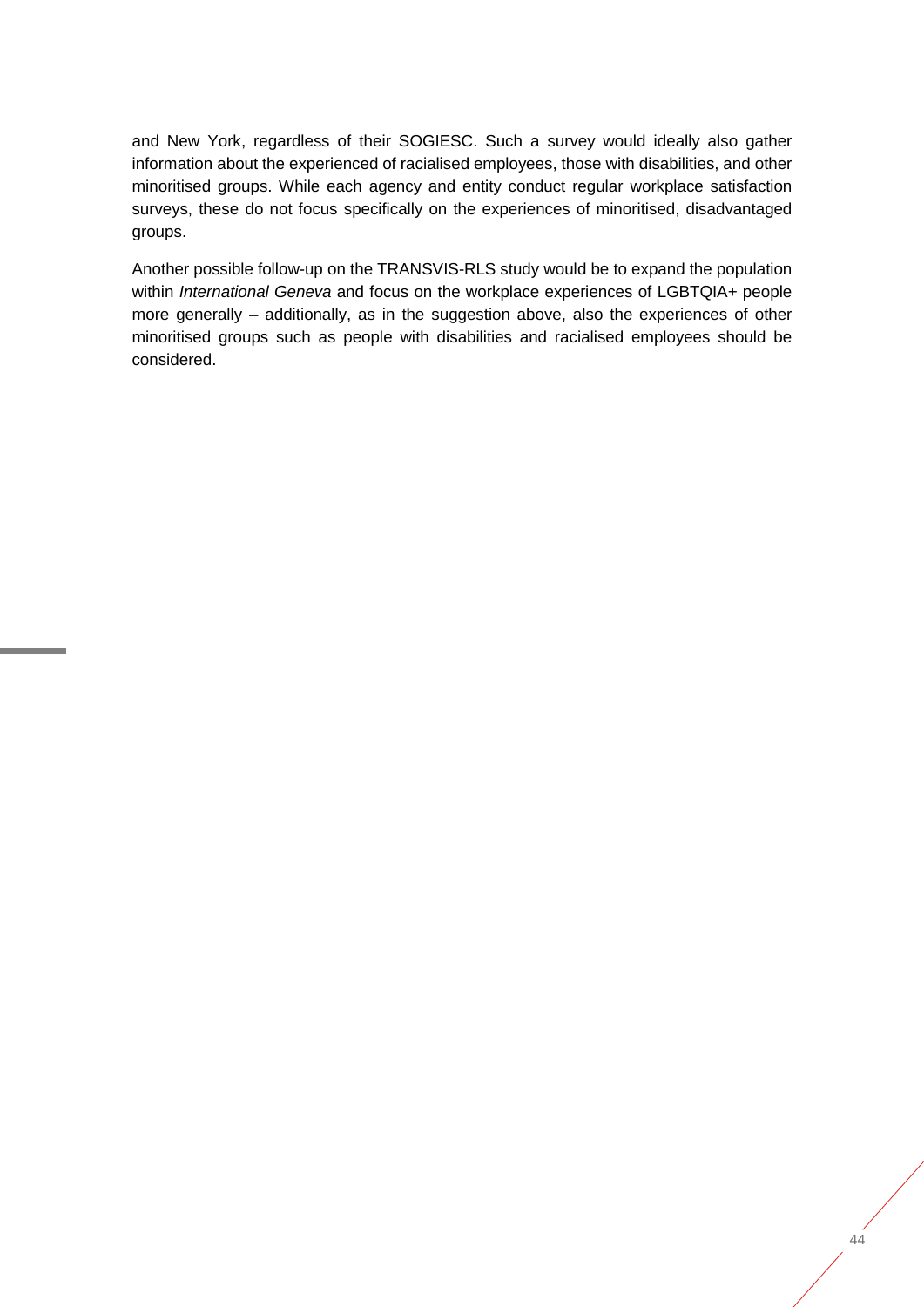## <span id="page-58-0"></span>**7. Bibliography and additional resources**

## <span id="page-58-1"></span>**7.1. Bibliography**

- ARC International. 'United Nations Human Rights Chief Publishes Ground-Breaking Report on Sexual Orientation and Gender Identity', 15 December 2011. https://arcinternational.net/united-nations-human-rights-chief-publishes-ground-breakingreport-on-sexual-orientation-and-gender-identity/.
- Argentina. '2008 Joint Statement on Human Rights, Sexual Orientation and Gender Identity', 18 December 2008. http://arc-international.net/global-advocacy/sogistatements/2008-joint-statement/.
- Australian Human Rights Commission. 'Sexuality under the ICCPR Human Rights Committee Communication No. 488/1992 (Toonen v Australia)', n.d., sec. Human Rights Explained: Case Studies: Complaints about Australia to the Human Rights Committee. https://humanrights.gov.au/our-work/education/human-rights-explainedcase-studies-complaints-about-australia-human-rights.
- Baisley, Elizabeth. 'Reaching the Tipping Point?: Emerging International Human Rights Norms Pertaining to Sexual Orientation and Gender Identity'. *Human Rights Quarterly* 38, no. 1 (2016): 134–63. https://doi.org/10.1353/hrq.2016.0009.
- Barnett, Michael N., and Martha Finnemore. 'The Politics, Power, and Pathologies of International Organizations'. *International Organization* 53, no. 4 (1999): 699–732. https://doi.org/10.1162/002081899551048.
- Barnoff, Lisa. 'MOVING BEYOND WORDS: Integrating Anti-Oppression Practice into Feminist Social Service Organizations', 2001, 21.
- Blinken, Antony J. 'X Gender Marker Available on U.S. Passports Starting April 11'. Press Statement. Secretary of State, U.S. Department of State, 31 March 2022. https://www.state.gov/x-gender-marker-available-on-u-s-passports-starting-april-11/.
- Charmaz, Kathy. 'Grounded Theory Methods in Social Justice Research'. In *Strategies of Qualitative Inquiry*, edited by Norman K. Denzin and Yvonna S. Lincoln, 4th ed., 291– 336. Sage Publications, 2012.
- Crossette, Barbara. 'No Room for LGBT Rights in the New UN Development Goals'. *PassBlue - Independent Coverage of the UN*, 17 May 2015. https://www.passblue.com/2015/05/17/no-room-for-lgbt-rights-in-the-new-undevelopment-goals/.
- ETUC. 'Time for a Break'. *European Trade Union Confederation*, 2022. https://www.etuc.org/en/time-break.
- Fung, Katherine. 'Which Countries Recognize Third Gender Option on Passports?' *Newsweek*, 27 October 2021. https://www.newsweek.com/which-countriesrecognize-third-gender-option-passports-1643167.
- Global Philanthropy Project. 'MEET THE MOMENT: A Call for Progressive Philanthropic Response to the Anti-Gender Movement'. Global Philanthropy Project, 2020. https://globalphilanthropyproject.org/wp-content/uploads/2021/02/Meet-the-Moment-2020-English.pdf.
- Goldberg, Mark Leon. 'A Victory for LGBT Rights at the UN'. *UN Dispatch*, 24 March 2015. https://www.undispatch.com/victory-lgbt-rights-un/.
- González Cabrera, Cristian. 'Argentina Recognizes Non-Binary Identities Decree Allows for Third Gender Option in Identification Documents'. *Human Rights Watch*, 22 July 2021. https://www.hrw.org/news/2021/07/22/argentina-recognizes-non-binaryidentities.
- Group of Friends of the SOGI mandate. 'Interactive Dialogue with the Independent Expert on the Protection against Violence and Discrimination Based on Sexual Orientation and Gender Identity - Draft Joint Statement of the Group of Friends of the SOGI Mandate'.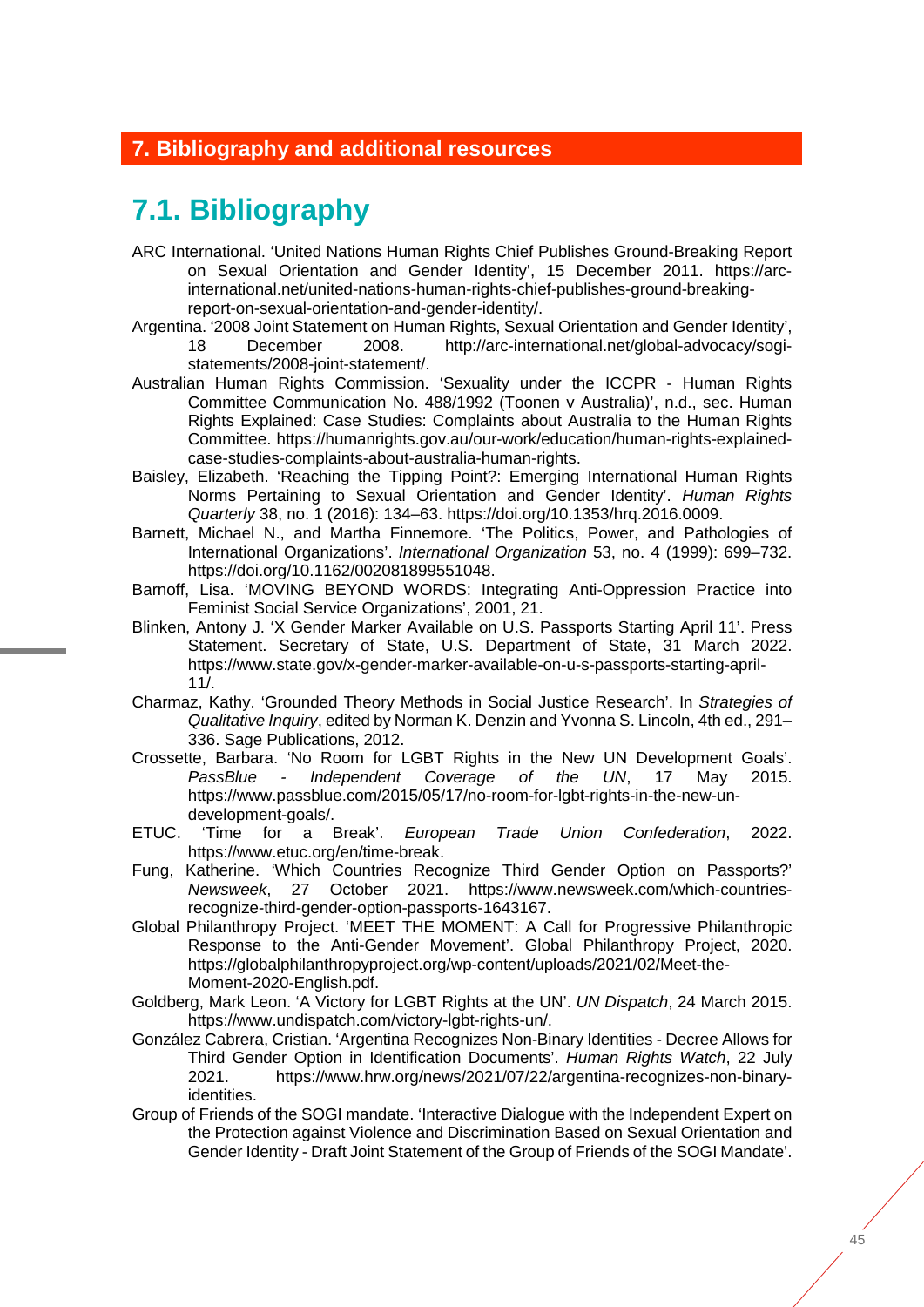Geneva, 24 June 2021. https://hrcmeetings.ohchr.org/HRCSessions/HRCDocuments/43/SP/37710\_47\_6c0 cc481\_7df8\_4cfb\_afff\_209fdffa6179.docx.

- Human Rights Council. '17/19 Human Rights, Sexual Orientation and Gender Identity'. Resolution adopted by the Human Rights Council, 14 July 2011. http://arcinternational.net/wp-content/uploads/2011/08/HRC-Res-17-191.pdf.
- IE SOGI. 'The Struggle of Trans and Gender-Diverse Persons'. *UN OHCHR*, 2022. https://www.ohchr.org/en/special-procedures/ie-sexual-orientation-and-genderidentity/struggle-trans-and-gender-diverse-persons.
- ILGA World. 'Gender Identity, Gender Expression and Sex Characteristics Programme', 2022. https://ilga.org/gender-identity-gender-expression-sex-characteristics.
	- ———. 'LGBTI RIGHTS: UPDATED FACTSHEETS ON UN SPECIAL PROCEDURES'. Factsheets. ILGA World, 5 April 2022. https://ilga.org/updated-factsheets-UN-Special-Procedures-2022.
- Jagoo, Krystal. 'Diversity, Equity, and Inclusion: Are DEI Initiatives Working?' *Verywellmind*, 15 February 2022. https://www.verywellmind.com/are-corporate-dei-initiativesworking-5215838.
- López, Tristán, and Chamindra Weerawardhana. 'Towards Trans Liberation: Advocacy for Legal Gender Recognition'. ILGA World, 31 March 2022. https://ilga.org/TLMRtoolkit-Towards-trans-liberation-advocacy-LGR.
- Madrigal-Borloz, Victor. 'Practices of Exclusion Report of the Independent Expert on Protection against Violence and Discrimination Based on Sexual Orientation and Gender Identity'. Human Rights Council, 15 July 2021. https://documents-ddsny.un.org/doc/UNDOC/GEN/N21/192/14/PDF/N2119214.pdf?OpenElement.
- . 'The Law of Inclusion Report of the Independent Expert on Protection against Violence and Discrimination Based on Sexual Orientation and Gender Identity'.<br>Human Rights Council, 3 June 2021. https://documents-dds-Rights Council, 3 June 2021. https://documents-ddsny.un.org/doc/UNDOC/GEN/G21/123/16/PDF/G2112316.pdf?OpenElement.
- Mayring, Philipp. 'Qualitative Content Analysis: Theoretical Foundation, Basic Procedures and Software Solution', no. free download pdf-version (2014). https://nbnresolving.org/urn:nbn:de:0168-ssoar-395173.
- Morris, Carmen. 'Anti-Racism: Why Your DEI Agenda Will Never Be A Success Without It'. *Forbes*, 15 December 2020. https://www.forbes.com/sites/carmenmorris/2020/12/15/anti-racism-why-your-deiagenda-will-never-be-a-success-without-it/.
- Nance-Nash, Sheryl. 'How Corporate Diversity Initiatives Trap Workers of Colour'. *BBC*, 14 September 2020. https://www.bbc.com/worklife/article/20200826-how-corporatediversity-initiatives-trap-workers-of-colour.
- Nath, Nisha, Ethel Tungohan, and Megan Gaucher. 'The Future of Canadian Political Science: Boundary Transgressions, Gender and Anti-Oppression Frameworks'. *Canadian Journal of Political Science* 51, no. 3 (September 2018): 619–42. https://doi.org/10.1017/S0008423918000197.
- OutRight Action International. 'UN SECRETARY GENERAL ANNOUNCES BENEFITS FOR EMPLOYEES IN LEGALLY RECOGNIZED SAME-SEX UNIONS'. *Press Release*. 7 July 2014. https://outrightinternational.org/content/un-secretary-general-announcesbenefits-employees-legally-recognized-same-sex-unions.

Rainbow Europe. 'Rainbow Map'. ILGA Europe, 2021. https://rainbow-europe.org.

- Ricalde, Guillermo. 'LGBTI RIGHTS: UN SPECIAL PROCEDURES HAVE INCREASED THEIR ENGAGEMENT WITH SOGIESC'. *ILGA World*, 5 April 2022. https://ilga.org/LGBTI-rights-UN-Special-Procedures-increased-engagement-SOGIESC.
- Security Council. 'Security Council Press Statement on Terrorist Attack in Orlando, Florida'. *Press Release.* SC/12399, 13 June https://www.un.org/press/en/2016/sc12399.doc.htm.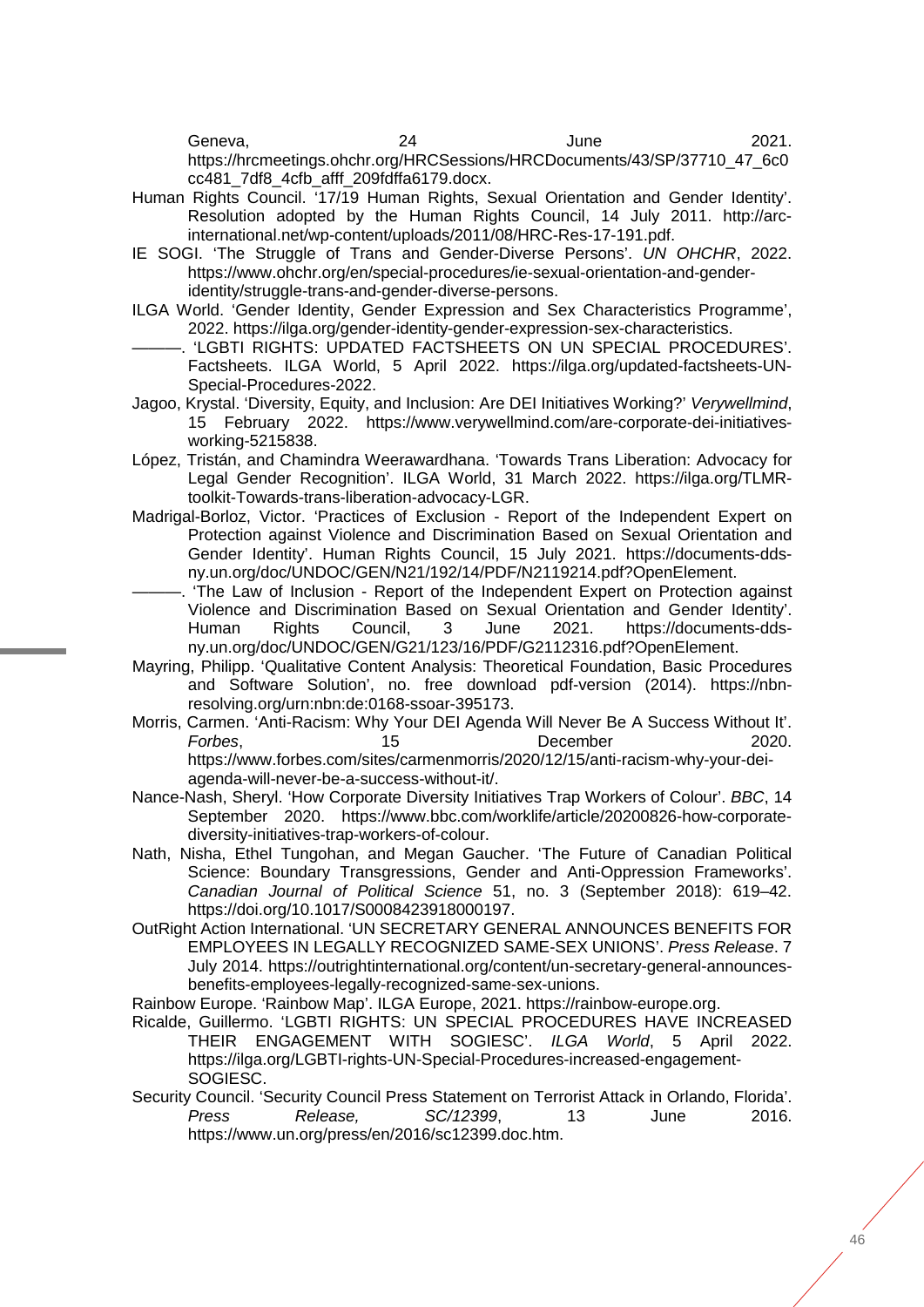State Secretariat for Migration. 'Third-Country Nationals'. *Confédération Suisse*, 14 September 2021.

https://www.sem.admin.ch/sem/en/home/themen/einreise/kurzfristig/drittstaaten.ht ml.

- Strømmen, Wegger Christian. '2006 Joint Statement, 3rd Session of the Human Rights Council'. Ambassador and permanent representative of Norway to the United Nations Office in Geneva, 1 December 2006. http://arc-international.net/globaladvocacy/sogi-statements/2006-joint-statement/.
- TGEU. 'Protect Trans Women's Rights, 27 States Tell the United Nations in Historic First'. 29 June 2021. https://tgeu.org/27-states-tell-the-un-to-protect-trans-women/.
- Trithart, Albert. 'A UN for All? UN Policy and Programming on Sexual Orientation, Gender Identity and Expression, and Sex Characteristics'. *SSRN Electronic Journal*, 2021. https://doi.org/10.2139/ssrn.3807458.
- UN General Assembly. 'Extrajudicial, Summary, and Arbitrary Executions: Resolution / Adopted by the General Assembly'. Resolution adopted by the General Assembly on 18.12.2002, 25 February 2003. https://www.un.org/en/ga/search/view\_doc.asp?symbol=A/RES/57/214.
- -. 'Extrajudicial, Summary, and Arbitrary Executions: Resolution / Adopted by the General Assembly'. Resolution adopted by the General Assembly on 20.12.2012, 15 March 2013. https://digitallibrary.un.org/record/746169?ln=en.
- UN LGBTI CORE GROUP. 'UN LGBTI Core Group History', n.d. https://unlgbticoregroup.org/history/.
- UN OHCHR. 'Born Free and Equal Sexual Orientation, Gender Identity and Sex Characteristics in International Human Rights Law'. New York and Geneva: UN OHCHR, 2019.

https://www.ohchr.org/sites/default/files/Documents/Publications/Born\_Free\_and\_E qual\_WEB.pdf.

- 'Independent Expert on Sexual Orientation and Gender Identity', 2022. https://www.ohchr.org/en/special-procedures/ie-sexual-orientation-and-genderidentity.
- ———. 'OHCHR LGBTI Fellowship Programme', 2022. https://www.ohchr.org/en/aboutus/fellowship-programmes/ohchr-lgbti-fellowship-programme.
- . 'The Role of the United Nations in Combatting Discrimination and Violence against Lesbian, Gay, Bisexual, Transgender and Intersex People - A Programmatic Overview', 20 20 September 2019. https://www.ohchr.org/sites/default/files/Documents/Issues/Discrimination/LGBT/UN \_LGBTI\_summary\_2019.pdf.
- . 'Twelve UN Agencies Issue Unprecedented Joint Statement on Rights of Lesbian, Gay, Bisexual, Transgender & Intersex People'. *Press Release*, 29 September 2015. https://www.ohchr.org/en/press-releases/2015/09/twelve-un-agencies-issueunprecedented-joint-statement-rights-lesbian-gay.
- UN-GLOBE. 'Recommendations for an Inclusive Workplace for Trans and Gender Non-Conforming Staff Members, Dependents, and Other Stakeholders of the UN System'. Recommendations. **Geneva, Recommendations.** Geneva, Recommendations. https://static1.squarespace.com/static/5367af22e4b0915380a1eb0a/t/5a86fcacf961 9a7edf05abc5/1518795949343/UN-

GLOBE+recommendations+for+inclusive+workplaces+for+trans+and+gender+nonconforming+staff%2C+February+2018.pdf.

- Unite the Union. 'Thousands of Workers Are Being Denied Toilet Dignity in the Workplace'. *Unite the Union*, 19 November 2018. https://www.unitetheunion.org/newsevents/news/2018/november/thousands-of-workers-are-being-denied-toilet-dignityin-the-workplace/.
- United Nations High Commissioner for Human Rights. 'Annual Report of the United Nations High Commissioner for Human Rights and Reports of the Office of the High Commissioner and the Secretary-General - Follow-up and Implementation of the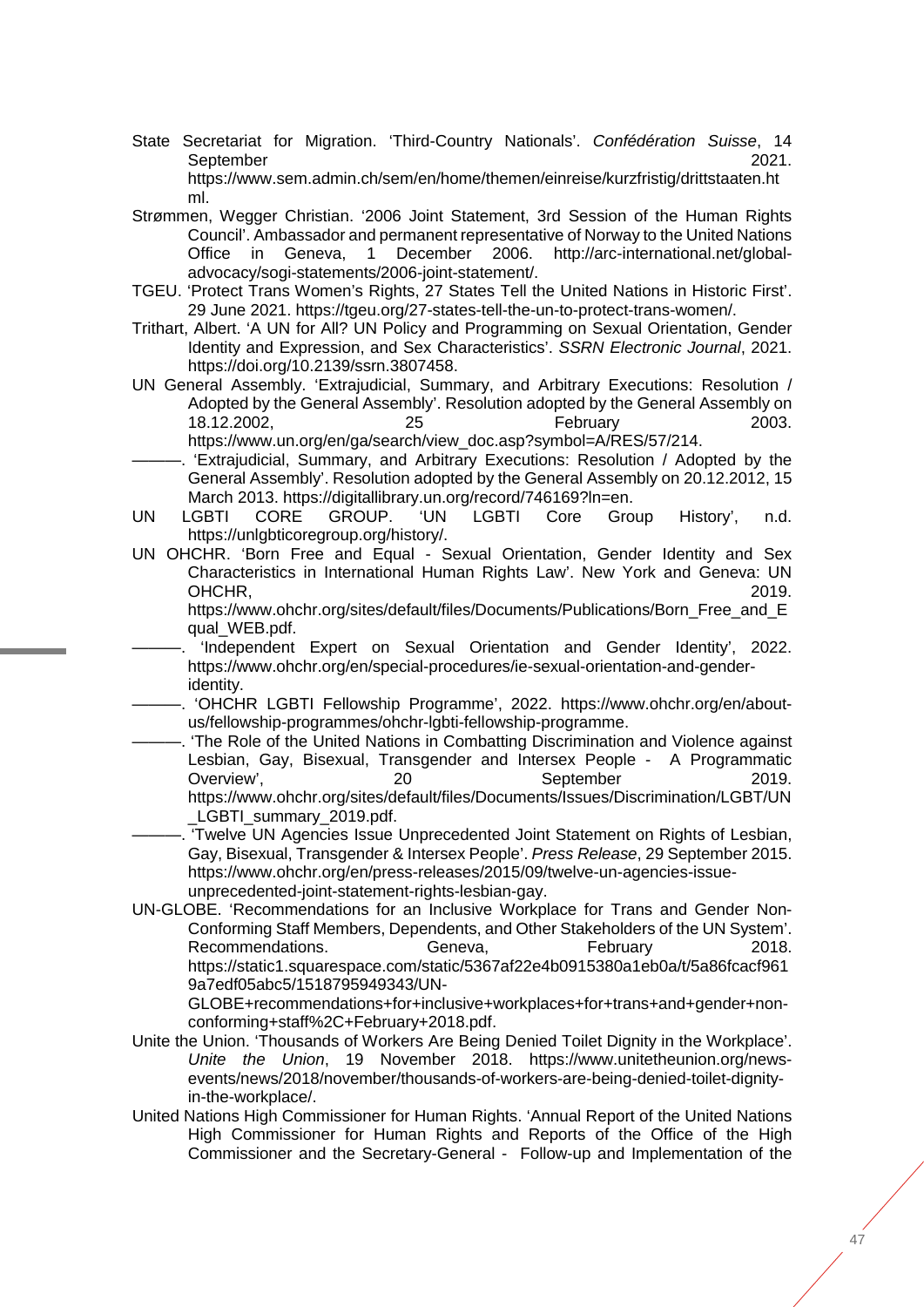Vienna Declaration and Programme of Action, Discriminatory Laws and Practices and Acts of Violence against Individuals Based on Their Sexual Orientation and Gender Identity'. Annual report. Human Rights Council, 17 November 2011. https://www.ohchr.org/sites/default/files/Documents/Issues/Discrimination/A.HRC.1 9.41 English.pdf.

U.S. Mission to International Organizations in Geneva. 'JOINT STATEMENT LAUNCHING THE GROUP OF FRIENDS OF THE SOGI MANDATE'. 25 June 2021. https://geneva.usmission.gov/2021/06/25/joint-statement-on-the-interactivedialogue-with-independent-expert-sogi-at-the-hrc/.

## <span id="page-61-0"></span>**7.2. Additional resources**

In addition to the reports by the IE SOGI and material published by the UN OHCHR, UN-GLOBE and the IPI that were referenced in the TRANSVIS-RLS study and thus included in the bibliography, the following list includes additional resources that might be of use for anyone trying to find out more about SOGIESC rights globally. It is not meant to be a comprehensive list of all related resources.

The recent toolkit provided by ILGA World on advocacy for trans liberation represents a useful resource that might help those who are trying to change the internal structures of international organisations within *International Geneva* and beyond:

ILGA World: Chamindra Weerawardhana, Tristán López, Shalaka Pai, Towards Trans Liberation: Advocacy for Legal Gender Recognition, (Geneva: ILGA, December 2021), [https://ilga.org/downloads/TLMR\\_toolkit\\_Towards\\_Trans\\_Liberation\\_Advocacy\\_LG](https://ilga.org/downloads/TLMR_toolkit_Towards_Trans_Liberation_Advocacy_LGR.pdf)

[R.pdf.](https://ilga.org/downloads/TLMR_toolkit_Towards_Trans_Liberation_Advocacy_LGR.pdf)

• Similarly, the practical guide by ILGA world on Advocating on Gender Identity and Expression is an excellent resource:

International Lesbian, Gay, Bisexual, Trans and Intersex Association: Kirichenko, Kseniya & Nolan, Helen, *Advocating on Gender Identity and Gender Expression – The Committee on Economic, Social and Cultural Rights: Practical guide*  (Geneva: ILGA World, October 2020), [https://ilga.org/downloads/CESCR\\_genderidentity\\_genderextrapression\\_ENG.pdf](https://ilga.org/downloads/CESCR_genderidentity_genderextrapression_ENG.pdf)

- If you are interested in the legal recognition of trans\* people globally, the ILGA World Trans Legal Mapping Report is very useful: ILGA World: Zhan Chiam, Sandra Duffy, Matilda González Gil, Lara Goodwin, and Nigel Timothy Mpemba Patel, *Trans Legal Mapping Report 2019: Recognition before the law* (Geneva: ILGA World, 2020), [https://ilga.org/downloads/ILGA\\_World\\_Trans\\_Legal\\_Mapping\\_Report\\_2019\\_EN.p](https://ilga.org/downloads/ILGA_World_Trans_Legal_Mapping_Report_2019_EN.pdf) [df.](https://ilga.org/downloads/ILGA_World_Trans_Legal_Mapping_Report_2019_EN.pdf)
- Focused on sexual orientation, the most recent report by ILGA World on statesponsored homophobia provides an excellent insight in the legal situation faced by LGB people worldwide:

ILGA World: Lucas Ramon Mendos, Kellyn Botha, Rafael Carrano Lelis, Enrique López de la Peña, Ilia Savelev and Daron Tan, *State-Sponsored Homophobia 2020: Global Legislation Overview Update* (Geneva: ILGA, December 2020), [https://ilga.org/downloads/ILGA\\_World\\_State\\_Sponsored\\_Homophobia\\_report\\_glo](https://ilga.org/downloads/ILGA_World_State_Sponsored_Homophobia_report_global_legislation_overview_update_December_2020.pdf) [bal\\_legislation\\_overview\\_update\\_December\\_2020.pdf.](https://ilga.org/downloads/ILGA_World_State_Sponsored_Homophobia_report_global_legislation_overview_update_December_2020.pdf)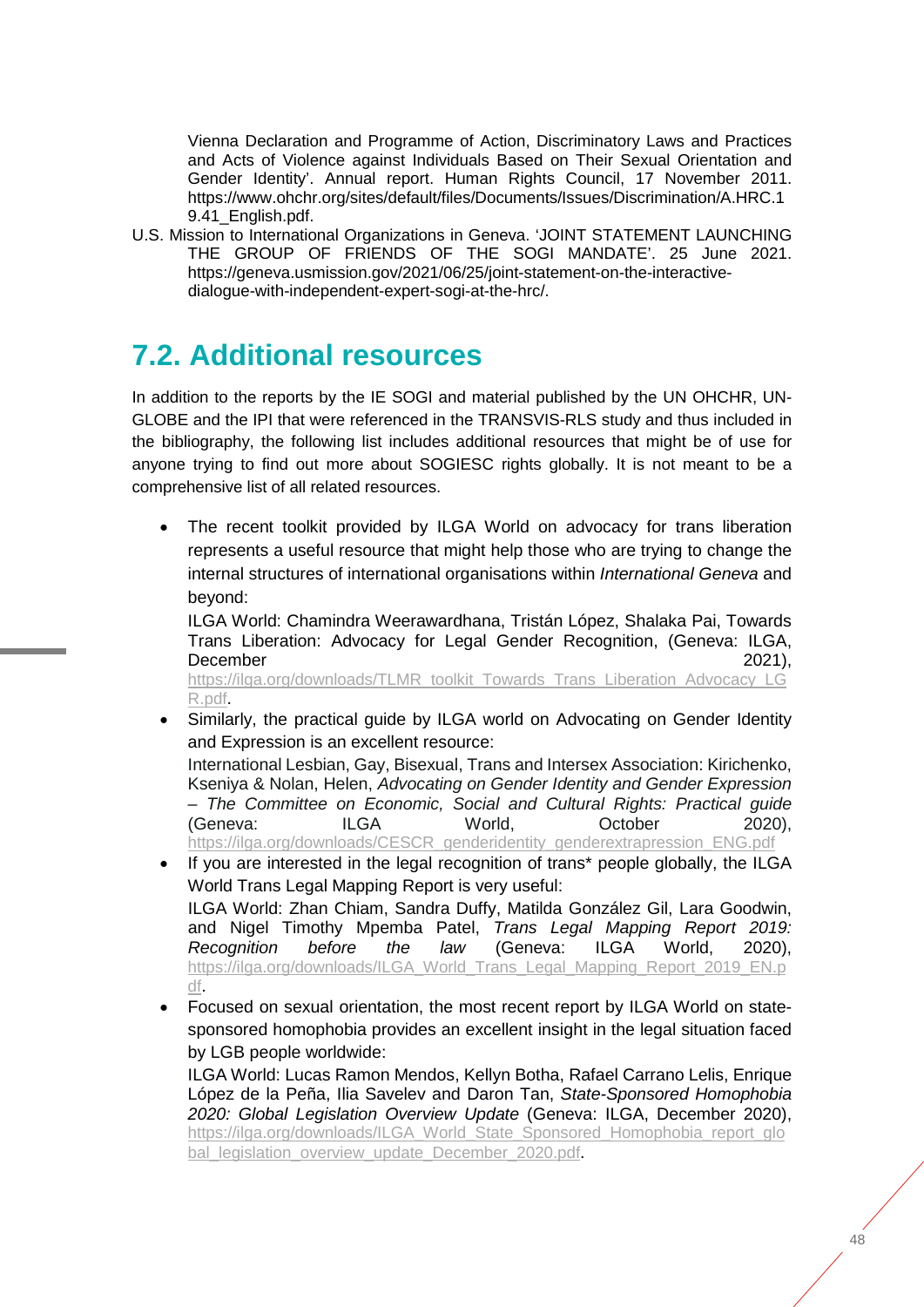• The Sexual Rights Initiative provides a database that includes information on Sexual Rights mentioned within the Universal Periodic Review of the UN Human Rights Council:

<https://www.uprdatabase.org/recommendations>

• The SOGI UN Database contains material from the International Commission of Jurists (ICJ) UN compilations on sexual orientation and gender identity in international human rights law:

<https://www.icj.org/sogi-un-database/>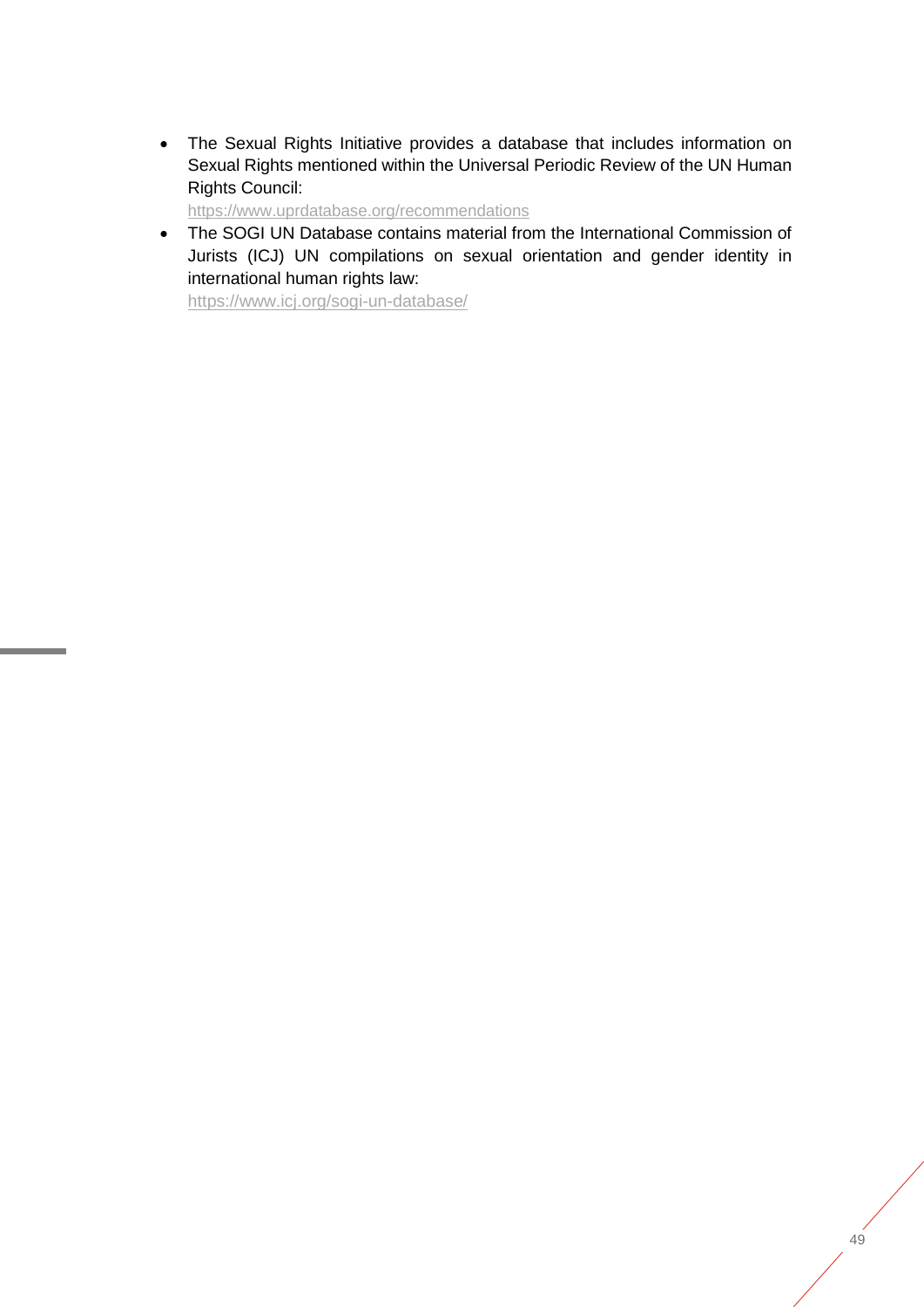## <span id="page-63-0"></span>**Annex**

#### <span id="page-63-1"></span>**RESEARCH MATERIAL**

## **CALL FOR RESEARCH PARTICIPANTS**

# **SOGIESC Workers in International Geneva & the UN**

A focus on trans\*, non-binary, and gender non-conforming employees and their workplace experiences

This study, conducted with the support of the UN-GLOBE Board and UN-GLOBE Geneva, addresses both positive and negative experiences of trans\*, non-binary, gender non-conforming, and questioning employees at the United Nations and other International Organisations in Geneva. We are interested in the recruitment process, your everyday work life, your experiences with going on missions, and the benefits (or lack thereof) your dependents receive.

#### **IF YOU ARE**

- Trans\*, non-binary, gender non-conforming, or questioning
- Employed at the UN or other International Organisations in Geneva (past, present, or future employment)
- Willing to participate in an interview about workplace experiences (in-person or online video interview possible)

If you are interested, please contact to Dr Mira Fey (mira.fey@hesge.ch), research lead, postdoctoral researcher at HETS and external consultant at Rosalux Geneva. For UN-GLOBE, contact: sandhu@ilo.org

Find out more about the research project here



t s h e

Haute école de travail social Genève Centre de recherche sociale (CERES)

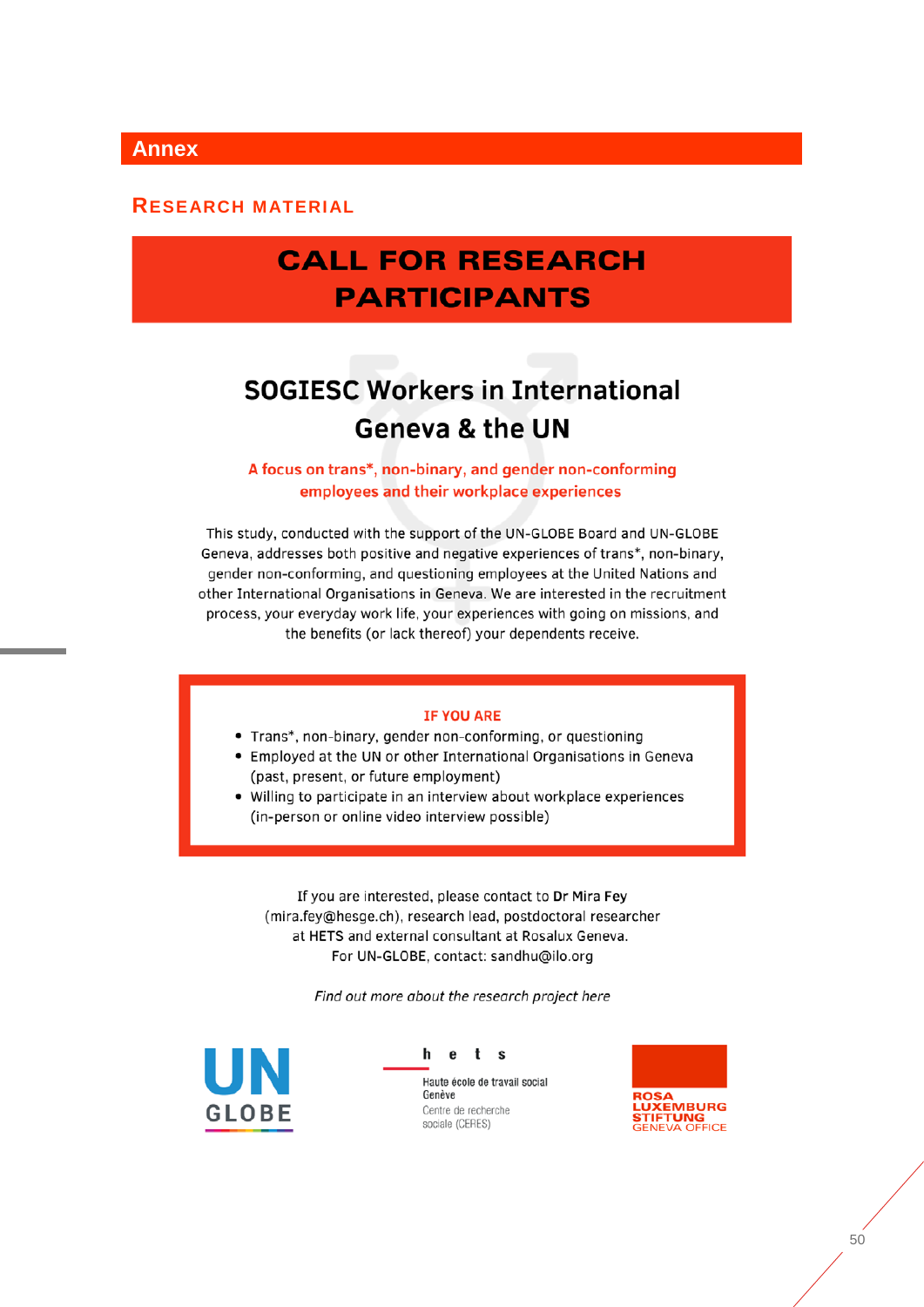# **SOGIESC Workers in International Geneva & the UN: A focus on trans\* employees & their workplace experiences**

Dr Mira Fey

#### Commissioned by *Rosa-Luxemburg-Stiftung Geneva*

Consent to take part in the study.

More information on the research is available **[here](https://transvis.net/conditions-of-lgbtqia-employees/)**.

- I … voluntarily agree to participate in this research project.
- I understand that even if I agree to participate now, I can withdraw at any time or refuse to answer any question without any consequences of any kind.
- I understand that I can withdraw permission to use data from my interview within two weeks after the interview, in which case the material will be deleted.
- I have had the purpose and nature of the study explained to me in writing and I have had the opportunity to ask questions about the study.
- I understand that participation involves a semi-structured interview on my experiences with the situation of trans\* employees at the UN and other International Organisations in Geneva. The interview will likely last between 30 and 90 minutes.
- I understand that I will not benefit directly from participating in this research.
- I agree to my interview being audio-recorded.
- I understand that all information I provide for this study will be treated confidentially.
- I understand that in any report on the results of this research my identity will remain anonymous. This will be done by changing my name and disguising any details of my interview which may reveal my identity or the identity of people I speak about.
- I understand that disguised extracts from my interview may be quoted in conference presentations, publications (i.e. research articles and the final project report), and during public discussions of this research project.
- I understand that signed consent forms and original audio recordings will be retained in a password-secured digital location available only to the lead researcher Dr. Mira Fey until conclusion of the final report. It will then be deleted.
- I understand that a transcript of my interview in which all identifying information has been removed might be retained until conference presentations and research publications are finalised.
- I understand that I am entitled to access the information I have provided at any time while it is in storage as specified above.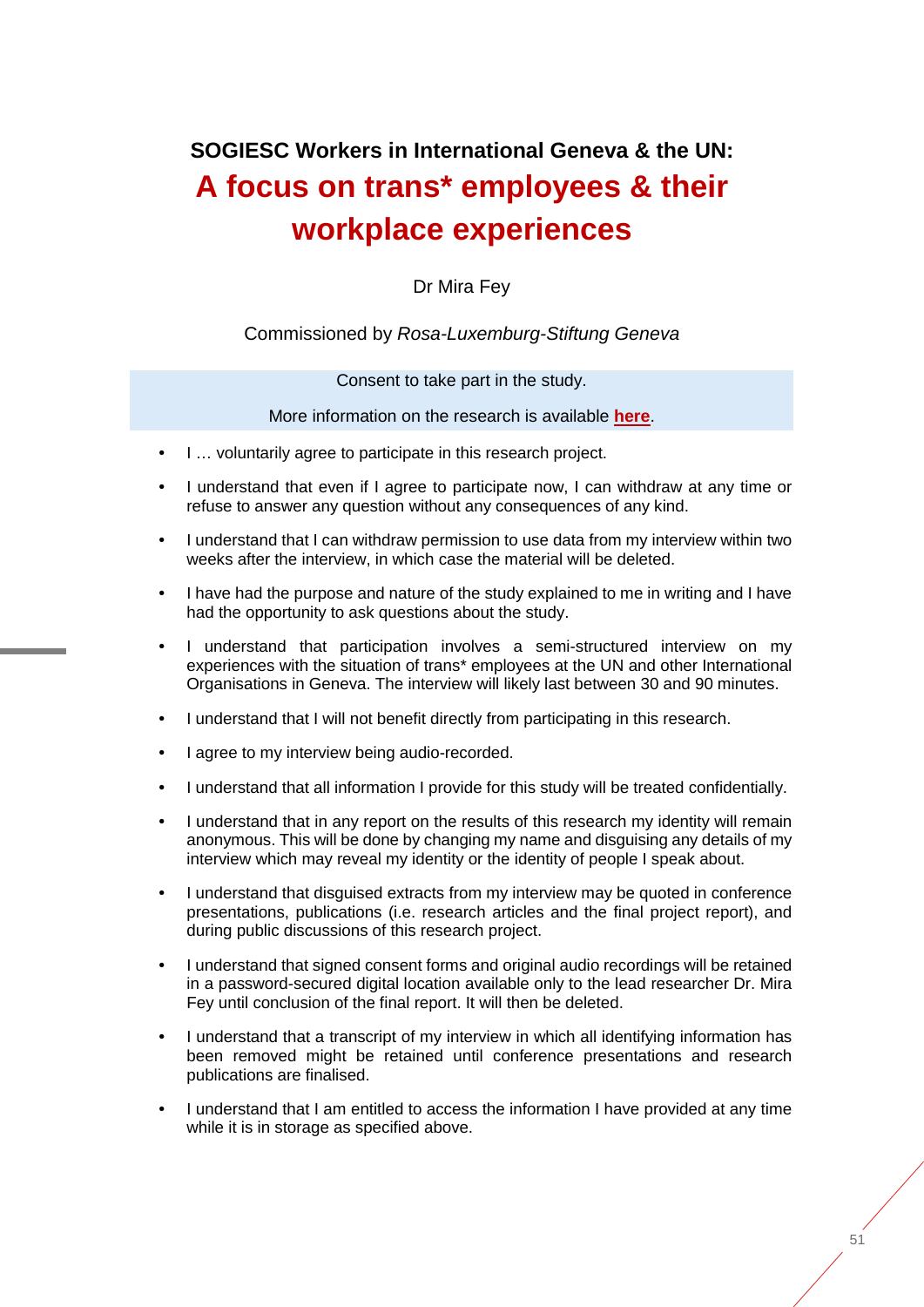• I understand that I am free to contact any of the people involved in the research to seek further clarification and information.

Dr. Mira Fey, Postdoctoral researcher at Haute école de travail social Genève and research consultant for Rosa-Luxemburg-Stiftung Geneva. Contact via [mira.fey@hesge.ch](mailto:mira.fey@hesge.ch) or +41 76 242 68 30.

#### *Signature of research participant*

Signature of participant Date Date

#### *Signature of researcher Dr. Mira Fey*

I believe the participant is giving informed consent to participate in this study

Signature of researcher **Date** 

### **Interview guide round one**

- *1. Information about the person and their position within the UN/NGO they work in*
	- a. Can you tell me about your professional situation?
	- b. Which position do you currently hold? How long have you been working for … [UN entity, NGO]?
	- c. What are your main tasks?
- *2. Relation to LGBTQIA+ rights/SOGIESC*
	- a. What is your role in relation to LGBTQIA+/SOGIESC? Did you receive any special training before taking on this position?

#### *3. Focal point for LGBTI people*

- a. In your role as focal point for LGBTI people, are you often faced with transspecific questions/challenges/programmatic/policy requests?
- b. How do you stay informed about the development of trans rights globally? Is this something you are specifically interested in? Why?
- *4. Organisational involvement in LGBTQIA+ rights defence and links to UN workplace*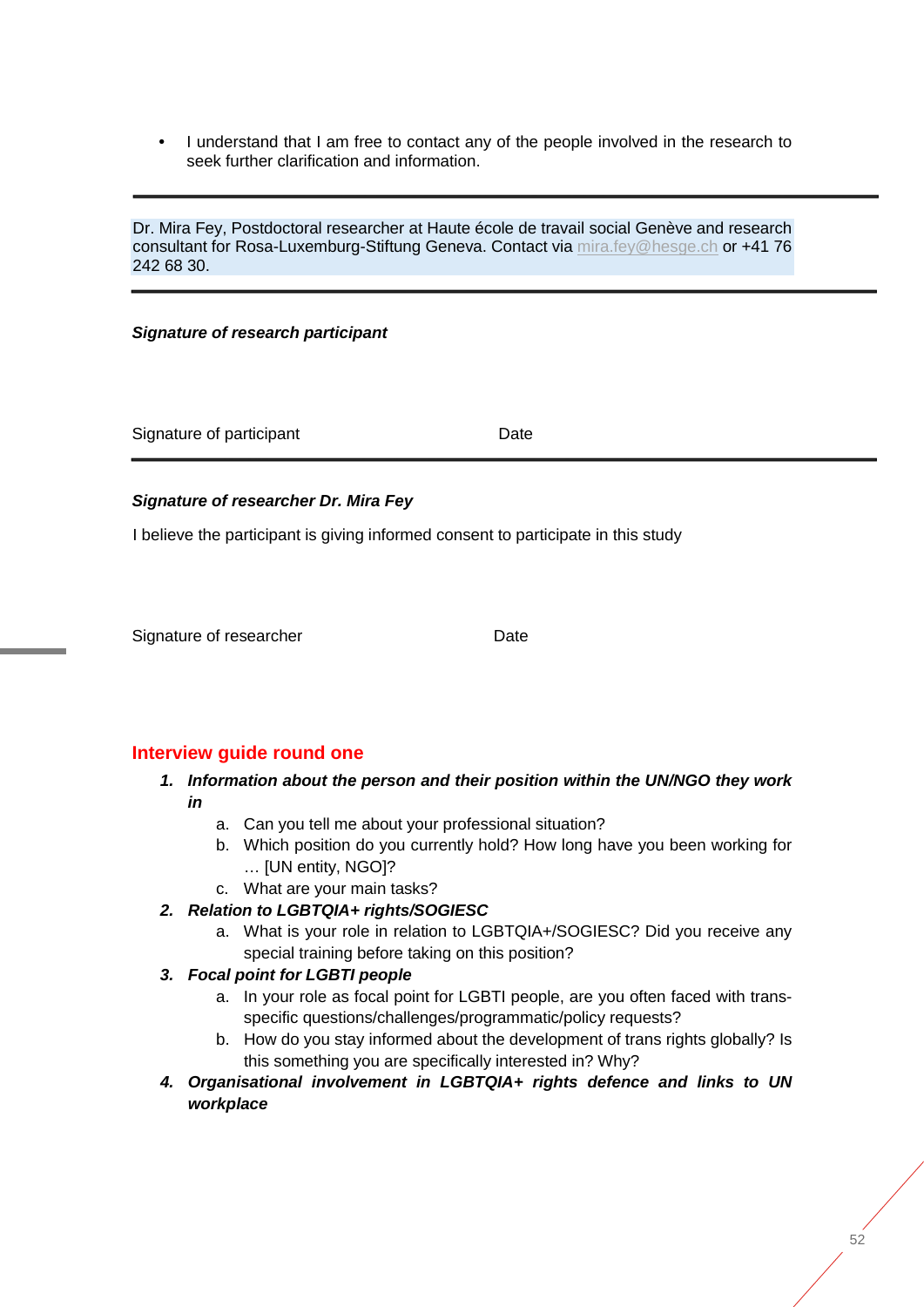- a. Your organisation is known as LGBTQIA+ rights defender. According to your experiences with the UN, what are the most urgent challenges trans and gender non-conforming employees or potential candidates face?
- b. What are concrete actions your organisation suggests addressing these challenges?

#### *5. Institutional challenges*

- a. Given that a number of Member States are opposing LGBTQIA+ rights, what would you suggest for UN entities that are dependent on project-based funding and want to carry out programmatic action on SOGIESC?
- b. Is this something that you think should be improved? Why?

#### *6. Questions, comments, suggestions for the interviewer*

#### **Interview guide round two**

#### *1. Information about the person*

- a. Can you tell me about your professional path what brought you to Geneva?
- b. Where do you work, and in which position?
- c. Can you tell me which pronouns you use and what your gender identity is?

### *2. Recruitment/hiring process*

- a. When you first applied to …, how did you manage being open about or hiding your gender identity?
- b. As part of the recruitment forms, did you have to indicate your gender/sex? Which options were included?
- c. Were you able to use your name and gender identity, or did you have to use those you were assigned at birth? [Depending on whether these correspond to the person's passport]
- d. Did you get a badge that shows the name you are using, or did you have to use the name on your passport?
- e. Did you feel like your gender identity was accepted throughout this process?

#### *3. Experiences of everyday work life*

- a. In your everyday work life, which challenges/obstacles do you encounter?
	- i. Are these based on discrimination due to your gender identity?
	- ii. What kind of discrimination have you experienced?
- b. Are there gender-neutral bathrooms in your organisation?
- c. Do you have access to specialised health care services, for instance HRT or gender-affirmative surgery? Is this covered by your employer?
- d. Are you out at work?
- e. Are your colleagues aware of diverse gender identities? What about sexual orientation?
	- i. Are there trainings available? What kind?

### *4. Links to the local LGBT network*

- a. Do you know about UN-GLOBE?
	- i. Are you a member?
	- ii. Do you feel represented by the organisation?
- b. Do you know any other LGBT organisations in Geneva? Which?
- *5. Challenges/suggestions*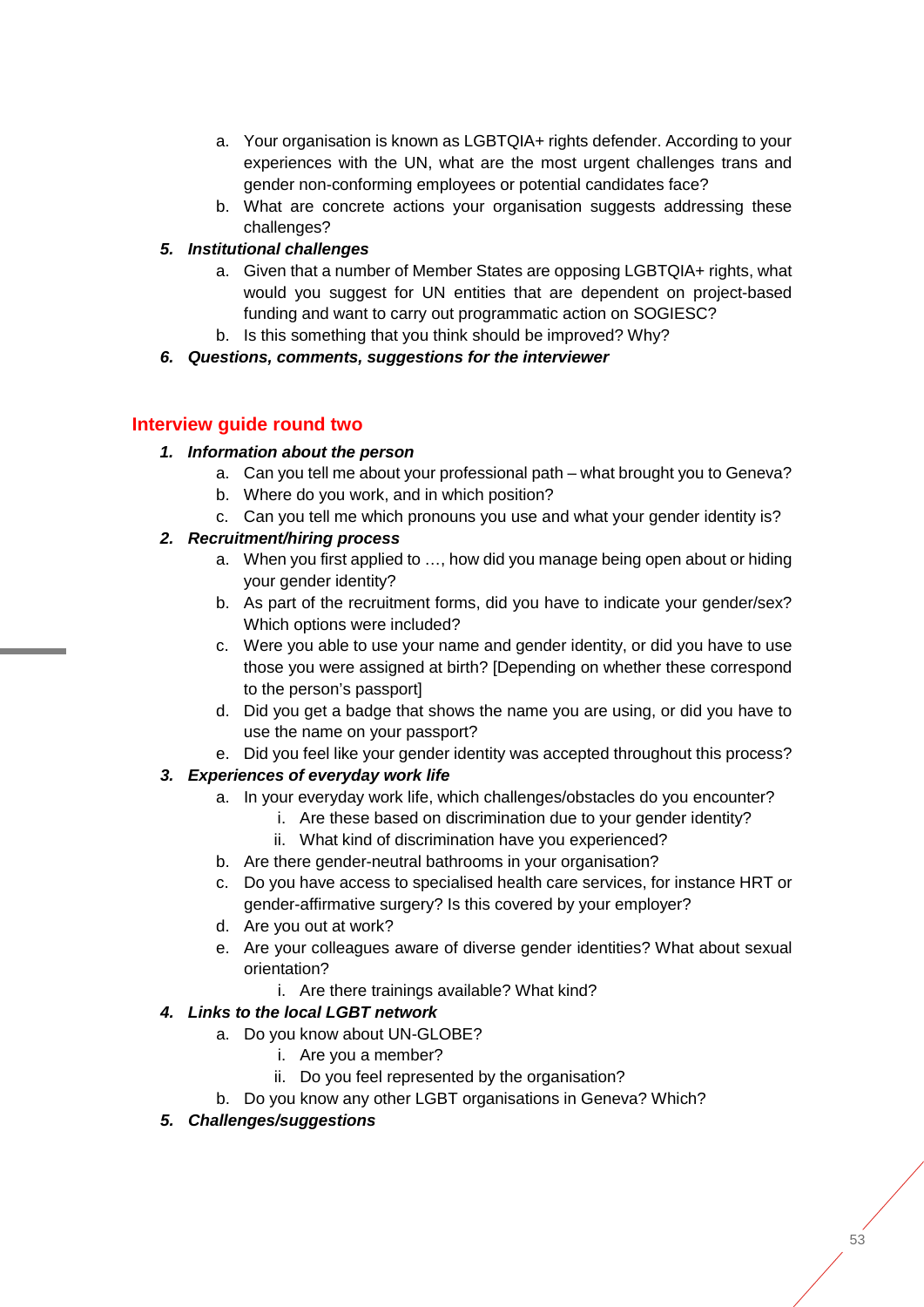- a. Other than what we discussed already, what are the biggest challenges trans\*/nonbinary/gender non-conforming people encounter at your organisation?
- b. Which other challenges are worth mentioning?
- c. Is this something that you think should be improved? Why?
- *6. Questions, comments, suggestions for the interviewer*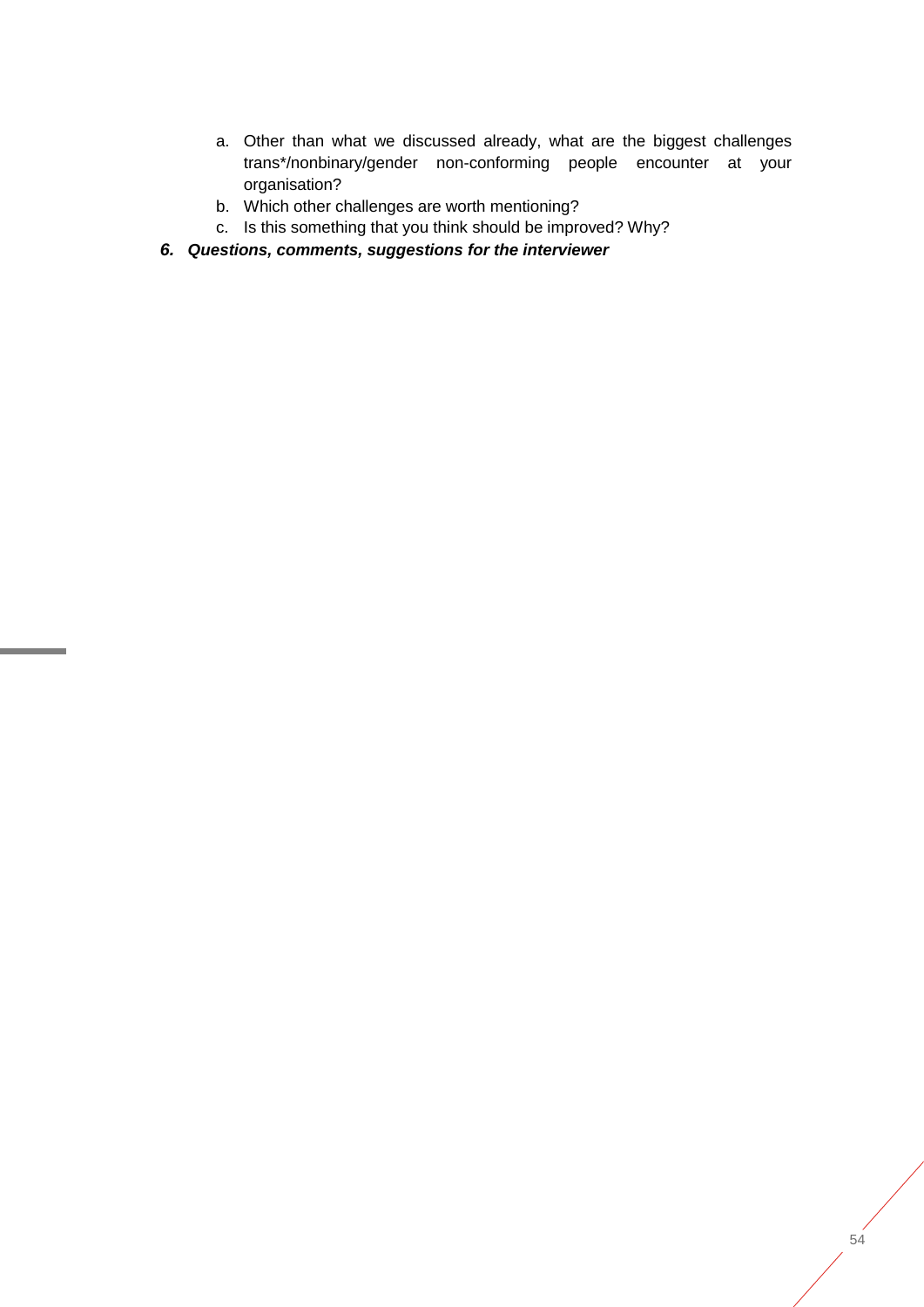## <span id="page-68-0"></span>**SUPPORT FOR SOGIESC RIGHTS AMONG MEMBER STATES AND UN ENTITIES**

## **Table 1. Support for SOGIESC rights among Member States**

| <b>Member States</b>                    | <b>UN LGBTI Core</b>             | <b>GoF IE SOGI</b>      |
|-----------------------------------------|----------------------------------|-------------------------|
|                                         | Group<br>$\overline{\mathsf{x}}$ |                         |
| Albania                                 |                                  |                         |
| Argentina                               | Co-chair                         | X                       |
| Australia                               | X                                | $\overline{\mathsf{x}}$ |
| Belgium                                 |                                  | $\overline{\mathsf{x}}$ |
| <b>Bolivia</b>                          | Χ                                |                         |
| <b>Brazil</b>                           | $\overline{\mathsf{x}}$          |                         |
| Cabo Verde                              | $\overline{\mathsf{x}}$          |                         |
| Canada                                  | $\overline{\mathsf{x}}$          | X                       |
| Chile                                   | $\overline{\mathsf{x}}$          | $\overline{\mathsf{x}}$ |
| Colombia                                | $\overline{\mathsf{x}}$          |                         |
| Costa Rica                              | $\overline{\mathsf{x}}$          | $\overline{\mathsf{X}}$ |
| Croatia                                 | $\overline{\mathsf{x}}$          |                         |
| Denmark                                 |                                  | X                       |
| Ecuador                                 | X                                |                         |
| El Salvador                             | $\overline{\mathsf{x}}$          |                         |
| Finland                                 |                                  | $\overline{X}$          |
| France                                  | X                                |                         |
| Germany                                 | X                                | Χ                       |
| Greece                                  |                                  | $\overline{\mathsf{x}}$ |
| Iceland                                 | X                                | $\overline{X}$          |
| <b>Treland</b>                          |                                  | $\overline{\mathsf{X}}$ |
| Israel                                  | X                                | $\overline{\mathsf{x}}$ |
| Italy                                   | $\overline{\mathsf{x}}$          | $\overline{\mathsf{x}}$ |
| Japan                                   | $\overline{\mathsf{x}}$          |                         |
| Liechtenstein                           |                                  | X                       |
| Luxembourg                              | X                                | $\overline{\mathsf{x}}$ |
| Malta                                   | $\overline{\mathsf{x}}$          | $\overline{\mathsf{x}}$ |
| Mexico                                  | $\overline{\mathsf{x}}$          | X                       |
| Montenegro                              | $\overline{\mathsf{x}}$          |                         |
| The Netherlands                         | Co-chair                         | $\overline{\mathsf{x}}$ |
| New Zealand                             | Χ                                |                         |
| Northern Macedonia                      | $\overline{\mathsf{x}}$          |                         |
| Norway                                  | $\overline{\mathsf{x}}$          | X                       |
| Portugal                                |                                  | $\overline{\mathsf{x}}$ |
| South Africa                            | Χ                                |                         |
| Spain                                   | $\overline{\mathsf{X}}$          |                         |
| Sweden                                  | $\overline{\mathsf{x}}$          | X                       |
| Switzerland                             |                                  | $\overline{\mathsf{x}}$ |
| The United Kingdom of Great Britain and | X                                | $\overline{\mathsf{x}}$ |
| Northern Ireland                        |                                  |                         |
| The United States of America            | X                                | X                       |
| Uruguay                                 | Χ                                |                         |